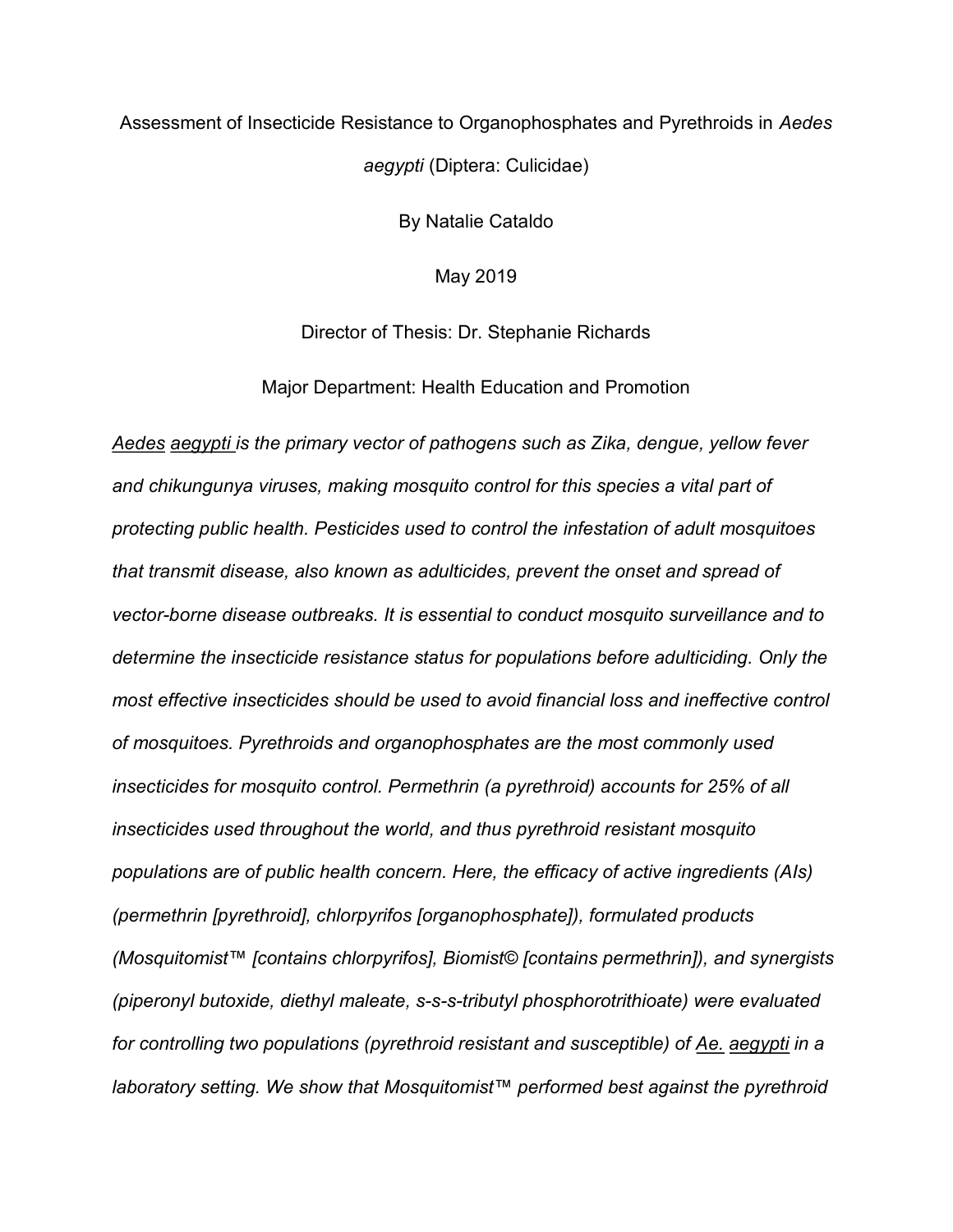resistant population with a mortality rate of 100% at the diagnostic time. The addition of synergists to AIs did not increase the efficacy against the pyrethroid resistant mosquito population. This resistance to synergists may due to the mechanism of action working to enable this population of mosquitoes to be pyrethroid resistant. Further research is needed to discover how mechanisms of resistance may impact synergist effectiveness.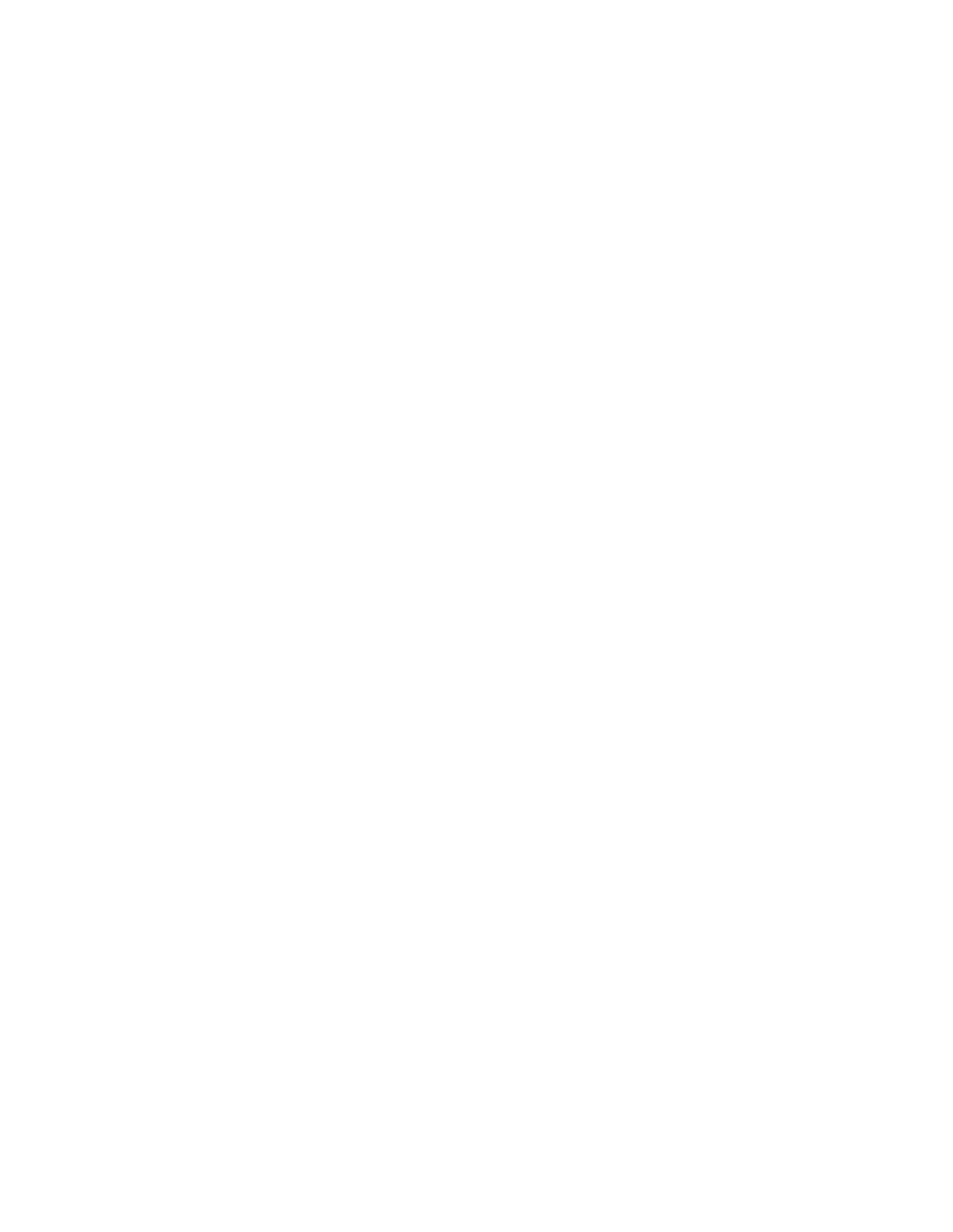# Assessment of Insecticide Resistance to Organophosphates and Pyrethroids in Aedes aegypti

# A Thesis

Presented to the Faculty of the Department of Health Education and Promotion

East Carolina University

In Partial Fulfillment of the Requirements for the Degree

M.S. Environmental Health (Research Option)

by

Natalie Cataldo

May 2019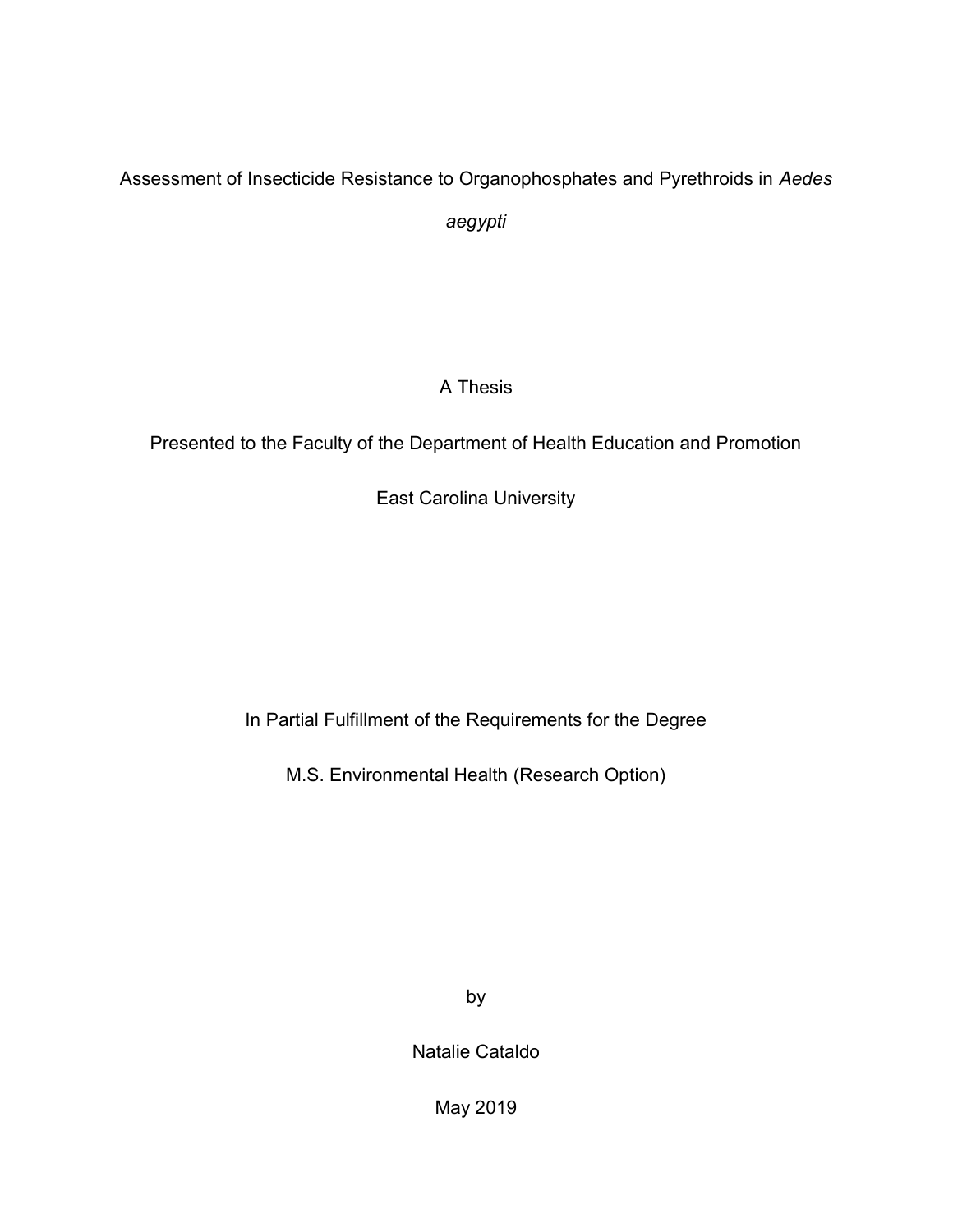©Natalie Cataldo, 2019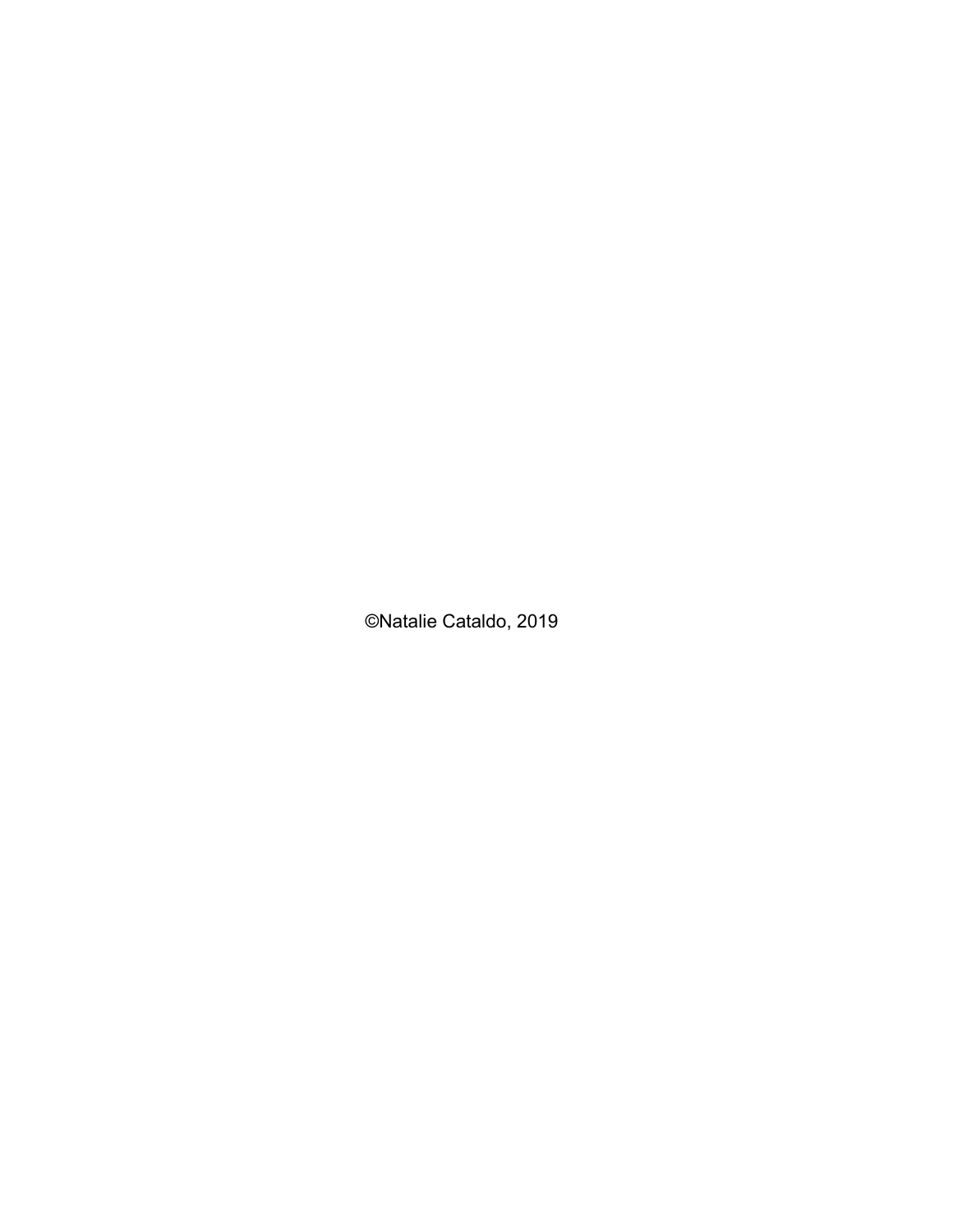### Acknowledgments

I would like to thank Dr. Hui Bian for his direction in conducting the statistical analysis, Dr. Lea and Dr. Kelley for their advice and input on the configuration and formation of this thesis, the research students who assisted in conducting the bottle bioassays and maintaining the mosquito colonies into adulthood, and Dr. Richards for her continuous guidance and support throughout the entirety of this project and writing process.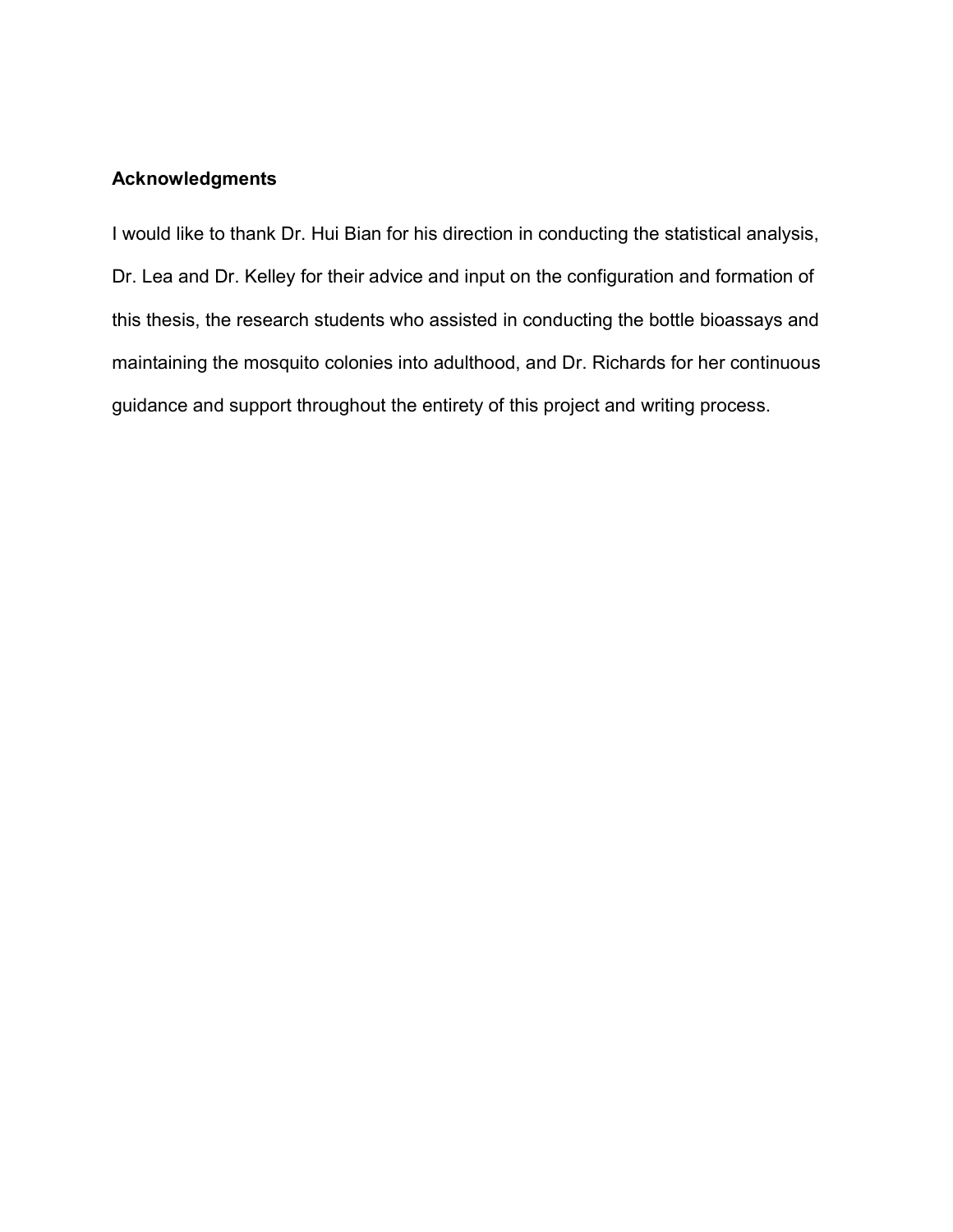| vi             |
|----------------|
| viii           |
| 1              |
| 1              |
| $\overline{2}$ |
| 2              |
| 2              |
| 4              |
| 6              |
| 6              |
| 7              |
| 9              |
| 10             |
| 11             |
| 13             |
| 13             |
| 13             |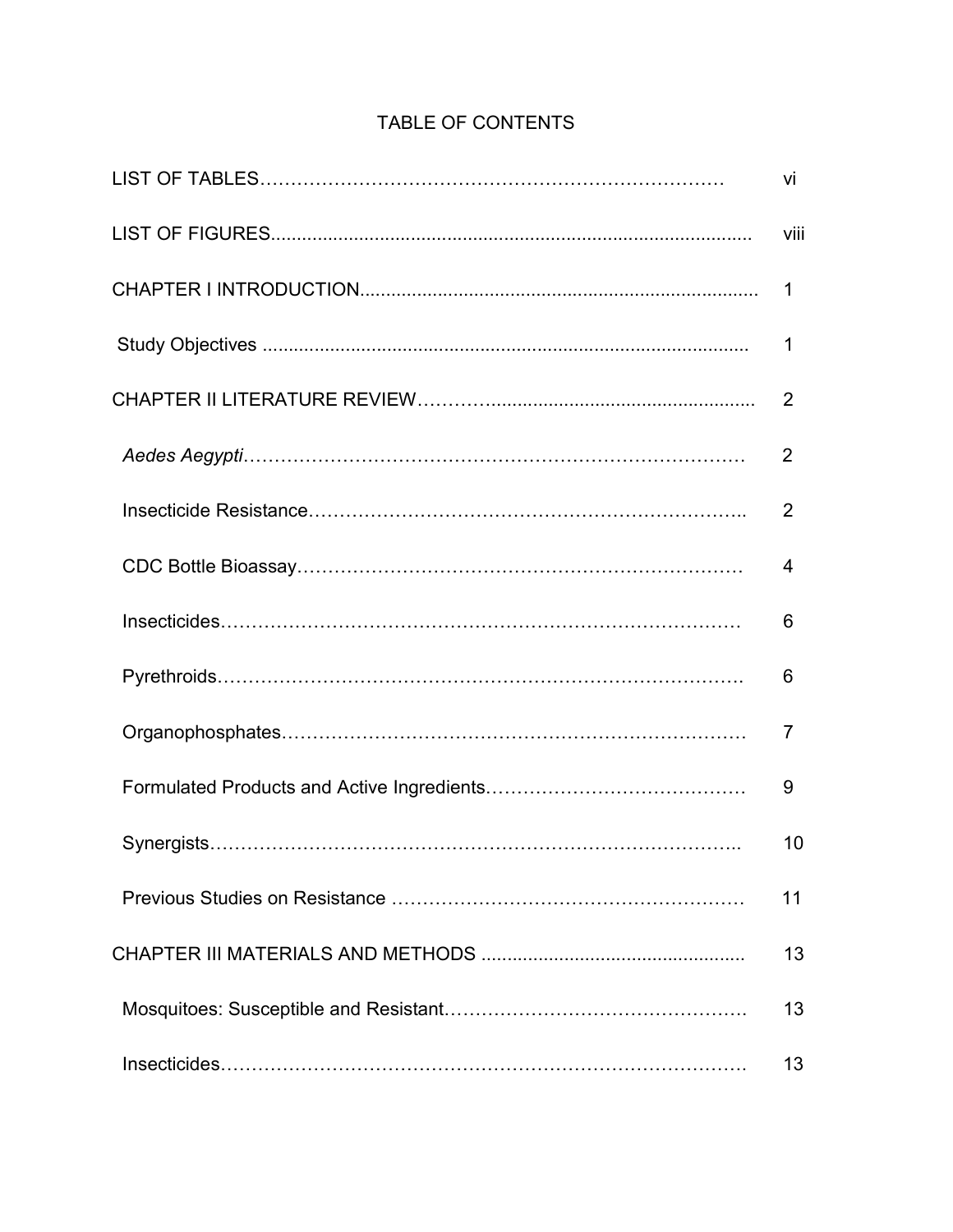| 14 |
|----|
| 16 |
| 18 |
| 20 |
| 23 |
| 24 |
| 33 |
| 38 |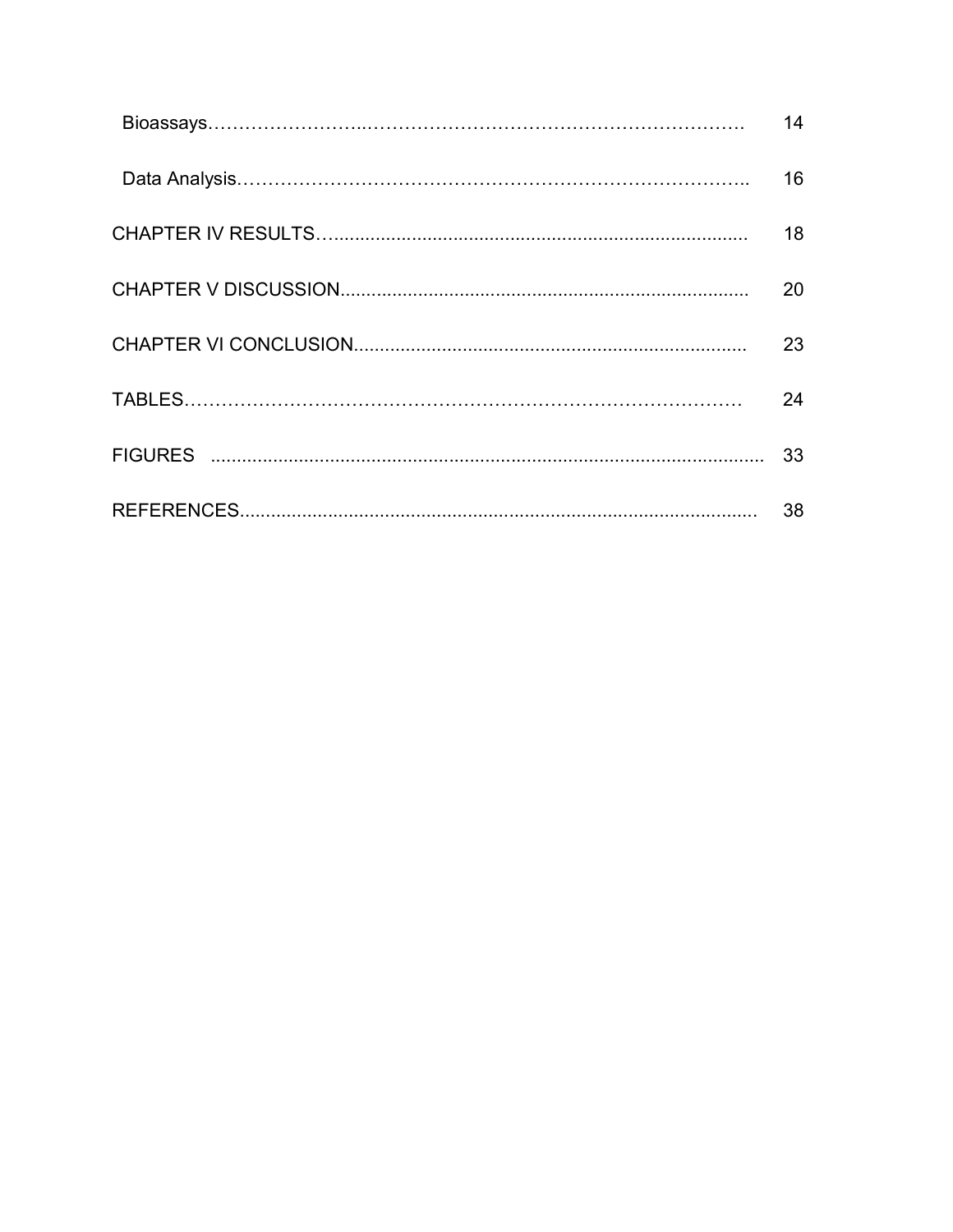# LIST OF TABLES

| 1. Stock Solution Preparation and Diagnostic Times                   | 24 |
|----------------------------------------------------------------------|----|
| 2. Susceptible Population compared to Resistant Population Mortality |    |
|                                                                      | 24 |
| 3. Susceptible Population compared to Resistant Population Mortality |    |
|                                                                      | 25 |
| 4. Susceptible Population compared to Resistant Population Mortality |    |
|                                                                      | 25 |
| 5. Susceptible Population compared to Resistant Population Mortality |    |
|                                                                      | 26 |
| 6. Susceptible Population compared to Resistant Population Mortality |    |
|                                                                      | 26 |
| 7. Susceptible Population compared to Resistant Population Mortality |    |
|                                                                      | 27 |
| 8. Susceptible Population compared to Resistant Population Mortality |    |
|                                                                      | 27 |
| 9. Susceptible Population compared to Resistant Population Mortality |    |
|                                                                      | 28 |
| 10. Chlorpyrifos without Synergist compared to Chlorpyrifos with DEF |    |
|                                                                      | 28 |
| 11. Chlorpyrifos without Synergist compared to Chlorpyrifos with DM  |    |
|                                                                      | 29 |
| 12. Permethrin without Synergist compared to Permethrin with DM      |    |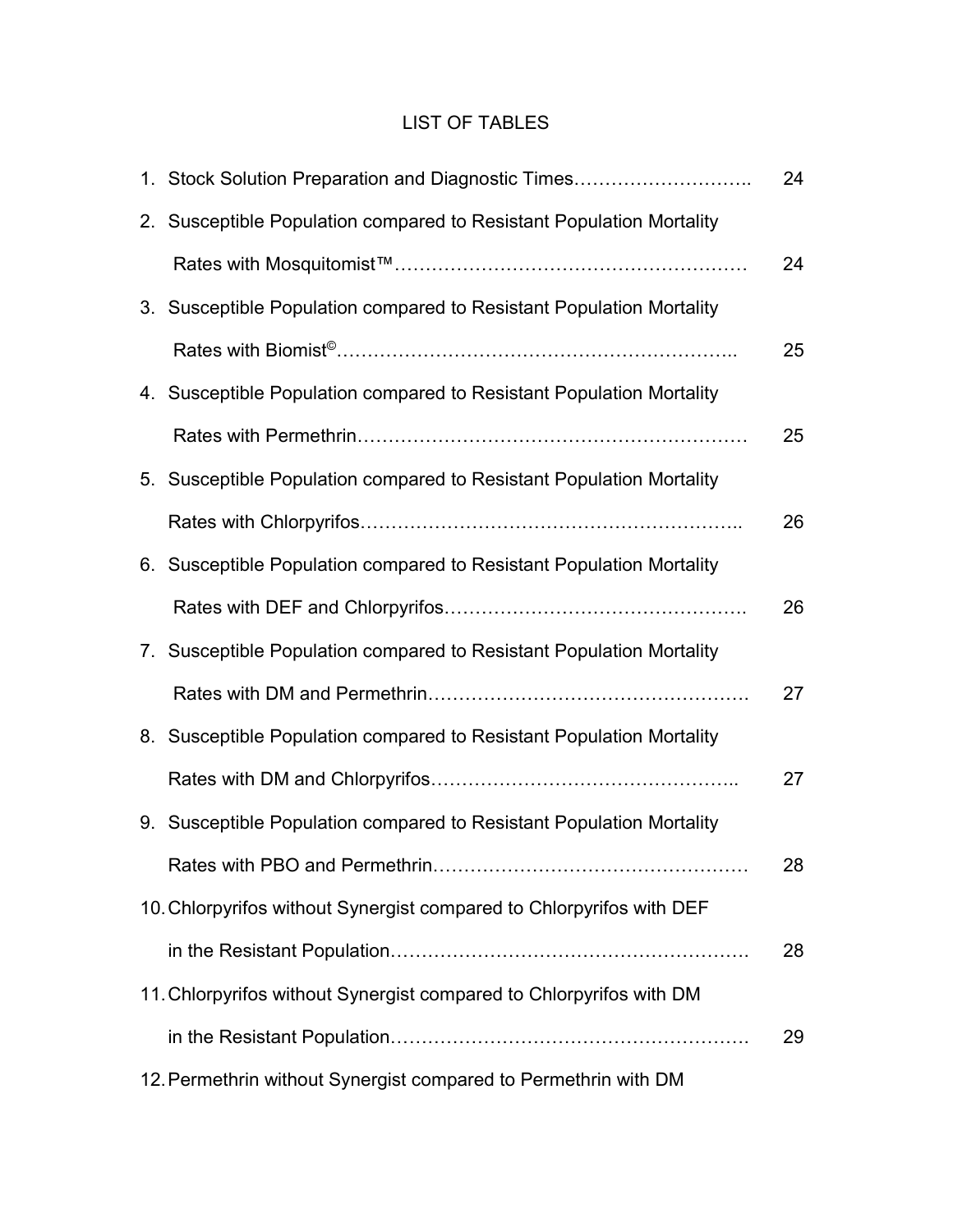|                                                                        | 29 |
|------------------------------------------------------------------------|----|
| 13. Permethrin without Synergist compared to Permethrin with PBO       |    |
|                                                                        | 30 |
| 14. Mortality Rates of Pyrethroid Resistant Population and Susceptible |    |
|                                                                        | 30 |
| 15. Difference in Mortality Rates for Permethrin and Synergists        | 31 |
| 16. Difference in Mortality Rates at Diagnostic Time for Chlorpyrifos  |    |
|                                                                        | 32 |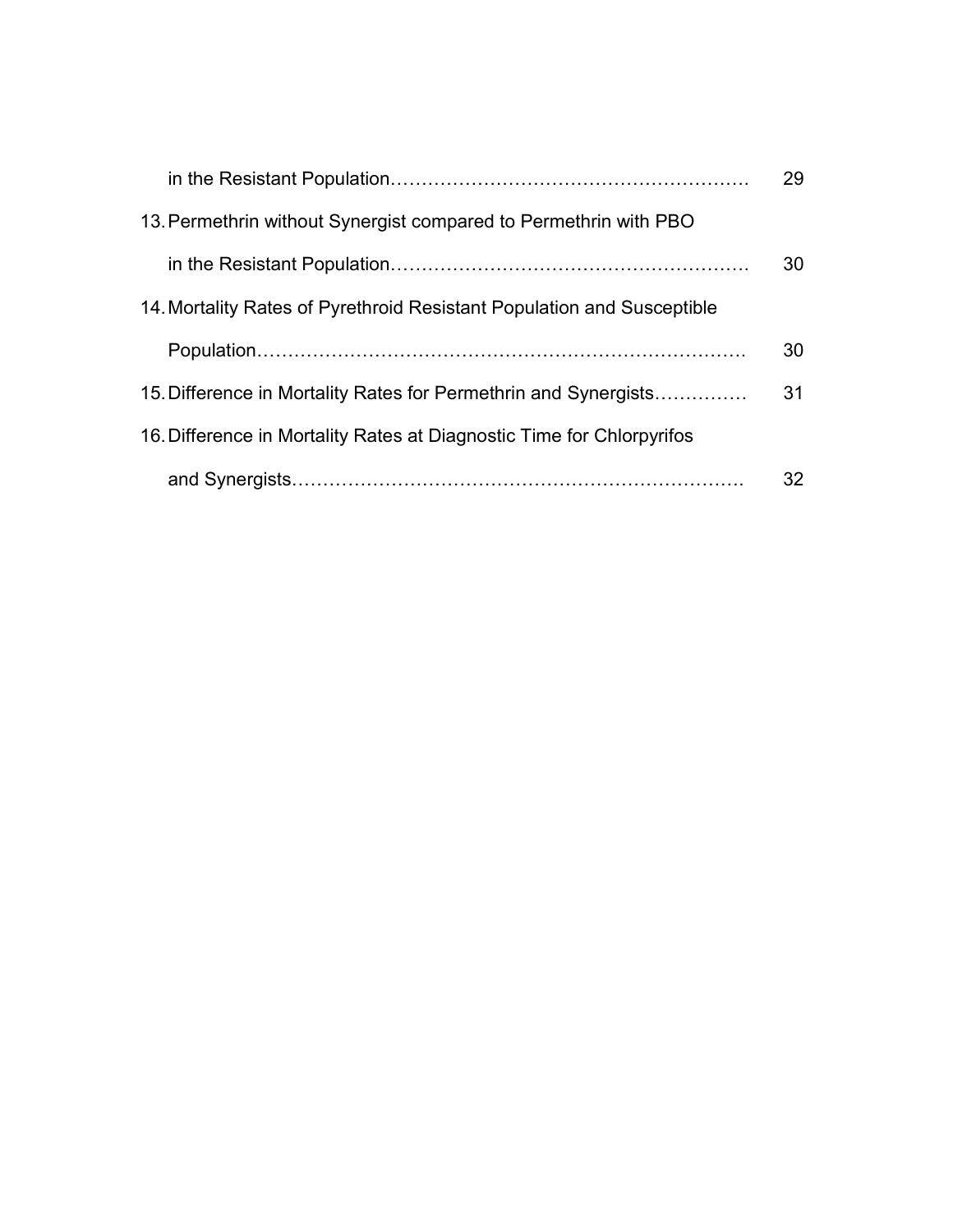# LIST OF FIGURES

|                                                                   | 33 |
|-------------------------------------------------------------------|----|
| 2. Formulated Product without Synergist Trial                     | 33 |
|                                                                   | 34 |
| 4. Synergist Trial S-S-S-tributyl Phosphorotrithioate             | 34 |
|                                                                   | 35 |
|                                                                   | 35 |
| 7. Proportion of Mortality at Diagnostic Time in Susceptible and  |    |
|                                                                   | 36 |
| 8. Proportion of Mortality at Diagnostic Time using Synergists in |    |
|                                                                   | 37 |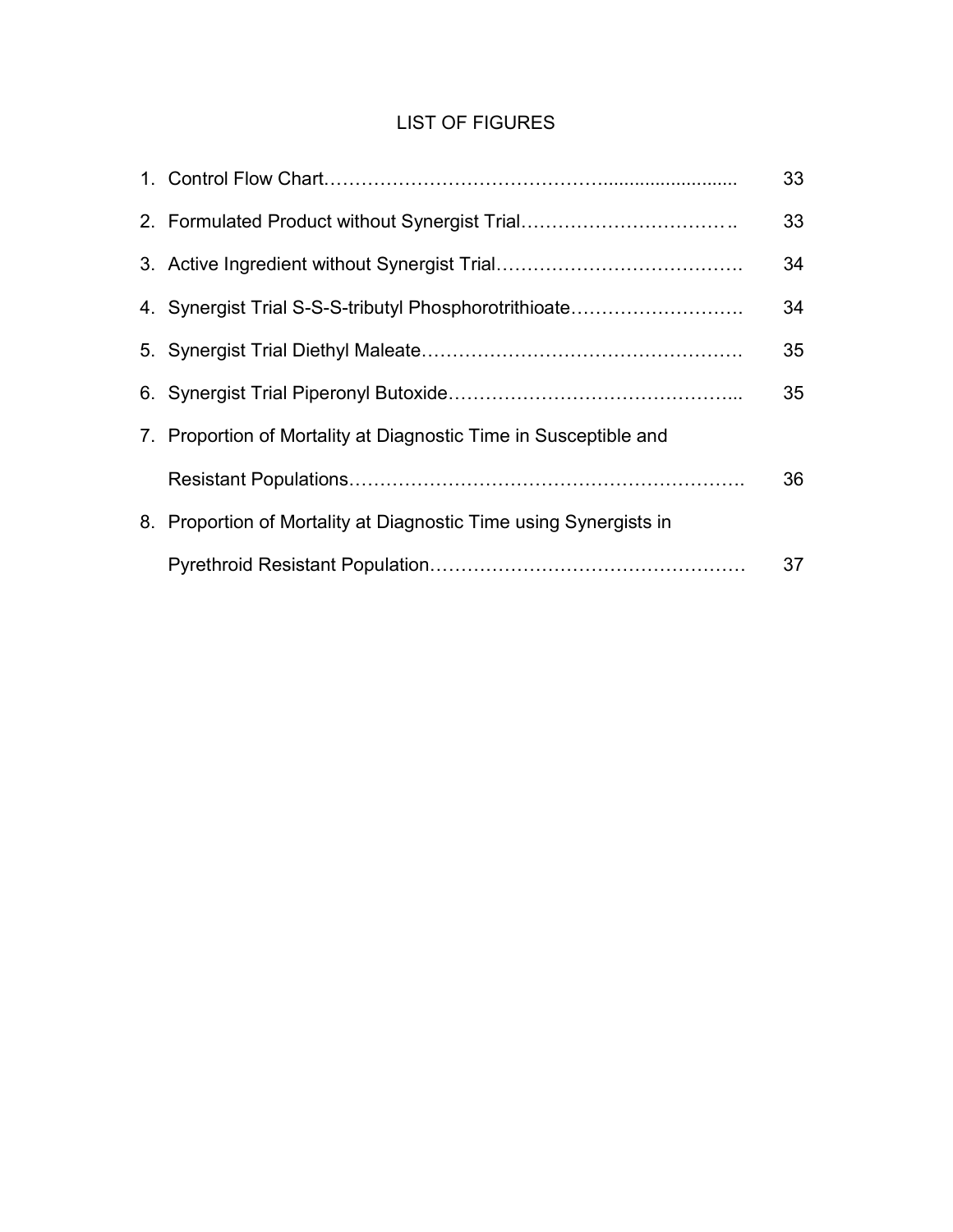#### CHAPTER I – INTRODUCTION

 Aedes (Ae.) aegypti L. is the primary vector of Zika, dengue, chikungunya, and yellow fever viruses, making mosquito control for this species a vital part of protecting public health (Centers for Disease Control and Prevention [CDC] 2016). The most effective method currently available for reducing vector-borne disease is through mosquito control (Sun et al. 2014). Integrated mosquito management programs often use insecticides to control adult populations of Ae. aegypti (CDC 2016). However, with frequent use by mosquito control programs and other sources (e.g., agricultural, homeowner), insecticide resistance may develop, especially for active ingredients (AIs) used in adulticides. Hence, routine monitoring of insecticide resistance should be included in mosquito control programs (Sun et al. 2014, CDC 2016). Most insecticides used in mosquito control include AIs such as pyrethroids (e.g., permethrin, bifenthrin, deltamethrin) or organophosphates (e.g., malathion, chlorpyrifos). Pyrethroids, used in bed nets and other indoor uses to control pests, comprise 25% of the global insecticide market due to their low toxicity in humans and high toxicity in insects (Hemingway et al. 2004). Organophosphates, while not as widely used as pyrethroids, contain AIs that are of human health and environmental concerns (Environmental Protection Agency [EPA] 2018a).

The objectives of the current study on Ae. aegypti are to:

 1) Determine insecticide resistance status to pyrethroid and organophosphate formulated products and their AIs; and

 2) Evaluate the extent to which synergists impact insecticide resistance to pyrethroid and organophosphate AIs.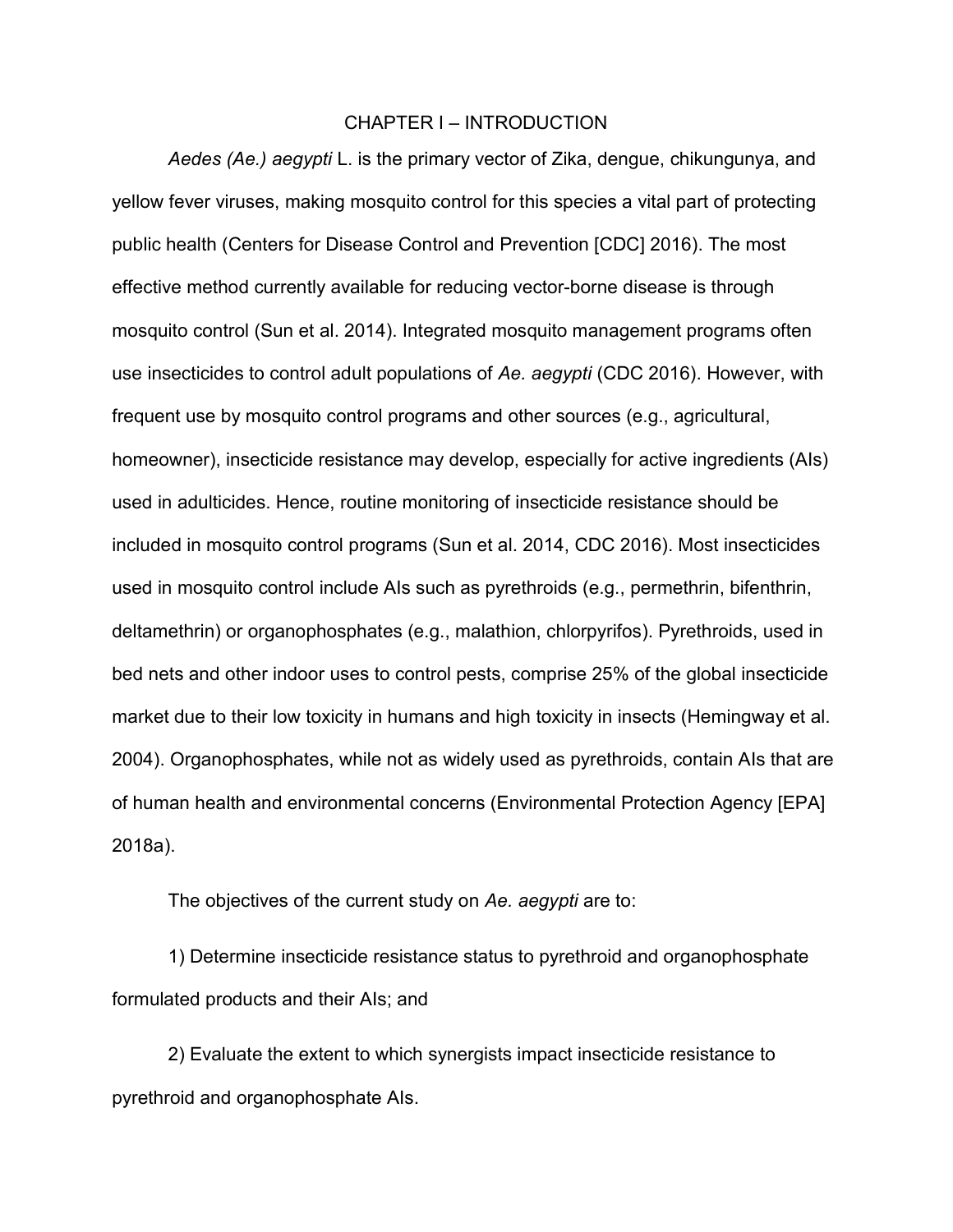#### CHAPTER II – LITERATURE REVIEW

#### Aedes Aegypti

Ae. aegypti are most commonly found in tropical and subtropical areas of the world and prefer to blood feed on humans (Centers for Disease Control and Prevention [CDC] 2012). Ae. aegypti is considered the primary vector for dengue, yellow fever, chikungunya, and Zika (Smith et al. 2016). Dengue is a risk to an estimated 40% of the world's population and yellow fever is responsible for 30,000 deaths worldwide (Smith et al. 2016). It is important to understand the status of mosquito resistance to best treat a geographic area. If resistance is present in a class of insecticides, ways to efficiently identify resistance and knowledge about alternative treatments is vital to prevent a public health emergency. In areas with high occurrences of vector-borne disease, bed nets treated with permethrin are a cheap, effective solution to combat the incidence of disease, especially malaria (Wilson et al. 2014). A meta-analysis concluded that even a 30% reduction in mosquitoes mortality due to pyrethroids resistance could result in 245 additional cases of malaria per 1000 people, with an even larger impact on areas that depend on bed nets treated with pyrethroids (Churcher et al. 2016). Because pyrethroids are currently the only approved insecticides for use on bed nets, it is especially important to understand how to combat pyrethroid resistant populations. Understanding a mosquito populations current resistance status allows mosquito control programs to be more efficient with their budgets, reduce the amount of pesticides being sprayed in the environment and prevent vector-borne outbreaks.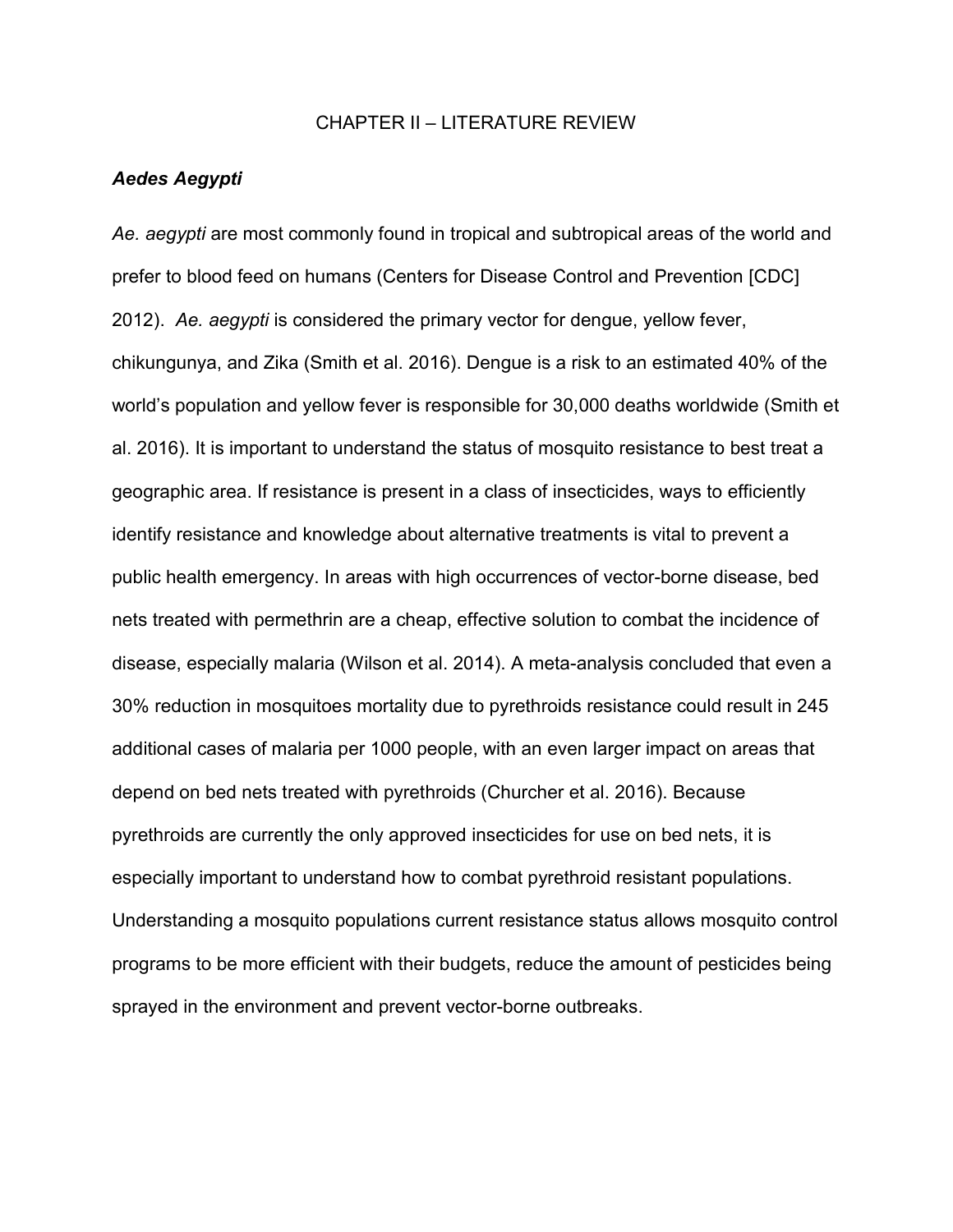#### Insecticide Resistance

 Globally, mosquito-borne diseases are on the rise due, in part, to increased global travel, insecticide resistance, and other factors, leading researchers worldwide to develop more effective strategies to control mosquitoes (Liu 2015, Hemingway et al. 2004, Brogdon & McAllister 1998). In both developing and developed countries, public health agencies have implemented mosquito control programs that use adulticides as one method for controlling mosquito populations and surveillance-based targeted control in the form of either formulated products (FPs) and active ingredients (AIs) (Sun et al. 2014). The two most common classes of chemicals used as adulticides are organophosphates and pyrethroids (CDC 2016). Organophosphate and pyrethroid insecticides target the nervous system of mosquitoes (Hemingway & Ranson 2000). With long-term and repeated use of insecticides, mosquitoes may develop insecticide resistance. Hence, routine testing for insecticide resistance should be conducted to ensure that effective products are being used in mosquito control programs (CDC 2016). Mosquitoes may be exposed to insecticides from private/government mosquito control programs, agricultural, and/or home-owner applications (Richards et al. 2018, Brogdon et al. 1998, EPA 2018a, EPA 2018b).

There are multiple types of insecticide resistance including 1) altered target-site resistance, 2) metabolic resistance, 3) behavioral resistance, 4) and penetration resistance. Behavioral resistance is the ability for an insect to avoid the insecticide and has been reported in organophosphate, pyrethroids, and carbamates (Southern Region Integrated Pest Management Center [SRIPMC] 2013). Penetration resistance occurs when an insect develops a thickened outer cuticle that slows the rate of insecticide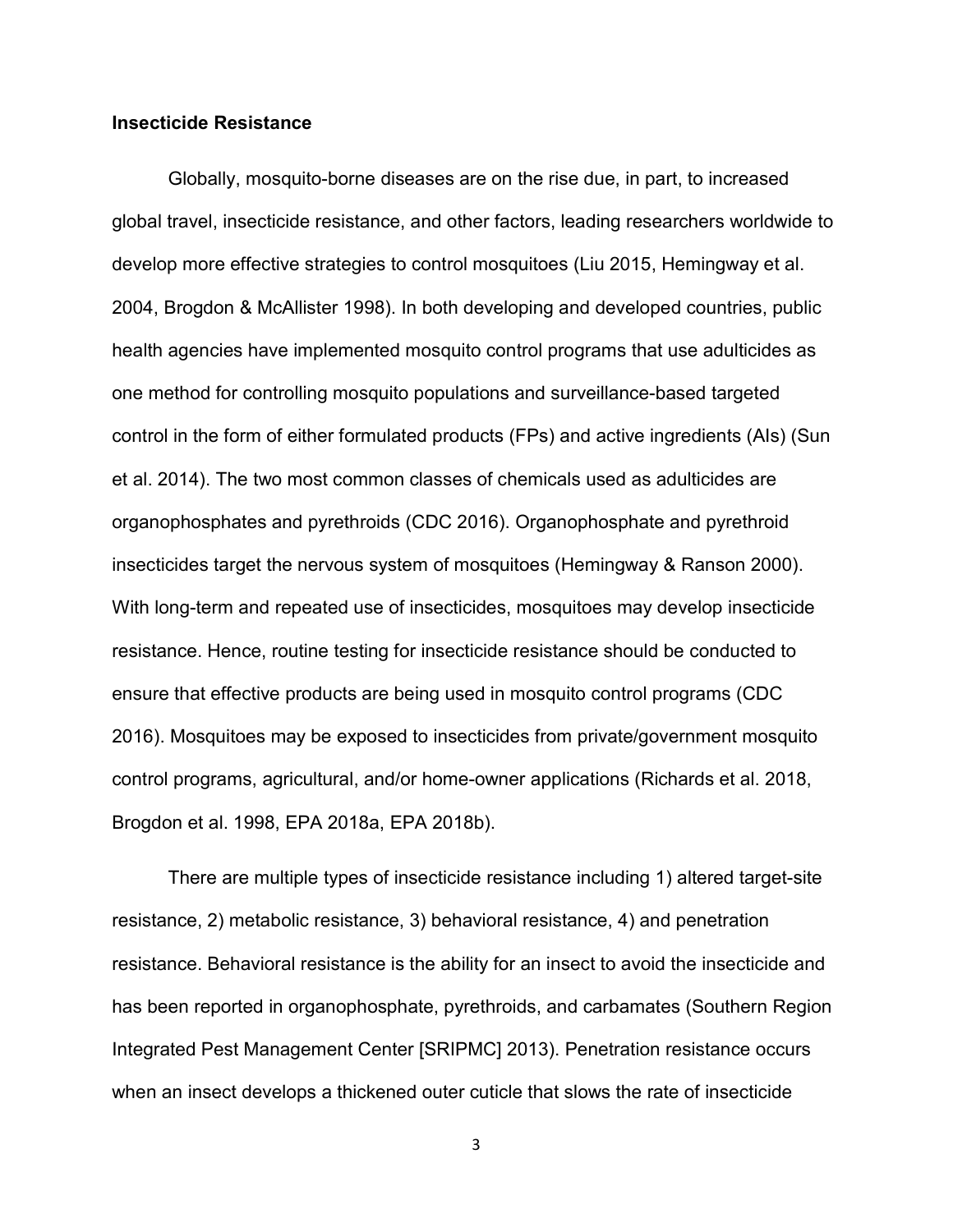absorption and is often present alongside other types of resistance (SRIPMC 2013). Metabolic resistance is defined as genetic change, such as mutations in protein-coding genes that increase metabolic detoxification, of an insect in response to the exposure to a specific toxicant (CDC 2016, SRIPMC 2013). Altered target-site resistance occurs when the target-site for a toxin is modified due to a genetic mutation in protein-coding genes that decrease sensitivity of target proteins in an insect to reduce the effects of the toxin (SRIPMC 2013). Individual mosquitoes that carry resistance alleles may survive exposure to the stressor (e.g. AI), and potentially pass this resistance characteristic to their offspring, thereby increasing the proportion of resistant insects in a population (Liu 2015, SRIPMC 2013).

 Of the four types of insecticide resistance, the two most common types are: 1) target-site resistance: insecticide no longer binds to the target-site, and 2) metabolic detoxification enzyme-based resistance where levels of esterases, glutathione stransferases (GST), or oxidases are modified to prevent the insecticide from reaching the action site (Brogdon & McAllister 1998). Esterases, GST, and oxidases are members of multigene families responsible for detoxification of xenobiotics, substances foreign to the body such as insecticides, in living organisms (Brogdon & McAllister 1998). The development of resistance varies by geographical area, mosquito species, and other environmental factors to which mosquitoes are exposed. Due to the fact that several factors are responsible for mosquito resistance, the timeline for the development for mosquito resistance is not well characterized in mosquitoes.

#### CDC Bottle Bioassay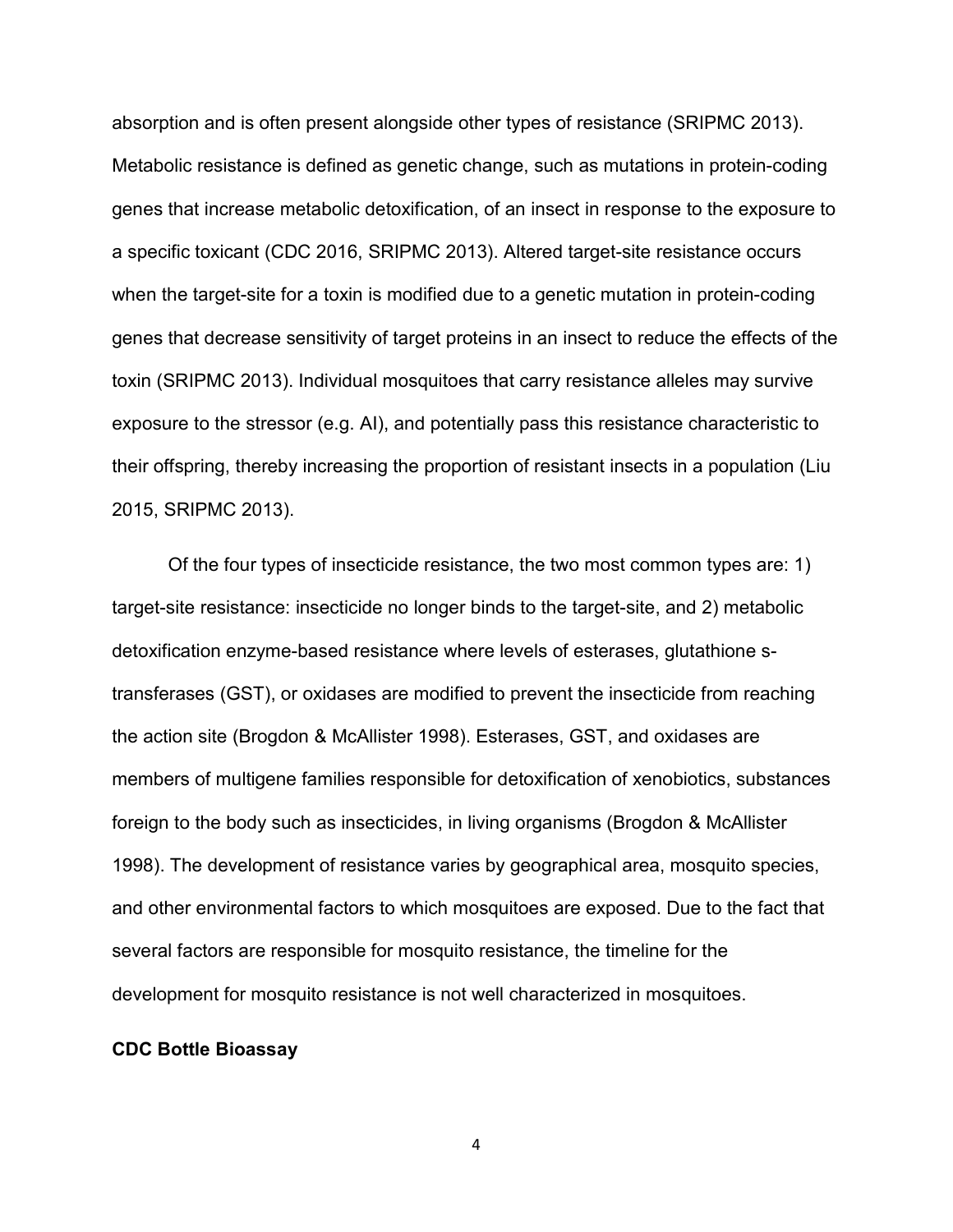The most direct, efficient, and cost-effective method for determining insecticide resistance is through the CDC bottle bioassay (Brogdon & McAllister 1998). Bottle bioassays allow researchers to determine insecticide resistance in a potential vector population. The CDC bottle bioassay uses timed mortality data to provide initial evidence of insecticide resistance in a given mosquito population. The timed mortality data measures the time it takes for the insecticide to penetrate the mosquito, traverse the intervening tissues, move to the action site and act on it. The diagnostic dose (DD) and diagnostic time (DT) are determined for the tested insecticide in a susceptible mosquito population and this serves as reference points for comparison to tested field population. Once a DD and DT is determined, it is important to consistently use these parameters to assess potential changes in resistance over time for that population (CDC 2013).

 Using a single AI in a bottle bioassay provides data on insecticide resistance to that AI in adult mosquitoes. If resistance is detected in a bottle bioassay, one can test for resistance mechanisms using a bottle bioassay with synergists. Synergists act by stopping a certain detoxification enzyme, oxidase, esterase, or glutathione stransferases, from causing resistance to an insecticide and indicates to researchers which resistance mechanism or mechanisms may be causing resistance. When a synergist is used on a resistant population, one of three things may occur: 1) resistance to the insecticide is abolished which dictates that the mechanism of resistance is related to the synergist mechanism of action; 2) resistance to the insecticide is partially abolished suggesting that the mechanism for that synergist is related to the resistance but it is not the only mechanism occurring in the resistance; or 3) resistance to the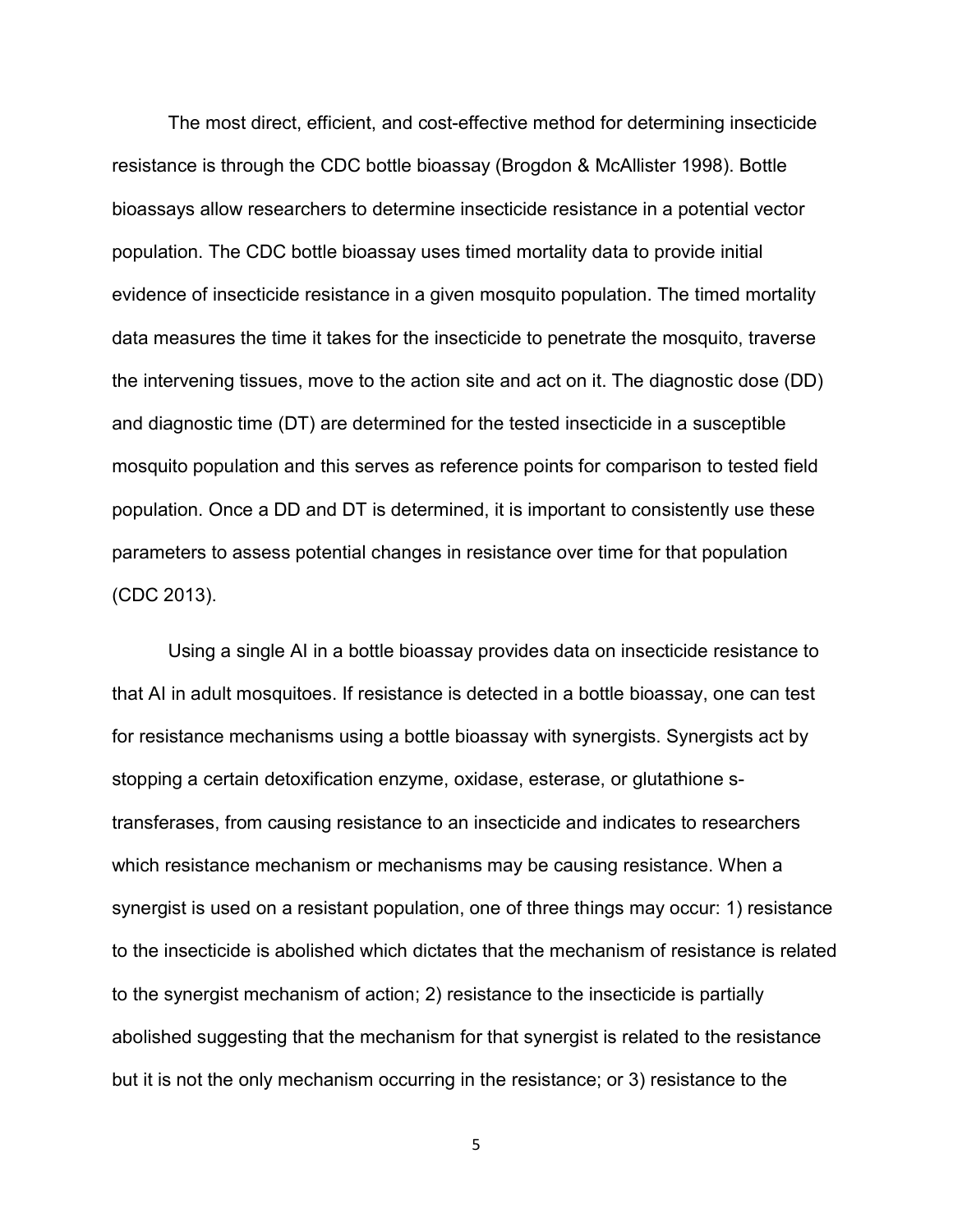insecticide is unaffected suggesting that the mechanism of the synergist is not related to the mechanism of resistance for that insecticide. If resistance in present that cannot be attributed to the detoxification enzymes, then the cause is likely to be a target site mechanism such as sodium channel mutation or insensitivity to acetylcholinesterase (CDC 2013).

#### **Insecticides**

#### a. Pyrethroids

 Pyrethroids are a class of insecticides that are a synthetic formulation of pyrethrins, which are derived from chrysanthemum flowers (EPA 2018b). Pyrethroid AIs bind to the sodium channels in mosquitoes, thereby altering the gate properties (keeps the gate open) (Liu 2015). At the cellular level, pyrethroids cause the cell membrane to be persistently depolarized and disrupt nerve function, causing synaptic disturbances, paralysis, and eventually death (Dong et al. 2014). The consistent opening of sodium channels allows the excessive release of acetylcholine, overstimulating nerve and muscle fibers, causing death in invertebrates (Leake 1982). Resistance to pyrethroids may occur when genetic mutations modify the sodium channel structure, also known as knock down resistance, so that the binding affinity of the insecticide AI to the protein is altered, potentially diminishing the effects of the insecticide (Liu 2015). Resistance resulting from a reduced sensitivity of sodium cannels is called knockdown resistance (Liu 2015).

 Permethrin has been registered as an insecticide with the EPA since 1967 to be used in bed nets, flea products for dogs, treating clothing, outdoor insect sprays,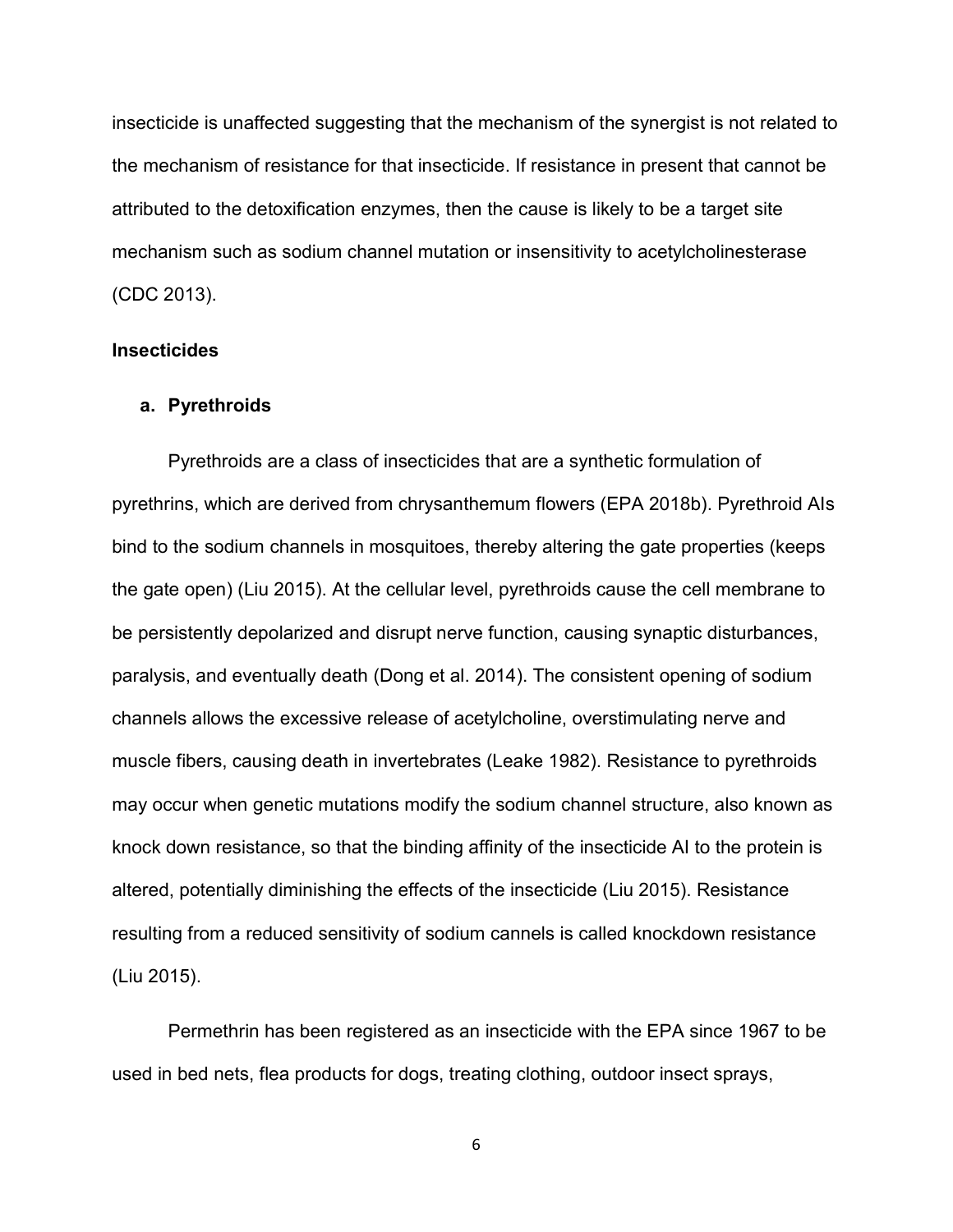agricultural products, and mosquito repellants. Permethrin is the most commonly used mosquito adulticide in the United States and is used in 9-10 million acres out of 32-39 million acres treated with mosquito adulticide annually. Pyrethroids may be applied as ultra-low volume spray (ULV) aerosolized droplets that are suspended in the air to kill flying mosquitoes on contact and/or as a barrier spray to keep mosquitoes from entering an area for a certain period of time. Formulated pyrethroid products can only be applied by trained personnel (i.e., public health pest control license) and public health officials. When applied in accordance to label instructions, pyrethroids do not pose unreasonable risks to humans. Pyrethroids have a low toxicity in mammals and birds but are toxic to fish and bees. Label use requires buffer zones to protect water bodies for uses other than mosquito control and specific instructions to reduce risk to pollinators. The two major mechanisms of pyrethroid resistance in mosquitoes are increased detoxification through cytochrome 450 monooxygenases, an oxidase enzyme which is responsible for broad detoxification, and mutations in Vssc, the gene that codes for the sodium channel proteins and is responsible for knockdown resistance (Smith et al. 2016).

#### b. Organophosphates

 The target-site for organophosphates is acetylcholinesterase, an enzyme that breaks down the neurotransmitter acetylcholine in nerve synapses (Brogdon & McAllister 1998, Fukuto 1990, Essandoh et al. 2013). Acetylcholine is involved in the transmission of nerve impulses to effector cells in the neuromuscular, cholinergic, and synaptic junctions (Fukuto 1990). When a nerve impulse is sent down the parasympathetic neuron, the acetylcholine that is stored in the vesicles is released into the synaptic or neuromuscular junction (Fukuto 1990). The acetylcholine binds to the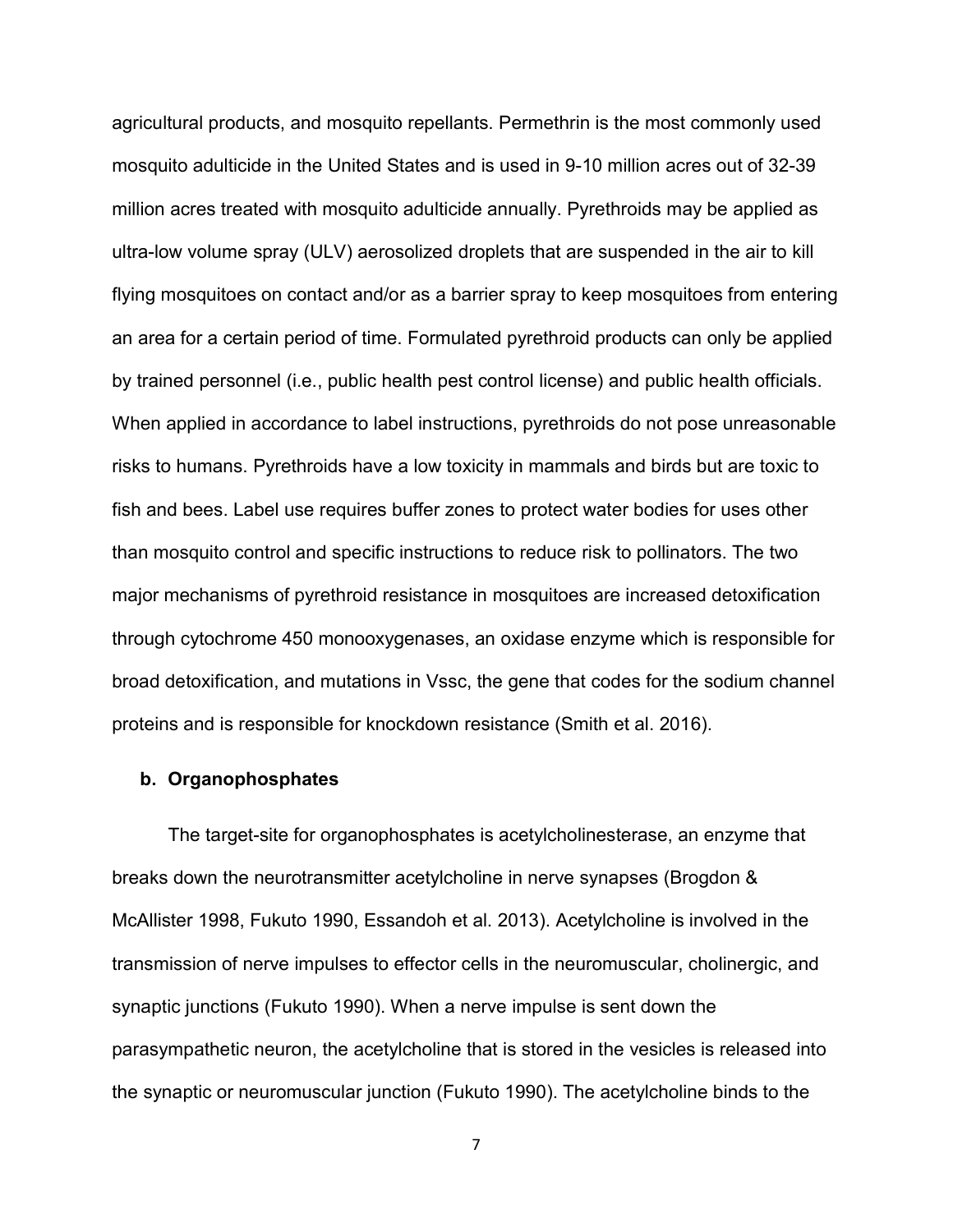acetylcholine receptor on the postsynaptic membrane which then stimulates the nerve or muscle fiber (Fukuto 1990). Acetylcholinesterase reduces and regulates the concentration of acetylcholine in the junction (Fukuto 1990). Organophosphates inhibit acetylcholinesterase, which results in a high concentration of acetylcholine in the junction, causing the continuous stimulation of the muscle or nerve fiber and the eventual exhaustion and tetany, intermittent muscle spasms, for the invertebrate (Fukuto 1990). In the case of resistance to organophosphates, esterases commonly contribute to resistance (Hemingway & Ranson 2000). Esterase-based resistance occurs when mosquito populations select for individuals producing an elevated amount of esterases (Hemingway & Ranson 2000). Esterases bind to insecticide AIs, and sequester the AIs, hence rendering them ineffective (Hemingway & Ranson 2000).

 Chlorpyrifos, an insecticide, acaricide, and miticide, is used in agricultural markets since 1965 to control pests on foliage and soil and on crops such as soybeans, fruit, broccoli, and corn. In non-agricultural settings, chlorpyrifos can be used to prevent termites in non-structural wood products, such as fencing, and to kill mosquitoes and ants on golf courses and turf. Chlorpyrifos is also registered for use as a mosquito adulticide and for roach/ant bait stations. Chlorpyrifos products are either applied using ULV, liquid, granules, water dispersible granules, water soluble packets, or wettable powders and can be applied to the ground or through aerial equipment. Applying chlorpyrifos requires extra precautions such as wearing chemical resistant gloves, coveralls, and respirators while also restricting entry to treated areas for a period ranging from 24 h to 5 d. In humans, chlorpyrifos acts as a cholinesterase inhibitor and can overstimulate the nervous system, causing nausea, dizziness, confusion, and at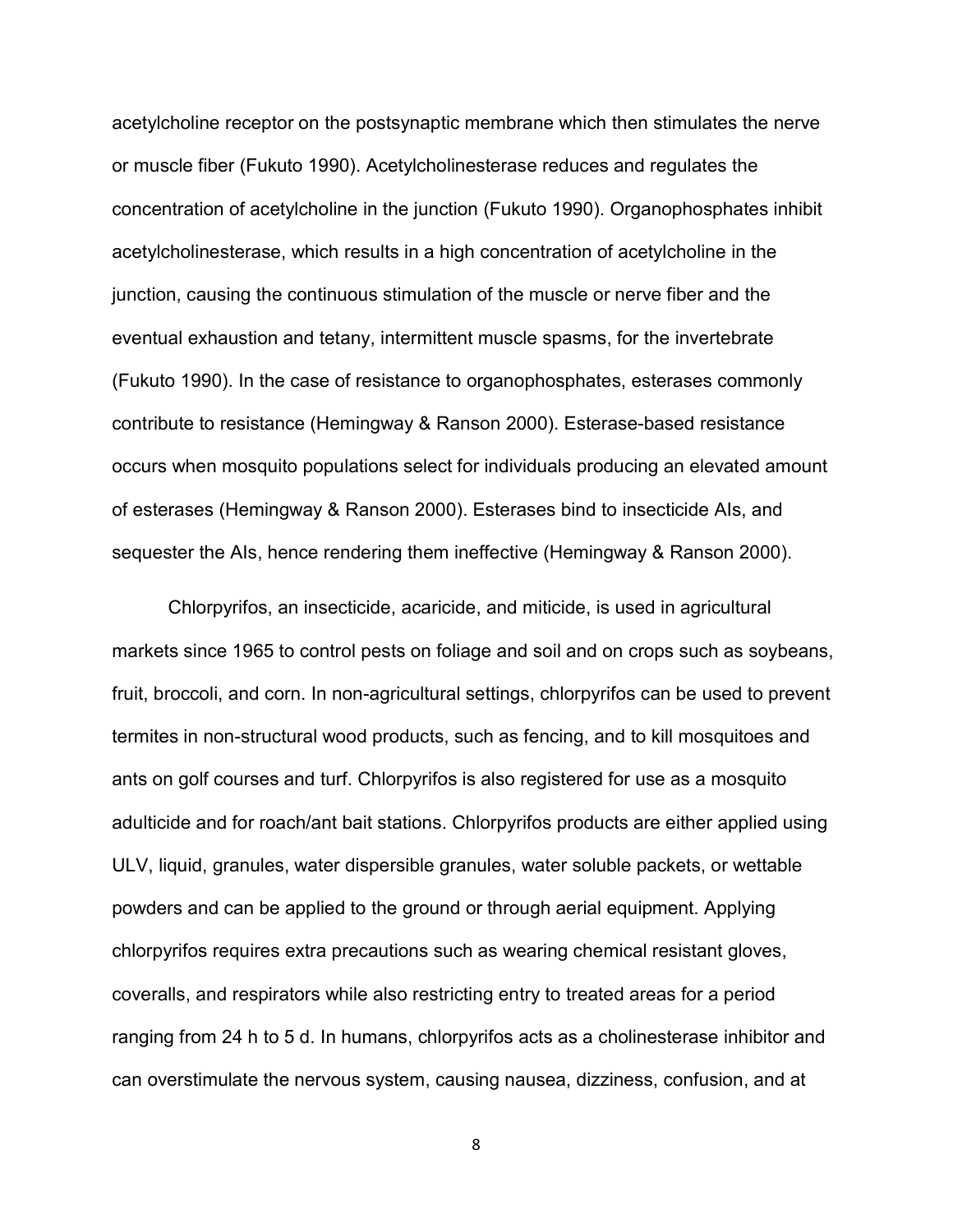high doses, respiratory paralysis and death. Chlorpyrifos has been linked to incidents of wildlife mortality related to residential, termite, and golf course applications. The EPA has since eliminated chlorpyrifos use in residential settings, restricted its use as a termiticide, and reduced its use rate on golf courses. During the 2016 EPA assessment of chlorpyrifos, it was indicated that with current labeled use, expected residue of chlorpyrifos on food crops exceeded the safety standard put in place by the Federal Food, Drug, and Cosmetic Act of 1938. The EPA analysis also found that estimated drinking water exposure exceeded safe levels, including those from current registered food and non-food uses. Even with the assessment's findings, in March 2017, the EPA denied petitions to revoke pesticide tolerances for chlorpyrifos and cancel chlorpyrifos registrations. The EPA is currently reviewing the potential effects of chlorpyrifos on endangered species and neurodevelopmental issues in humans (EPA 2018a).

#### c. Formulated Products and Active Ingredients

 The FPs tested in the current analysis are Biomist® and Mosquitomist™. Biomist®, a pyrethroid based insecticide, contains the AI permethrin and is distributed by Clarke Mosquito Control (Clarke 2015). Biomist® components include 3% permethrin (AI), 15% piperonyl butoxide (PBO) (synergist), and no more than 82% petroleum distillate mixture (Clarke 2015). Biomist® produces toxic effects in fish, aquatic invertebrates, and aquatic plants, hence is not allowed to be applied near water bodies (Clarke 2015). Mosquitomist<sup>™</sup> is an organophosphate which contains the AI chlorpyrifos and is also distributed by Clarke Mosquito Control (Clarke 2017). Mosquitomist™ contains 19.36% chlorpyrifos (AI), 8.27-11.02% light aromatic solvent naphtha, 2.76-1.13% 1,2,4 Trimethylbenzene, 0.028-0.11% xylene, and no more than 65% white mineral oil (Clarke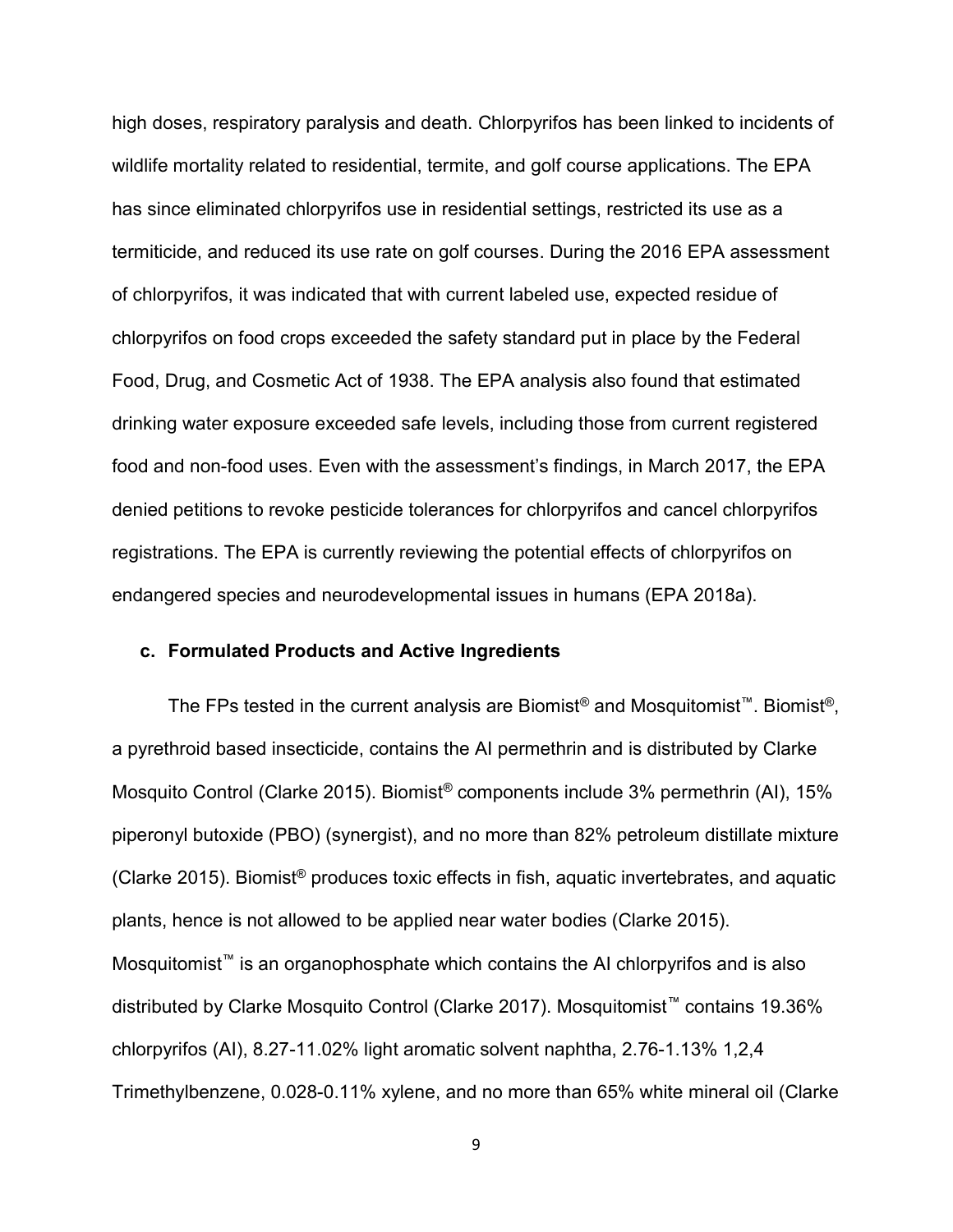2017). However, Mosquitomist<sup>™</sup> does not contain any synergists (unlike Biomist<sup>®</sup>). Mosquitomist™ has toxic effects on fish, aquatic invertebrates, and aquatic plants so is not used near water bodies (Clarke 2017).

#### **Synergists**

 Some FPs have a combination of synergists and AIs to enhance the effectiveness of the AI. Some synergists are enzyme inhibitors for specific detoxification enzymes present in insects (CDC 2013). Synergists that inhibit metabolic detoxification enzymes are esterases, oxidases, and glutathione s-transferases (CDC 2013). If resistance to a FP is observed/suspected in a mosquito population, it is important to understand what is causing this resistance (CDC 2013). For instance, synergists used in a FP may mask underlying resistance to an AI (CDC 2018). Using synergists in CDC bottle bioassays that test AIs may help uncover the mechanism of resistance (e.g. detoxification enzyme or other cause of resistance) (CDC 2013). Commonly used synergists in CDC bottle bioassays are: 1) S-S-S-tributyl phosphorotrithioate (esterase inhibitor), 2) diethyl maleate (glutathione transferase inhibitor), and 3) PBO (oxidase inhibitor) (CDC 2013).

 Using S-S-S-tributyl phosphorotrithioate as a synergist will test for esterasebased resistance (CDC 2013). If there is suspected resistance to an organophosphate, then one should use S-S-S-tributyl phosphorotrithioate to test for detoxification-based resistance (Hemingway & Ranson 2000). There is a correlation between decreased esterase activity and increased resistance to organophosphates where esterase activity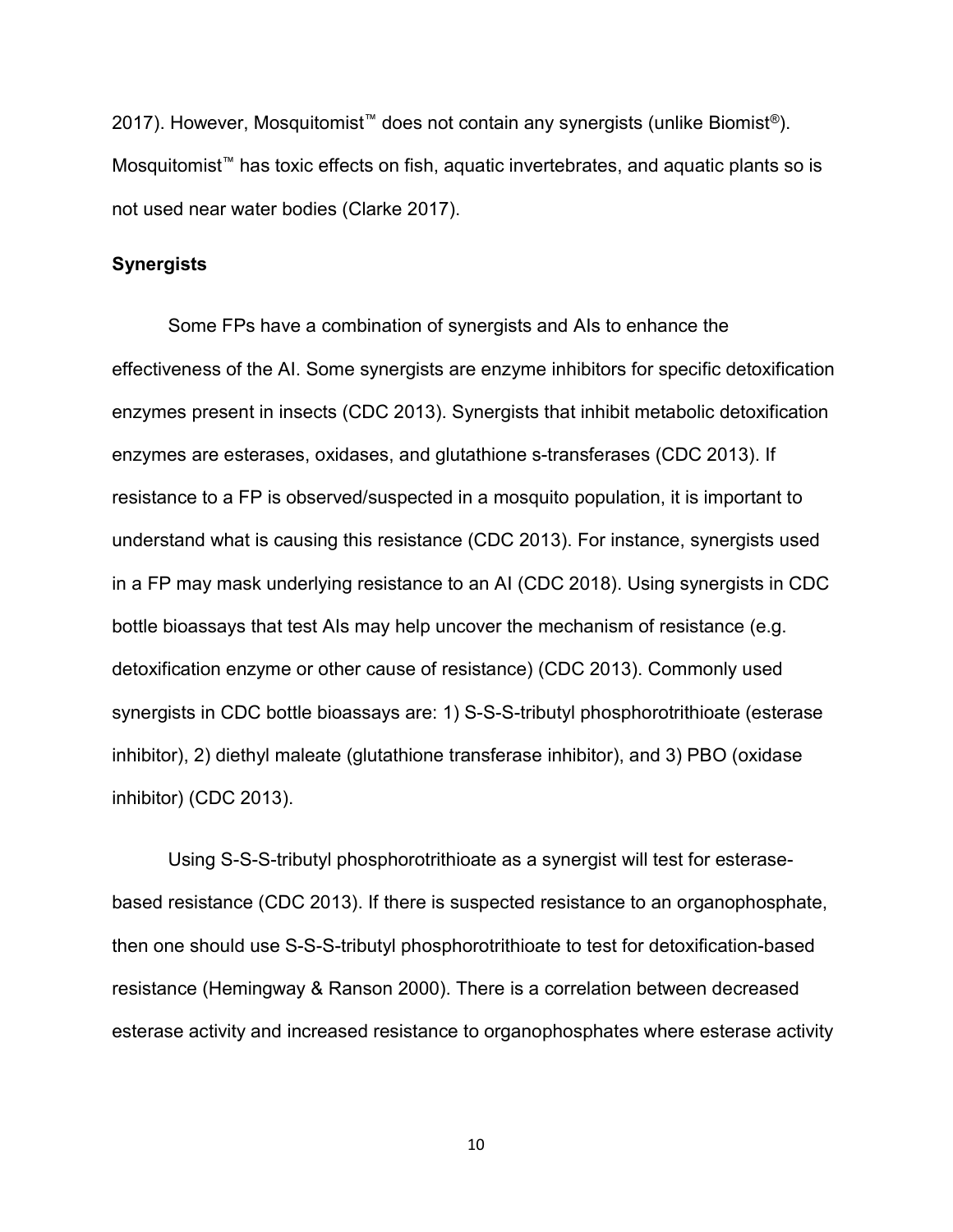was significantly lower in resistant Ae. aegypti when compared to susceptible Ae. aegypti (Mazzarri & Georghiou 1995).

 The synergist diethyl maleate inhibits glutathione transferase, an enzyme that detoxifies a broad range of xenobiotics including insecticides (CDC 2013, Hemingway & Ranson 2000). Hence, glutathione transferase may affect both pyrethroid and organophosphate susceptibility (Hemingway & Ranson 2000). Numerous studies have shown that insects resistant to insecticides may have elevated levels of glutathione transferase (Hemingway & Ranson 2000, Sani et al. 2014, Che-Mendoza et al. 2009).

 Piperonyl butoxide inhibits oxidase activity and reduces pyrethroid resistance in multiple mosquito species, including *Culex* and Aedes genera, as it acts as a P450 inhibitor (CDC 2013, Smith et al. 2016). P450 monooxygenases are an integral part of insects' adaptation to toxic chemicals and are generally the rate-limiting enzyme (Hemingway & Ranson 2000). Monooxygenases are important in the metabolism of xenobiotics and are a part of the endogenous metabolism system in insects (Hemingway & Ranson 2000). Elevated levels of monooxygenase activity are associated with pyrethroid resistance in various mosquito species (Hemingway & Ranson 2000). Because a major mechanism for resistance in pyrethroids is the increased detoxification of xenobiotics through elevated P450 enzymes, using PBO as a synergist will help test whether or not resistance to permethrin is due to an increase in P450 monooxygenase enzymes (Smith et al. 2016). A previous study on pyrethroid resistance in Ae. aegypti found that genes for P-450 and glutathione S-transferases were overexpressed in resistant mosquito populations (McAllister et al. 2012).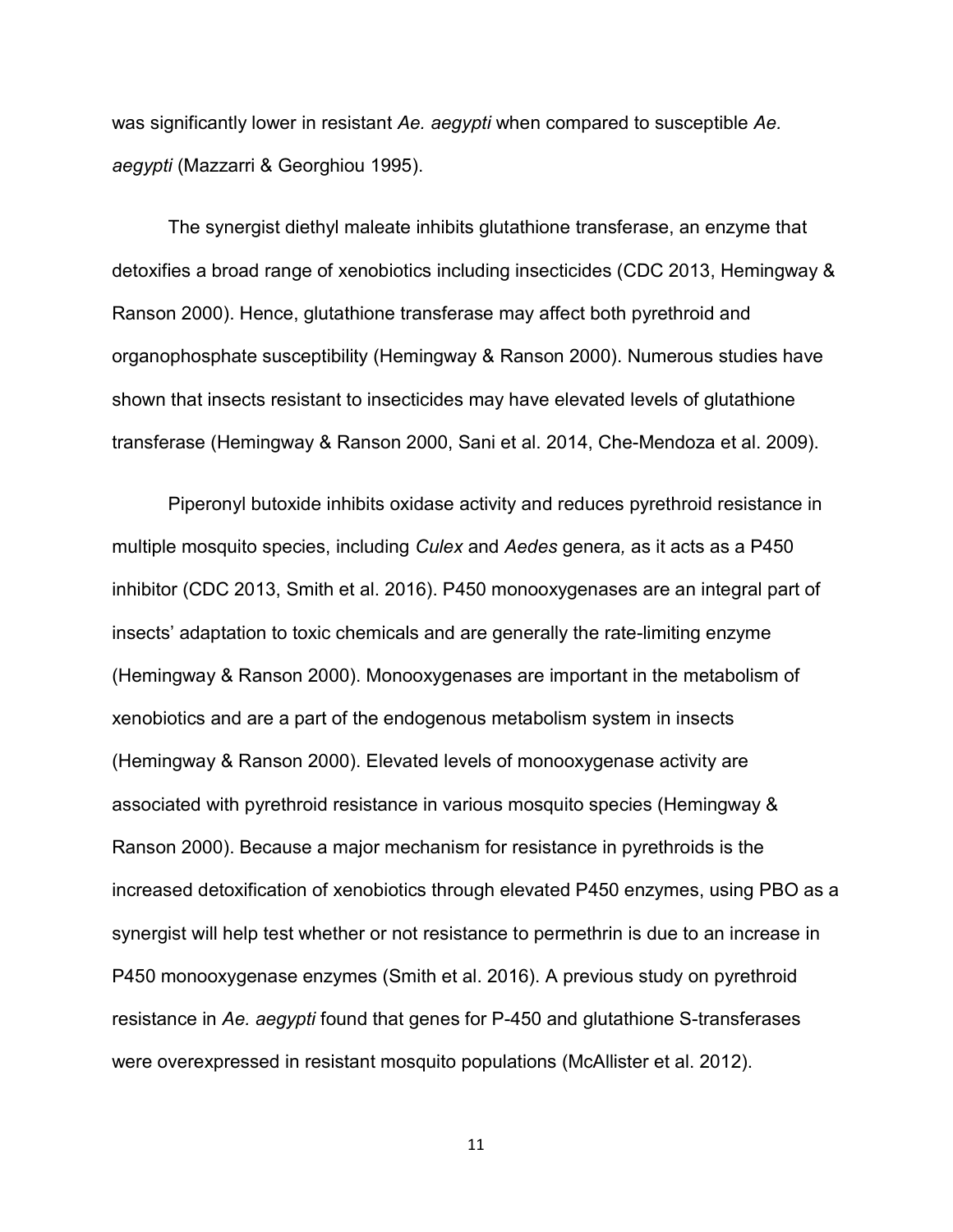#### Previous Studies on Resistance

Previous studies have shown pyrethroid resistance in various Ae. aegypti populations (Richards et al. 2018, Mazzarri & Georghiou 1995, and Lopez et al. 2014). Richards et al. (2018) found that, in an Ae. aegypti population from Dallas, Texas, 54% of the mosquitoes died in the appropriate diagnostic time, the time required for 97% of mosquitoes to die, for permethrin (indicating resistance) (Richards et al. 2018). Mazzari & Georghiou (1995) found moderate resistance to multiple pyrethroids, including permethrin, in field populations of Ae. aegypti in Venezuela. Mazzarri & Georghiou (1995) show that four of six tested Ae. aegypti field populations that were resistant to 8 pyrethroid insecticides were also resistant to chlorpyrifos. Bisset et al. (2013) found 100% susceptibility to chlorpyrifos in Ae. aegypti in a Costa Rica population, Mazzari & Georghiou (1995) found moderate resistance to chlorpyrifos in an Ae. aegypti populations from Venezuela. Researchers and mosquito control programs should be wary of drawing conclusions from past studies to implement in their area as multiple factors such as species, geographical location, temporality, and on-going mutations can affect the resistance of a mosquito population at any given time (Richards et al. 2018, McAllister et al. 2012). Even if there has been previous data finding susceptibility to certain AIs, resistance should be evaluated at least annually to improve control measures.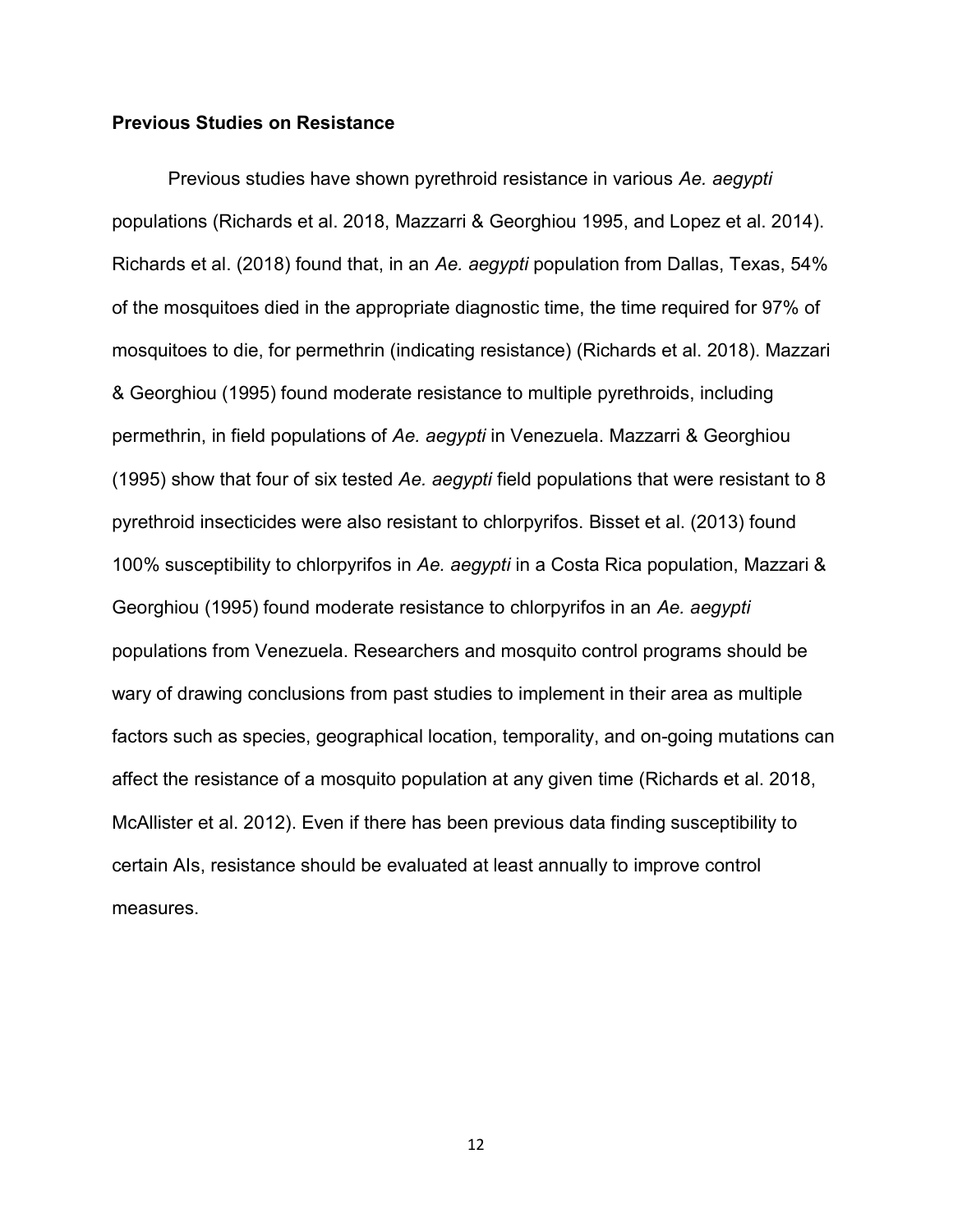#### CHAPTER III – MATERIALS AND METHODS

#### Mosquito Colonies: Susceptible and Resistant

Two populations of Ae. aegypti were used in this study (BEI Resources, Manassas, VA): 1) Susceptible colony: insecticide susceptible population (generation F-48) from Costa Rica (catalog # MRA-726), 2) Resistant colony: pyrethroid resistant population (generation F-18) from Puerto Rico (catalog # NR-48830). Both mosquito colonies were reared using standard procedures (Richards et al. 2009). Two to three mosquito egg strips were placed in plastic pans  $(24 \text{ cm} \times 36 \text{ cm} \times 5 \text{ cm})$  (BioQuip, Rancho Dominguez, CA) containing approximately 700mL of tap water from a faucet located in a university lab. The mosquitoes were reared in an incubator at 28ºC with a 14h:10h (light:dark) cycle and 80% humidity. Larvae were fed a 2:1 mixture of liver powder and Brewer's yeast ad libitum until pupation. Pupae were placed in 500 mL plastic cups which were then transferred into metal cages (12in x 12in x 12in) (BioQuip, Rancho Dominguez, CA) so that mosquito adults could emerge in containment. Adults were provided a 20% sucrose solution ad libitum (Richards et al. 2009).

#### Insecticides

Technical grade permethrin (Chem Service, Inc., Coon Rapids, MN; lot # 7281900) and chlorpyrifos (Chem Service, Inc., Coon Rapids, MN; lot # 7515500) were used. Synergists are as follows: S-S-S-tributyl phosphorotrithioate (Chem Service, Inc., Coon Rapids, MN; lot # 7157700), piperonyl butoxide (Chem Service, Inc., Coon Rapids, MN; lot #7361000), and diethyl maleate (Frontier Scientific, Logan, UT; lot #L270046).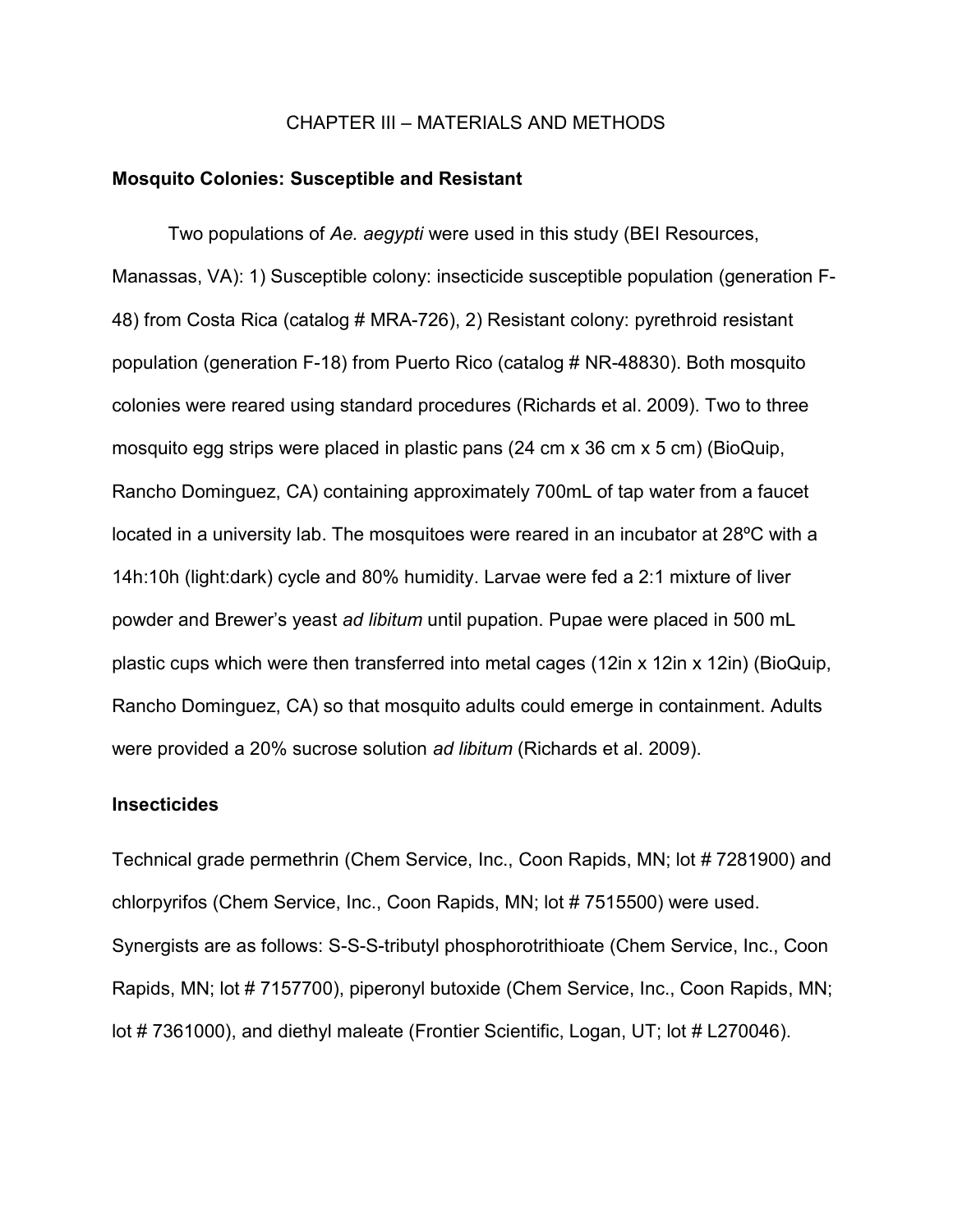Biomist<sup>®</sup> was obtained through Clarke Mosquito Control (St. Charles, IL) (lot #1704183091). Mosquitomist™ was obtained through Clarke Mosquito Control (St. Charles, IL) (lot # 1704170002). The next step was to create stock solutions of the AIs, FPs, and synergists at the diagnostic dose, the dose required to produce susceptibility or enhance the effects of insecticides (CDC 2013). AIs, FPs, and synergists were added to acetone to create a concentration recommended by the CDC (Table 1) (CDC 2013). Stock solution were kept in a refrigerator, at 4ºC, and in light proof bottles (CDC 2013). Stock solutions were taken out of the refrigerator at least an hour before use and gently swirled (CDC 2013).

#### Bioassays

 The CDC bottle bioassay procedure for synergist testing was used for this study (CDC 2013). Several 12-ounce white paper cardboard food containers (Instawares, LLC, Kennesaw, GA) and lids were modified to be resting containers for mosquitoes between steps. The tops of the lids were cut out and replaced with mesh screen to allow air flow into the cartons when mosquitoes were present. A "x" was cut into the side of the carton to allow a space for the aspirator to enter and place the mosquitoes into the carton. This "x" was then covered with a cotton ball and taped to close the portal into the carton and keep the mosquitoes from escaping. The cardboard cartons were carefully labeled by study group. Around 12 hours before the study was conducted, 250mL Wheaton® bottles were coated with 1 mL of stock solution or 1 ml of acetone for the control following the CDC bottle bioassay procedure (CDC 2013). The bottles were then placed on a bottle roller, with the caps removed, at 20 revolutions/min for 2-3 minutes until dry. Next, we removed the cap and rolled the bottles until all visible signs of the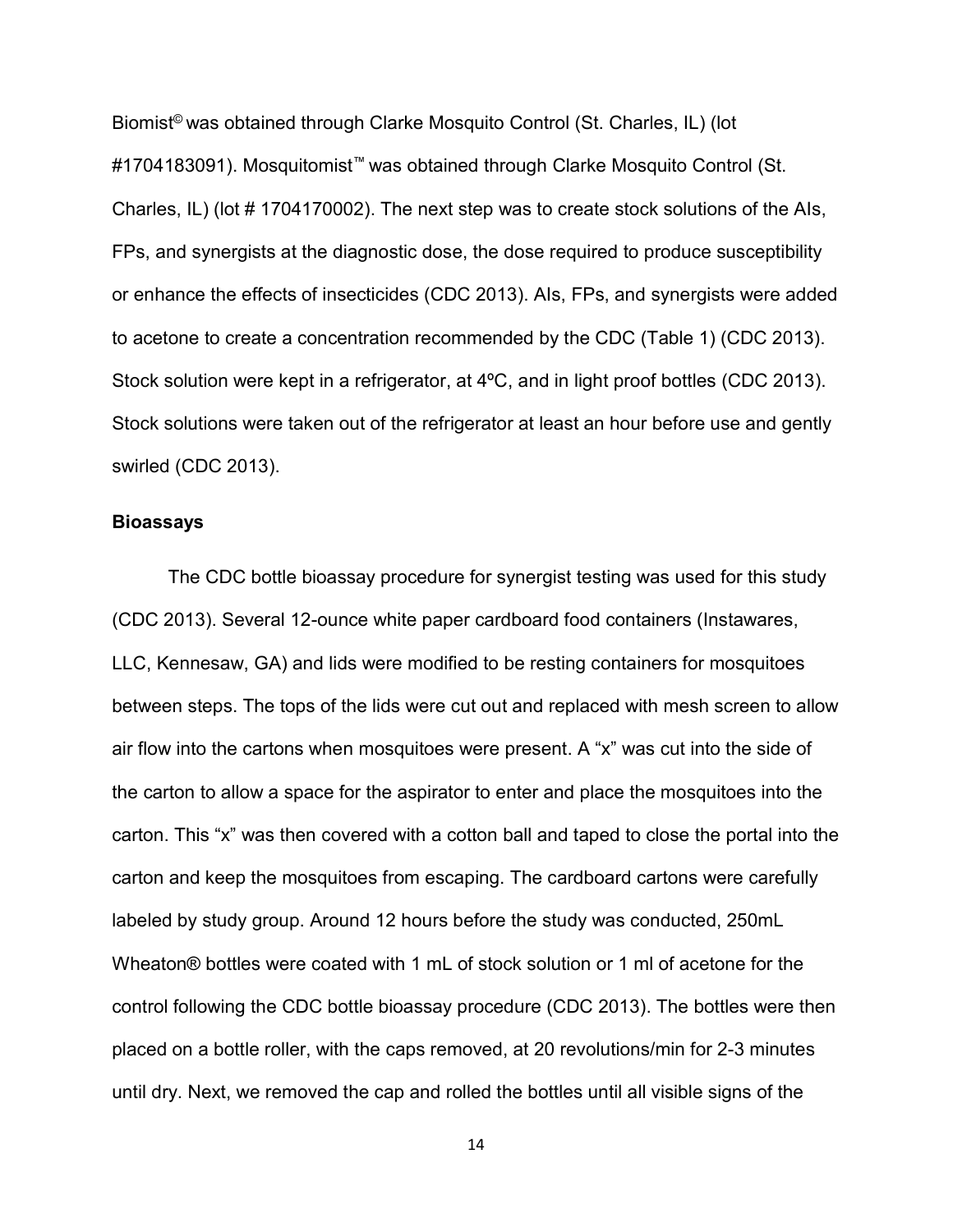liquid were gone and the bottles are completely dry (CDC 2013). These bottles were stored in a dark drawer overnight before use in the bottle bioassay procedure. Each bottle and cap were labeled with the name of the chemical coated in the bottle, what step in the bioassay it was to be used, and to which group it belonged.

 The study had six different study groups: 1) Control (Figure 1), 2) FP (Figure 2), 3) AI alone (Figure 3), 4) S-S-S-tributyl phosphorotrithioate (DEF) and chlorpyrifos (Figure 4), 5) Diethyl maleate (DM) and both permethrin and chlorpyrifos (Figure 5), and 6) Piperonyl butoxide (PBO) and permethrin (Figure 6). PBO is paired with pyrethroid AIs, as they inhibit the oxidase enzymes that break down pyrethroids in insects (Smith et al. 2014). DEF is combined with organophosphate AIs, as they inhibit esterase, the enzyme that breaks down organophosphates (Hemingway & Ranson 2000). DM can be combined with either class of insecticide AIs, as it inhibits glutathione transferase, a general detoxifying enzyme (Hemingway & Ranson 2000).

 Each group experienced three steps with approximately 15 adult female mosquitoes per bottle. Step 1) mosquitoes were exposed to clean bottle or synergisttreated bottles for 60 minutes, 2) mosquitoes were transferred to cardboard cartons and held for 30 minutes, 3) mosquitoes were exposed to clean bottle, AI, or FP for 120 minutes. Each bottle was coated, following the CDC bottle bioassay protocol, with 1 mL of the appropriate stock solution the night before the experiment and kept in a cool, dark drawer until the experiment was ready to be conducted (CDC 2013).

 The bioassay procedure was split into two groups. The first bioassay was conducted using the resistant group of mosquitoes and the second bioassay was conducted using the susceptible group of mosquitoes. The second bioassay was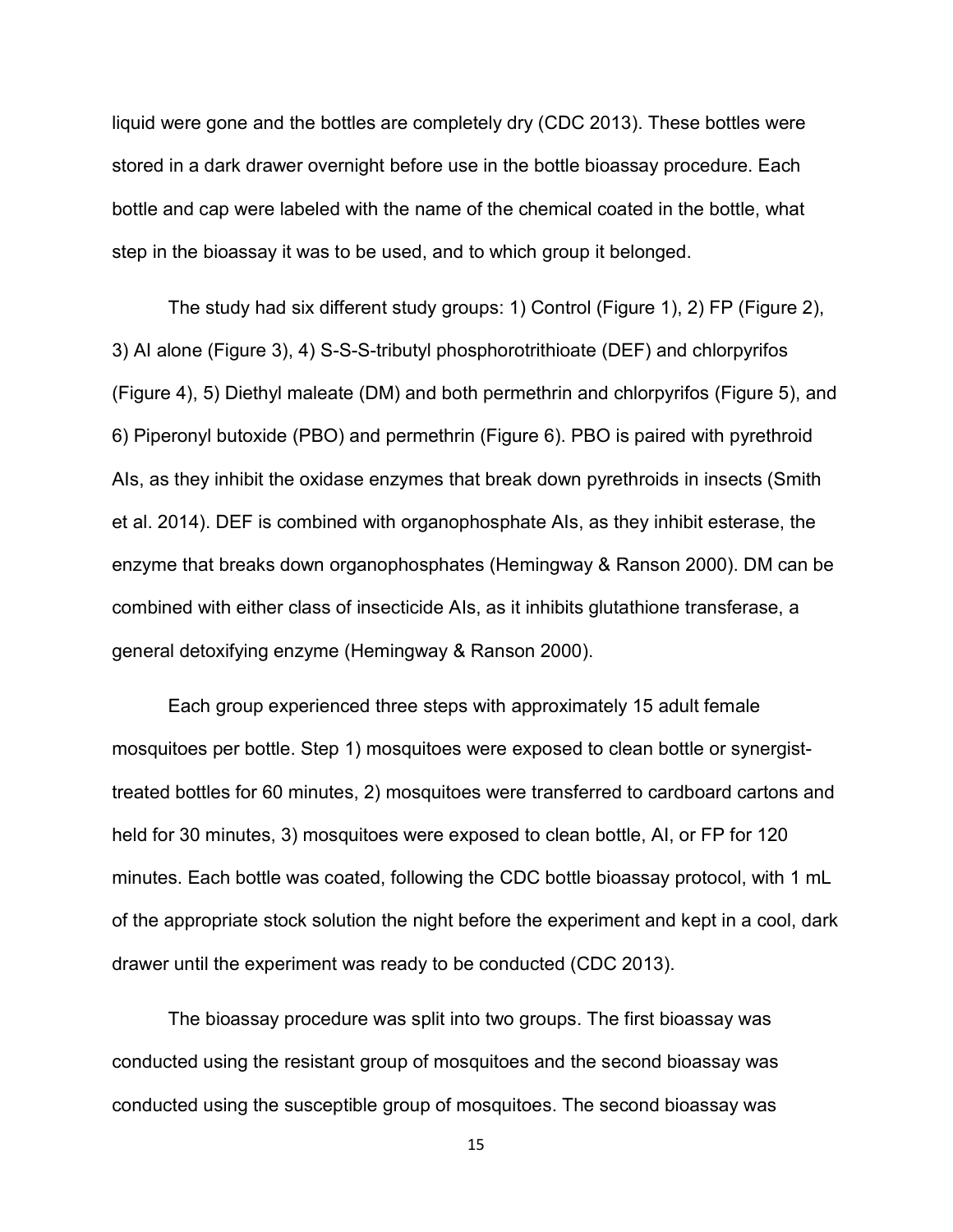conducted immediately after the first using the same bottles as the first bioassay. Five researchers assisted in the bottle bioassay procedure, so each was assigned one of the six treatment groups, with one researcher having the control and another group. Mosquitoes were aspirated out of the colony cage and put into the step one bottles in groups of approximately 15 female mosquitoes per/bottle. Once the step one bottles for each group were filled, the timer for that group began. This process was repeated for each group. When the timer for the group reached one hour, the mosquitoes were aspirated out of the bottles and placed into labeled cardboard cartons for 30 minutes so that each bottle of mosquitoes was transferred to separate cartons. The mosquitoes were then placed into step three bottles. Step three included an assessment of insecticide resistance using the CDC bottle bioassay procedure where the dead and alive female mosquitoes are counted at time intervals (15, 30, 35, 40, 45, 60, 75, 90, 105, 120 min), based on the time sheet provided by the CDC (CDC 2013).

#### Data Analyses

 The mortality rate was calculated by finding the average mortality rate of all 4, step 3 bottles, at each time interval on the bottle bioassay. According to CDC guidelines, resistance or susceptibility at the DT can be judged by the following criteria: 97%-100% mortality is susceptible, 90%-96% mortality is possible resistance, and ≤ 90% mortality is resistance (CDC 2013). The diagnostic time for each insecticide and synergist/insecticide was determined by finding what time interval in which 97% mortality or greater was achieved in the insecticide susceptible mosquito colony, because this colony was used as the reference group.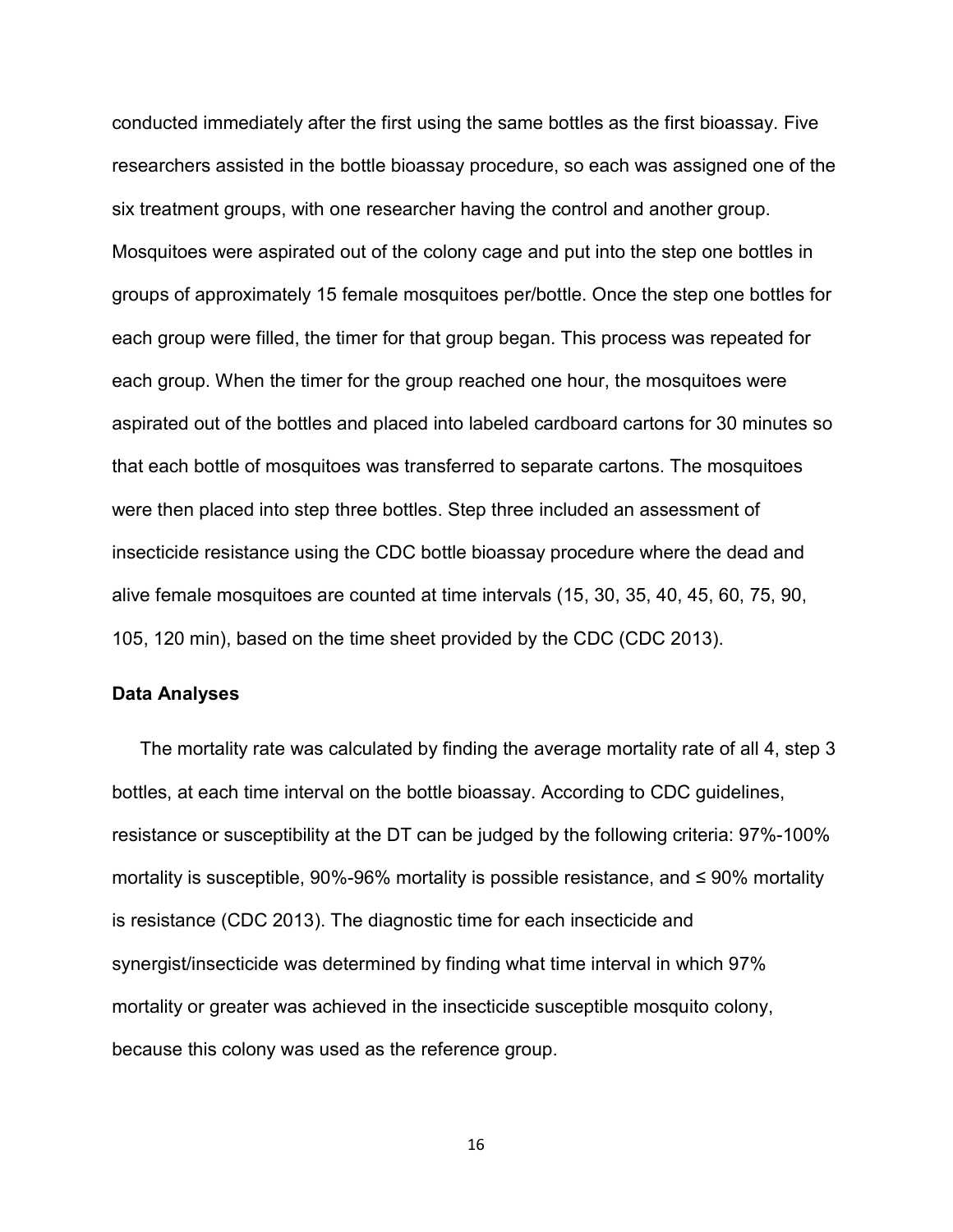The predetermined DT is the most critical time point as it represents susceptibility and resistance in the population (CDC 2013). This average was assessed with a 0 or 1 code for each time interval's average mortality rate. The binary outcome was 0-96% mortality, resistance/developing resistance, (coded as 0) or 97%-100% mortality, susceptibility, (coded as 1). Binary logistic regression applying a significance level of P < 0.05 in SPSS (SPSS Inc., Chicago, IL) was used to determine if there were differences in susceptibility or resistance, using the mortality rate at the DT determined by the susceptible population.

 This analysis was conducted for two objectives: 1) To compare each bottle group in the resistant population to the same bottle group in the susceptible population (Tables 2-9) and 2) To compare AI only groups in the resistant population to the AI combined with synergist groups in the resistant population (Tables 10-13).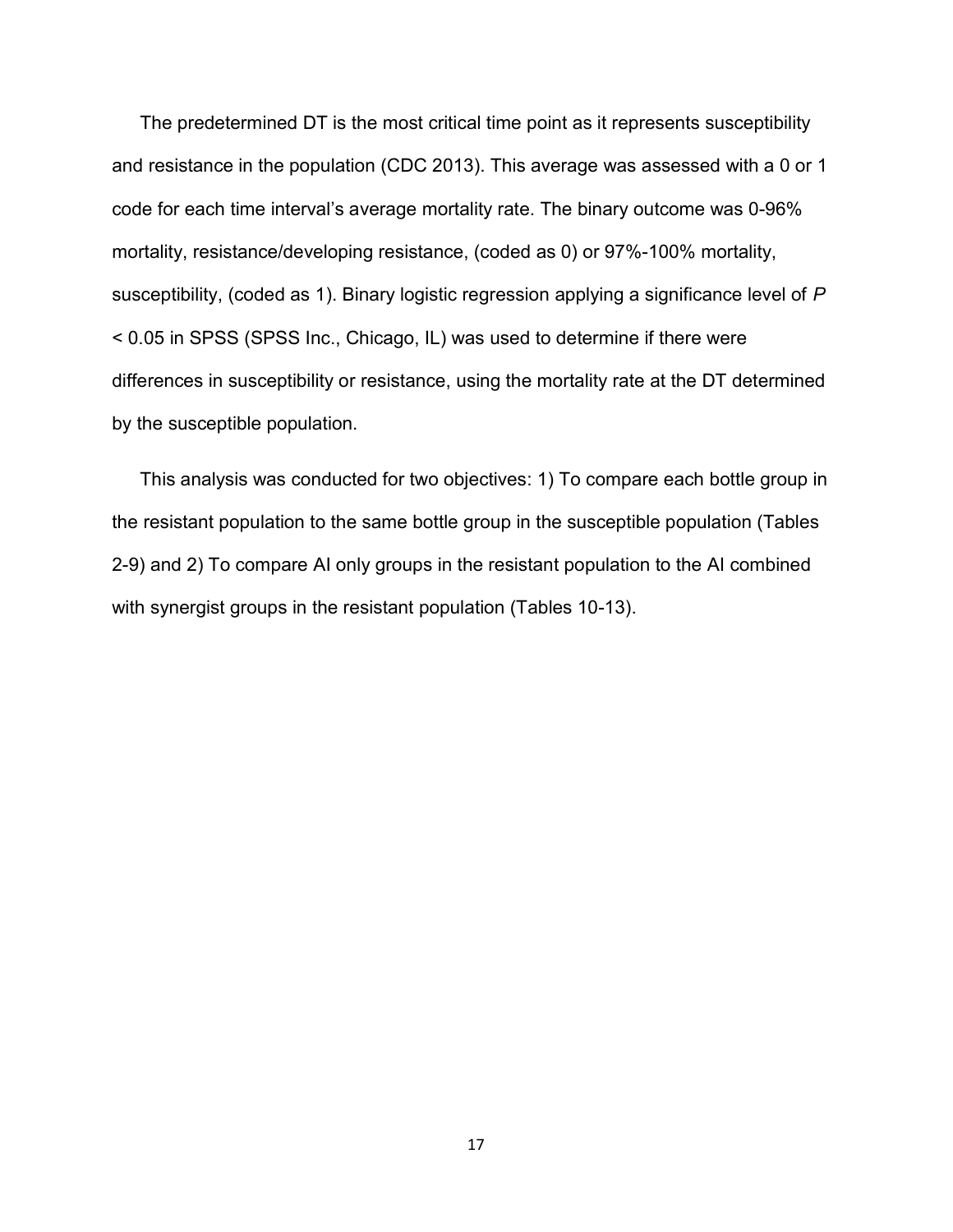#### CHAPTER IV – RESULTS

Insecticide resistance status to pyrethroid and organophosphate formulated products and AIs

 At the DT, the pyrethroid resistant mosquito colony only showed susceptibility to Mosquitomist™ (100%). This population showed resistance to Biomist<sup>®</sup> (46%), permethrin (71%), chlorpyrifos (87%), DM and chlorpyrifos (84%), DEF and chlorpyrifos (71%), DM and permethrin (0%), and PBO and permethrin (5%) (Figure 7). Statistically significant differences were found between the insecticide susceptible population and the pyrethroid resistant population in the Biomist®, DM and permethrin, and PBO and permethrin groups (Table 14). For the Biomist® group, there was an odds ratio of 26 which means Biomist<sup>®</sup>, in the susceptible mosquito colony, is 26 times more likely to result in susceptibility than the pyrethroid resistant population (Table 14). In the susceptible colony the synergist DM in combination with permethrin was 36 times more likely to result in susceptibility than in the pyrethroid resistant population (Table 14). In the susceptible colony the synergist PBO in combination with permethrin was 45 times more likely to result in susceptibility than in the insecticide resistant population (Table 14).

#### Synergists impact on insecticide resistance to pyrethroid and organophosphate AIs

 Neither DM nor PBO, in combination with permethrin, showed a statistically significant impact on mean mortality rates compared to permethrin alone (Table 15). The mortality rate of permethrin alone was 71% at the DT. In comparison, DM in combination with permethrin resulted in a mortality rate of 6% and PBO in combination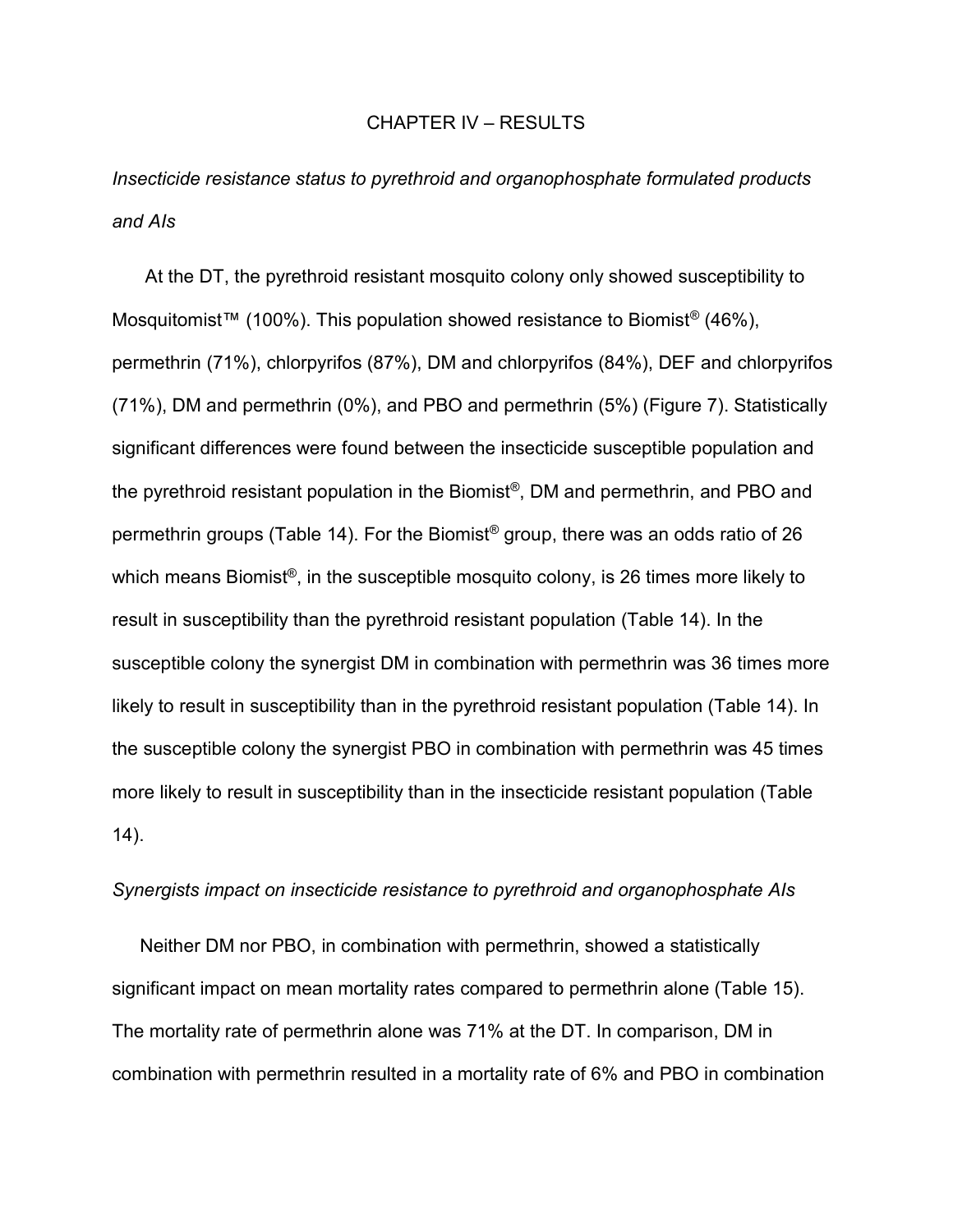with permethrin resulted in a 4% mortality rate (Figure 8). Neither DM nor DEF, in combination with chlorpyrifos, had a statistically significant impact on mortality rates compared to chlorpyrifos alone (Table 16). The mortality rate of chlorpyrifos alone was 87% at the DT. In comparison, DEF in combination with chlorpyrifos had a mortality rate of 71% and DM in combination with chlorpyrifos resulted in a 6% mortality rate at the DT (Figure 8).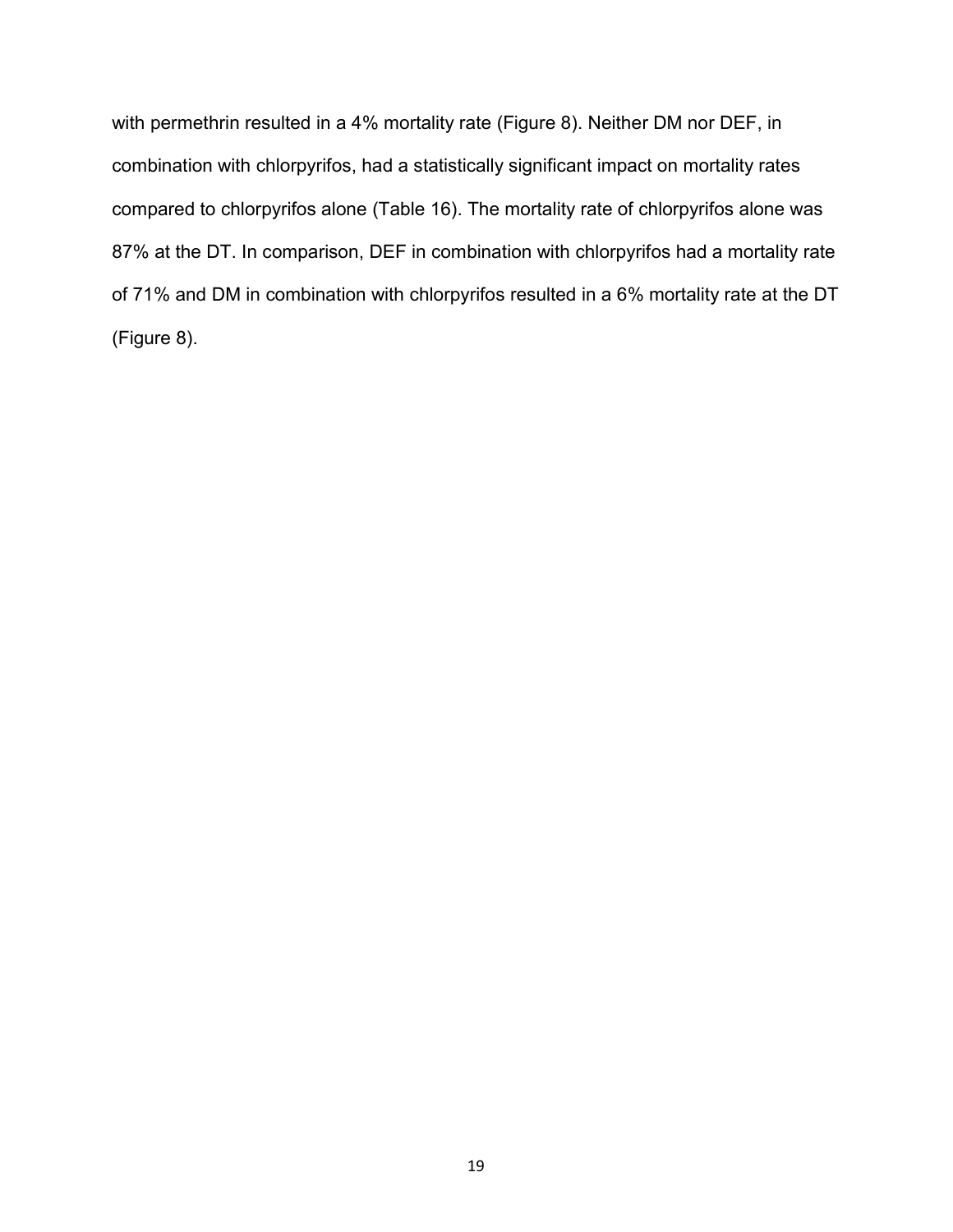#### CHAPTER V – DISCUSSION

 Susceptibility and resistance to AIs and FPs were analyzed in both insecticide resistant and susceptible colonies. We show a statistically significant difference in three groups' mortality rates (Biomist<sup>®</sup> [p= .009], DM in combination with permethrin [p= .019], and PBO in combination with permethrin [p= .004]). PBO/permethrin (46% mortality) and DM/permethrin (0% mortality) both resulted in the 2 of the lowest mortality rates at the DT in the pyrethroid resistant colony (Figure 7). This finding was expected in the pyrethroid resistant population, as permethrin is classified as a pyrethroid. This was also found in a studies examining synergists in combination with permethrin in a permethrin resistant Culex pipiens quinquefasciatus and an Ae. aegypti population (Priester and Georghiou 1978 & Astari and Ahmad 2005). Our results demonstrate that this combination of synergists and AIs are the least likely to control a pyrethroid resistant population. Here, mosquitoes exposed to Mosquitomist™ showed the only susceptible mortality rates (100%) at the DT. The pyrethroid resistant colony showed resistance to chlorpyrifos (AI in Mosquitomist™), with a mortality rate of 87% at the DT. This may suggest that other compounds in Mosquitomist™ are masking resistance to chlorpyrifos. This finding is consistent with reported resistance to chlorpyrifos in pyrethroid resistant Ae. aegypti populations from Mexico (Lopez et al. 2014; Flores et al. 2009). Our findings may be useful for determining which insecticides to use on a known pyrethroid resistant population.

 None of the synergists tested resulted in a statistically significant difference in the mortality rate in pyrethroid resistant mosquitoes. Previous findings suggest some types of synergists may increase mortality in mosquitoes with metabolic resistance (Dadzie et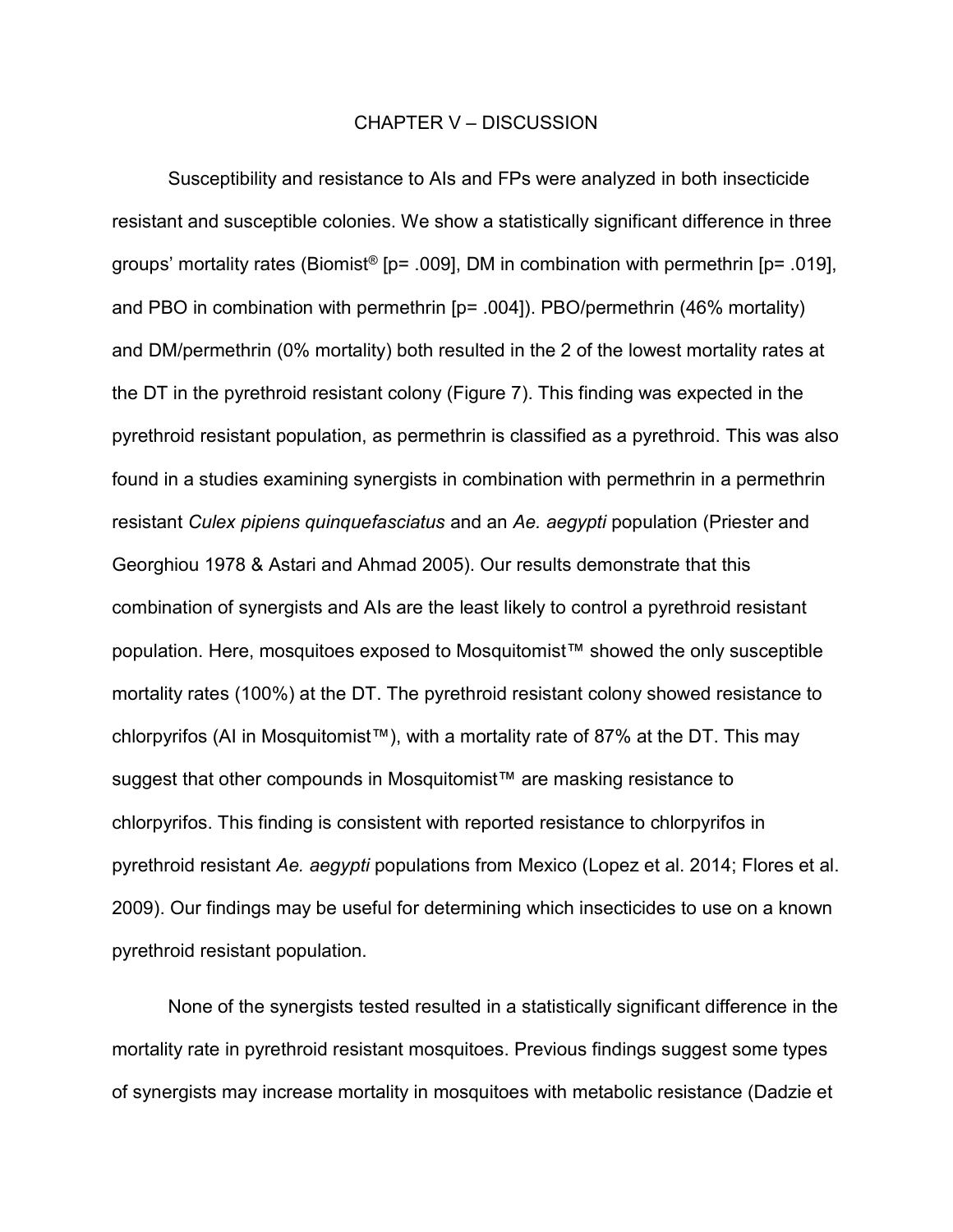al. 2017). Hence, some synergists may be ineffective in combating resistance due to target site mutations, such as knock-down resistance, the mutation found in pyrethroid resistant mosquitoes (Kumar et al. 2002 and Sumarnrote et al. 2017). Mazzari & Georghiou (1995) found that synergists DEF and PBO did not affect the mortality of a pyrethroid resistant Ae.aegypti population. The same study also found that this lack of effect on mortality rates was because the resistance was not caused by metabolic enzymes. Our findings that synergists did not increase mortality rates in a pyrethroid resistant population, in combination with the findings in previous studies (Mazzari & Georghiou 1995 and Sumarnrote et al. 2017), suggests that the pyrethroid resistance status of our population is due to a target-site mutation. This is an important deciding factor when choosing FPs, which may contain synergists, for adulticiding and may cause potential issues as many programs lack the capability to differentiate between different types of resistance (e.g., metabolic resistance and target-site resistance).

 Future studies should compare the difference in mortality rates, when using synergists, in pyrethroid resistant mosquitoes with a metabolic resistance against those with a target site resistance. In addition, understanding the methods to combat the effects of other classes of insecticides on pyrethroid resistant mosquitoes could be advantageous to discover the best method to combat a pyrethroid resistant mosquito population.

#### Strengths and Limitations of this Study

 Few studies have examined resistance versus susceptible status to insecticides in a pyrethroid resistant population and even fewer have investigated the extent to which synergists may affect mortality rates in resistant mosquitoes. This study was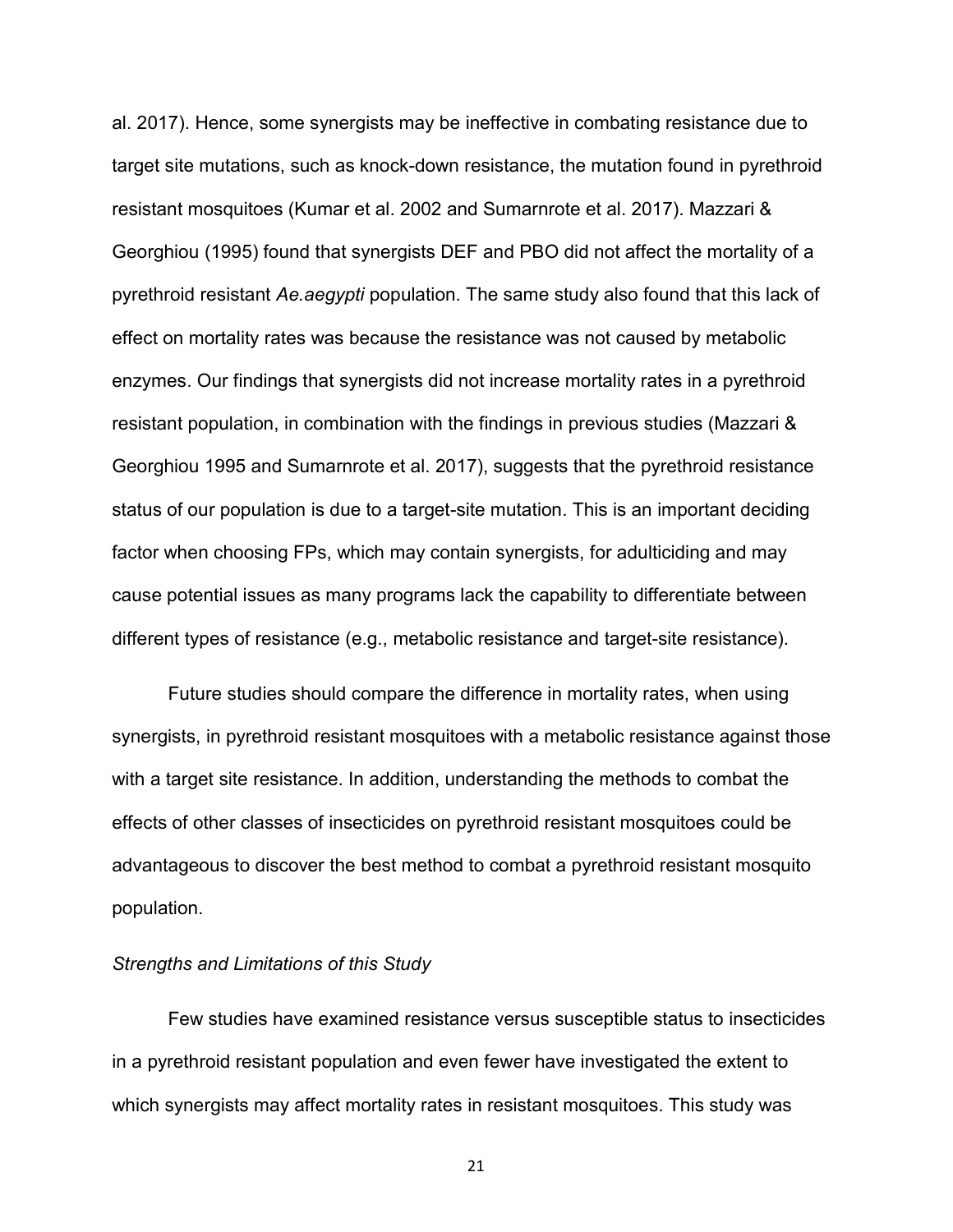conducted using lab colonized mosquito populations, but future studies may focus on field collected mosquitoes. Lab colonized mosquitoes provide assurance that one type of resistance mechanism is present in that population, knock-down resistance, in this case. This study examined a single AI and FP from two different insecticide classes. Numerous types of organophosphates and pyrethroids that can be studied to determine differences in susceptibility and resistance. The current study investigated one synergist dose for three different synergists, but future studies may want to expand this work to include a dose-response assessment.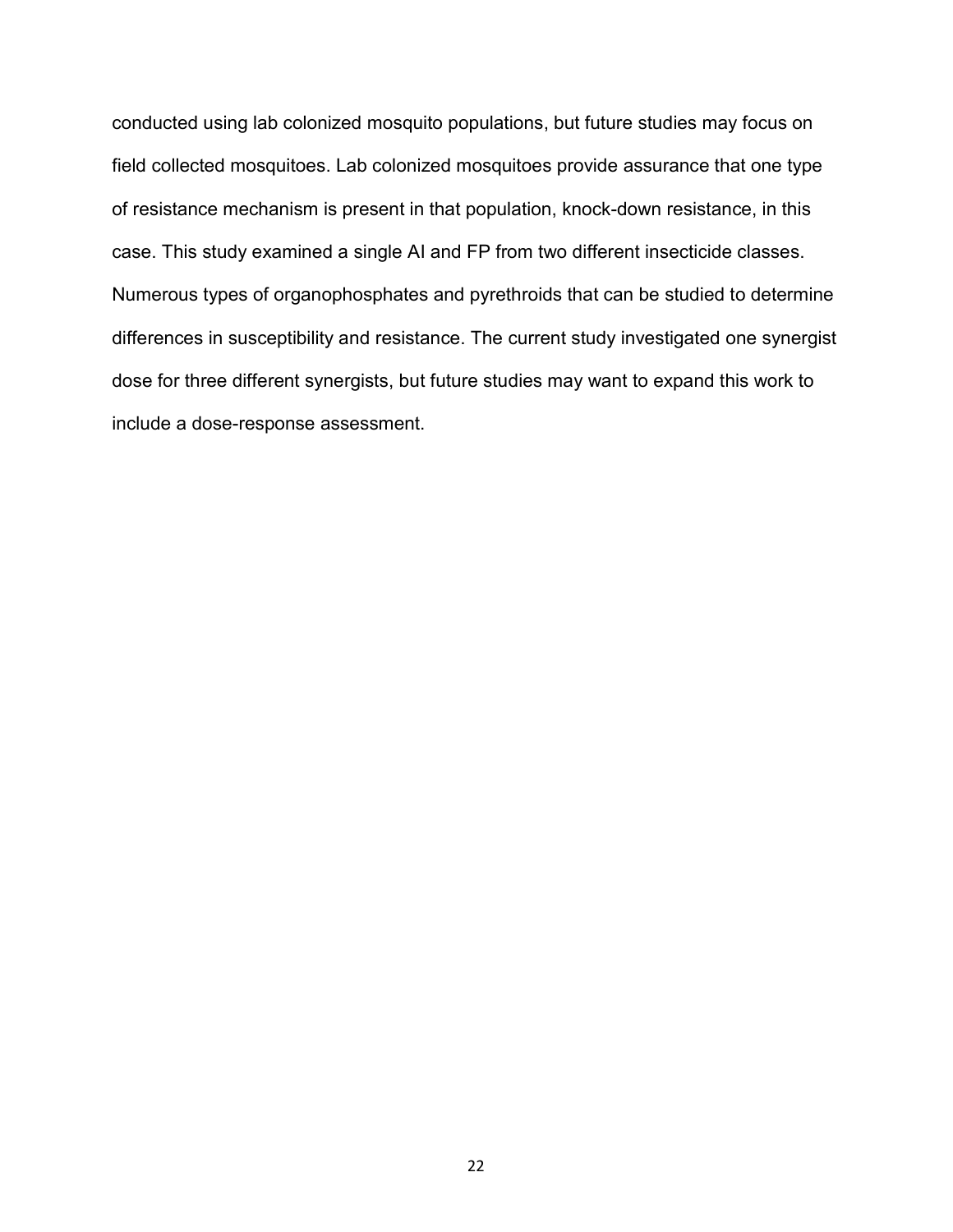#### CHAPTER VI – CONCLUSION

 Insecticide resistance is an increasing concern for mosquito control programs globally (Liu 2015). The goal of mosquito control programs is to reduce the population of mosquitoes and most importantly, to reduce the risk of vector-borne diseases in a geographic area. Because pyrethroids are the most commonly used class of insecticide internationally, understanding how to best combat this issue is important when making choices on what insecticide to spray to control a mosquito population. It is important to understand the status of resistance to best treat an area and if there is a current resistance to a class of insecticides, to know how to treat that population and prevent a public health emergency. We found that exposure to Mosquitomist™ in the mosquito resistant colony resulted in the highest mortality rates but mosquitoes exposed to the AI (chlorpyrifos alone) in this product showed resistance. Here, the addition of synergists to AIs did not increase mortality rates in the pyrethroid resistant mosquito colony; however, factors such as mosquito species, geographic area, insecticides, synergists, insecticide/synergist doses and other factors may have affected the outcome. More research should be conducted to understand the complex relationships between each factor and mortality rates. Results of this research shows that synergists may not be effective when combating target site resistance in pyrethroid resistant mosquitoes.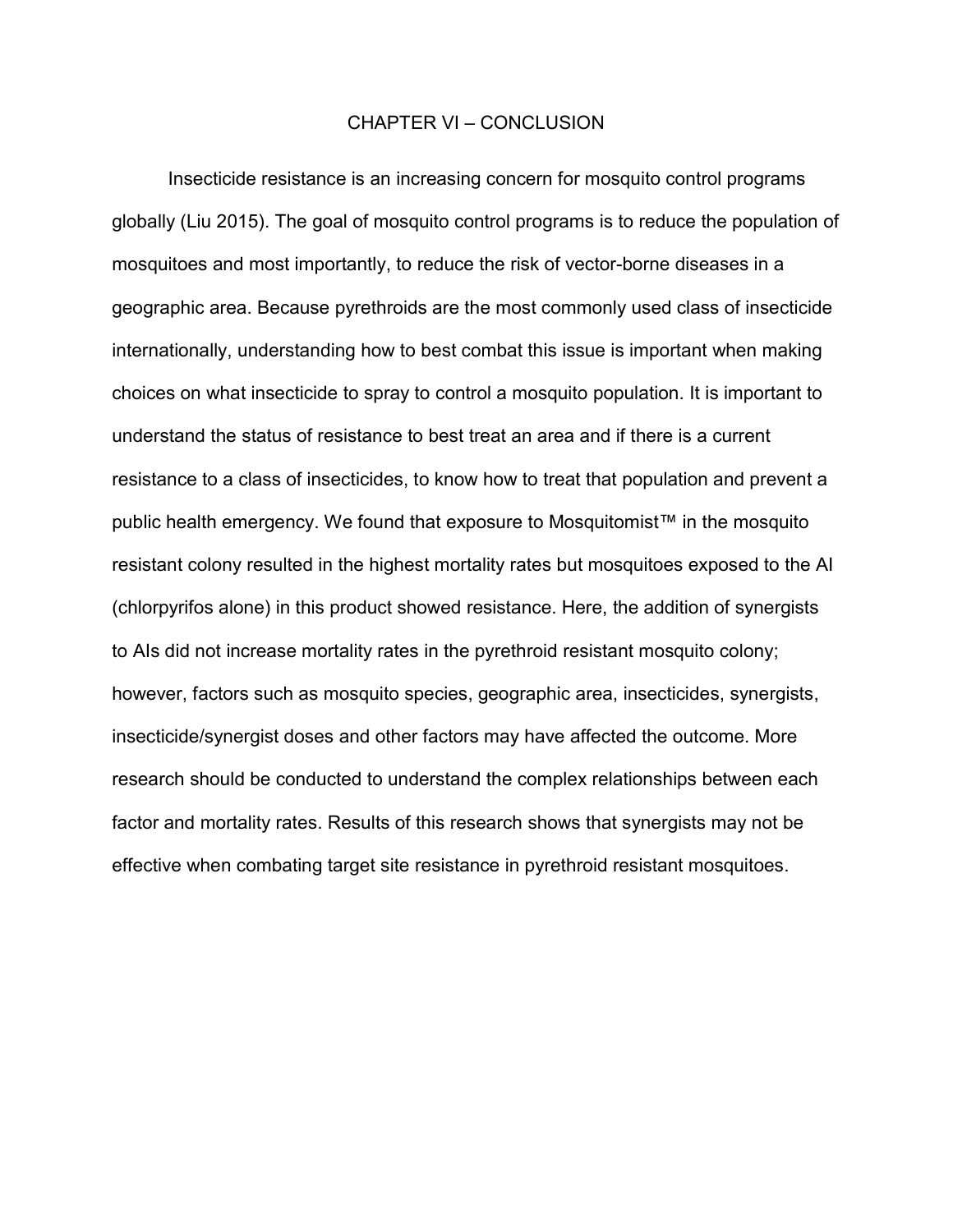# TABLES

| <b>Type of Insecticide</b>         | Amount           | Amount of | Concentration    | Diagnostic |
|------------------------------------|------------------|-----------|------------------|------------|
|                                    | of               | Acetone   | of AI per Bottle | Time       |
|                                    | Product          |           |                  |            |
| Permethrin                         | 8 <sub>mg</sub>  | 1000 mL   | $8 \mu g/mL$     | 60 minutes |
| Chlorpyrifos                       | $30 \text{ mg}$  | 1000 mL   | $30 \mu g/mL$    | 35 minutes |
| <b>Biomist<sup>®</sup></b>         | 150 mg           | 1000 mL   | $8 \mu g/mL$     | 15 minutes |
| Mosquitomist <sup>™</sup>          | 258 mg           | 1000 mL   | $30 \mu g/mL$    | 75 minutes |
| S-S-S-tributyl phosphorotrithioate | $125 \text{ mg}$ | 1000 mL   | $125 \mu g/mL$   | N/A        |
| <b>Piperonyl Butoxide</b>          | 400 mg           | 1000 mL   | $400 \mu g/mL$   | N/A        |
| Diethyl Maleate                    | $80 \mathrm{mg}$ | 1000 mL   | $80 \mu g/mL$    | N/A        |

TABLE 2: Susceptible Aedes aegypti Colony Compared to Resistant Colony Mortality

Rates with Mosquitomist™

| <b>Variables in the Equation</b> |                     |          |       |       |      |        |       |       |             |
|----------------------------------|---------------------|----------|-------|-------|------|--------|-------|-------|-------------|
|                                  |                     |          |       |       |      |        |       |       | 95% C.I.for |
|                                  |                     |          |       |       |      |        |       |       | EXP(B)      |
| B                                |                     | S.E.     | Wald  | df    | Sig. | Exp(B) | Lower | Upper |             |
|                                  | Step $1^a$ Group(1) | $-847$   | 1.345 | 0.397 |      | 0.529  | 0.429 | 0.031 | 5.985       |
|                                  | Constant            | $-1.099$ | 0.816 | 1.810 | 4    | 0.178  | 0.333 |       |             |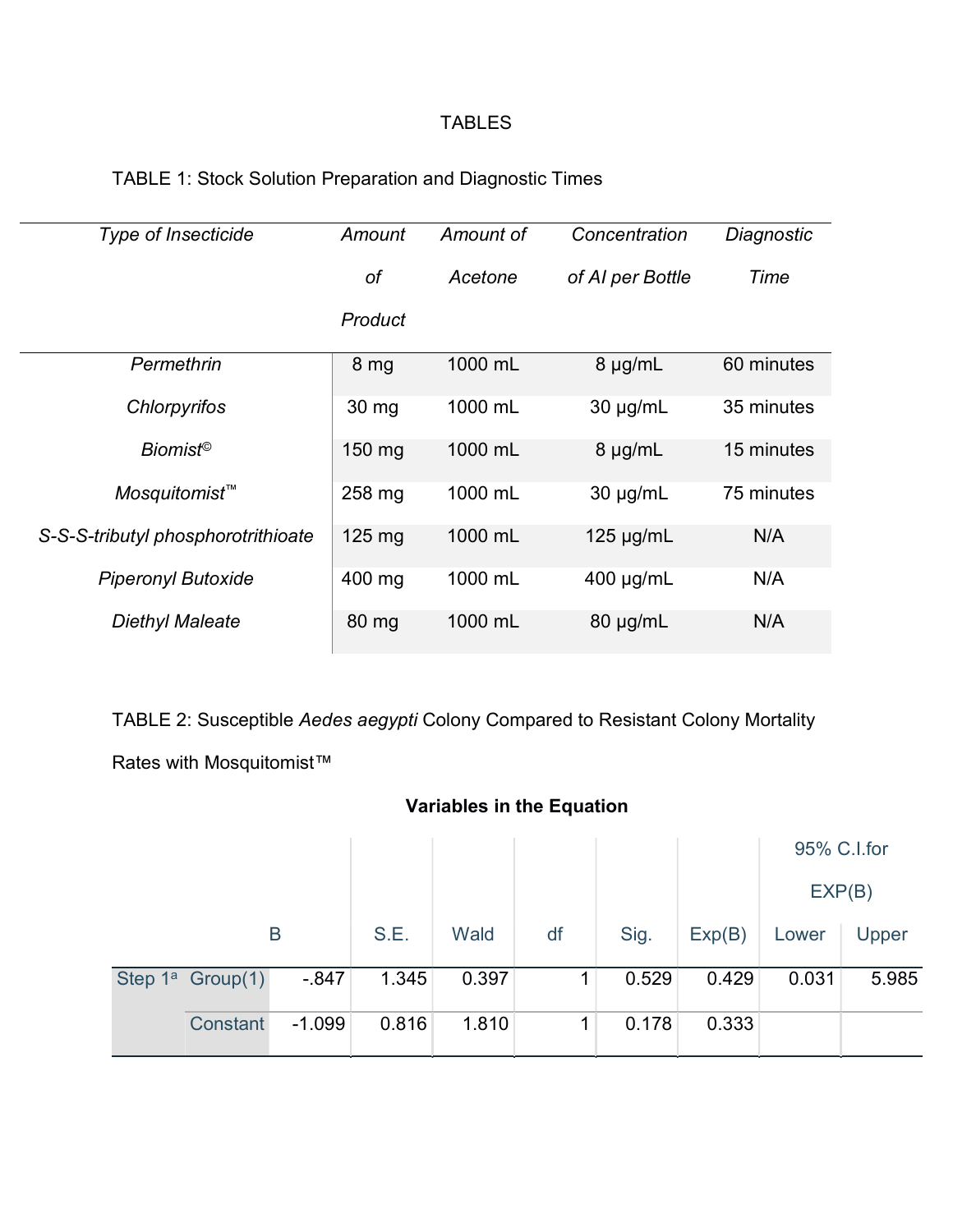a. Variable(s) entered on step 1: Group.

TABLE 3: Susceptible Aedes aegypti Colony Compared to Resistant Colony Mortality Rates with Biomist©

|                     |        |       |       |    |       |        |       | 95% C.I.for |
|---------------------|--------|-------|-------|----|-------|--------|-------|-------------|
|                     |        |       |       |    |       |        |       | EXP(B)      |
|                     | B      | S.E.  | Wald  | df | Sig.  | Exp(B) | Lower | Upper       |
| Step $1^a$ Group(1) | 3.283  | 1.248 | 6.918 |    | 0.009 | 26.667 | 2.309 | 30.8000     |
| Constant            | $-981$ | 0.677 | 2.099 |    | 0.147 | 0.375  |       |             |

Variables in the Equation

a. Variable(s) entered on step 1: Group.

TABLE 4: Susceptible Aedes aegypti Colony Compared to Resistant Colony Mortality

Rates with Permethrin

## Variables in the Equation

|                     |          |       |       |    |       |        | 95% C.I.for |        |
|---------------------|----------|-------|-------|----|-------|--------|-------------|--------|
|                     |          |       |       |    |       |        | EXP(B)      |        |
|                     | B        | S.E.  | Wald  | df | Sig.  | Exp(B) | Lower       | Upper  |
| Step $1^a$ Group(1) | 2.120    | 1.211 | 3.065 |    | 0.080 | 8.333  | 0.776       | 8.9470 |
| Constant            | $-2.303$ | 1.049 | 4.820 |    | 0.028 | 0.100  |             |        |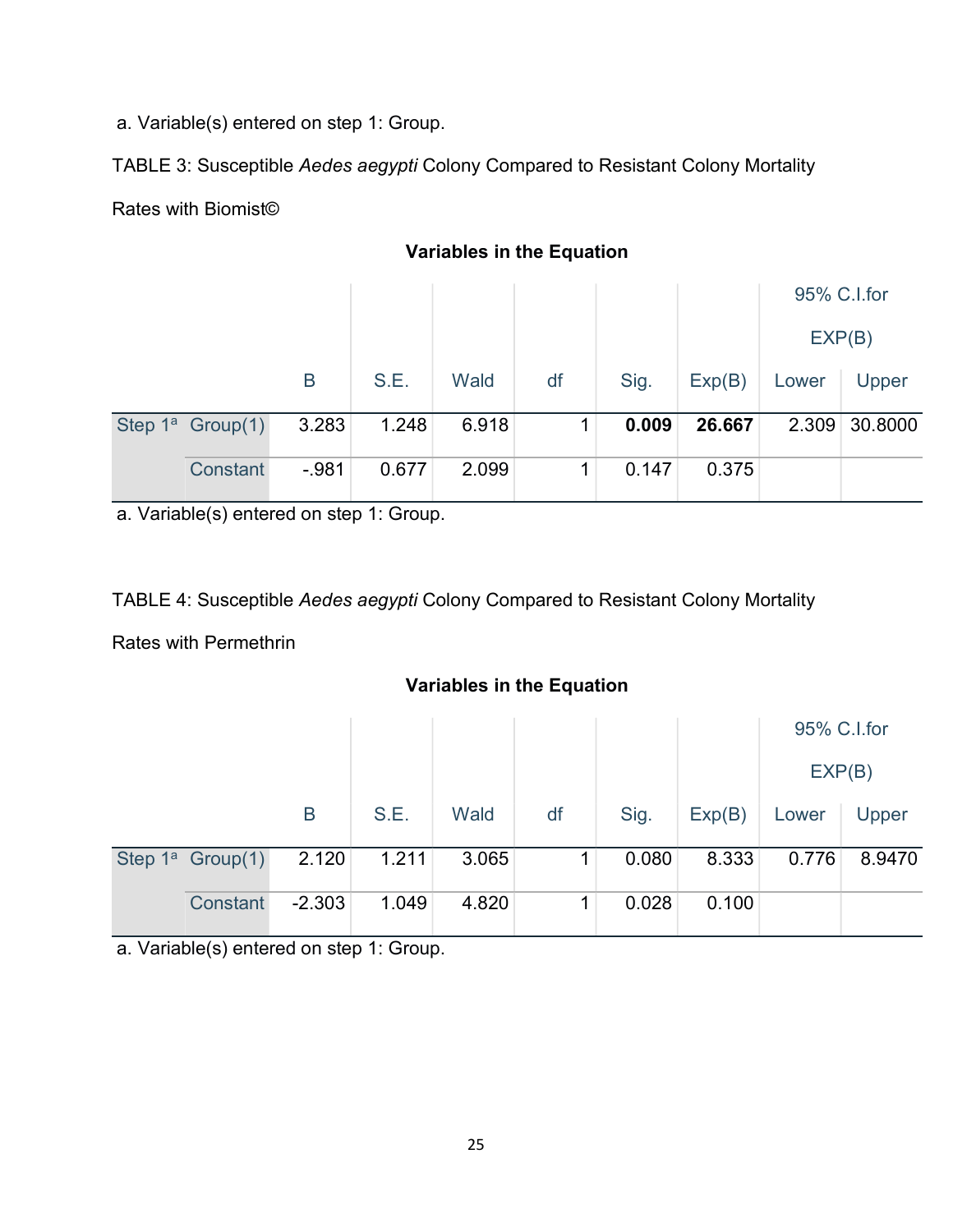TABLE 5: Susceptible Aedes aegypti Colony Compared to Resistant Colony Mortality

Rates with Chlorpyrifos

|                     |      |       |       |    |       |        |        | 95% C.I.for |
|---------------------|------|-------|-------|----|-------|--------|--------|-------------|
|                     |      |       |       |    |       |        | EXP(B) |             |
|                     | B    | S.E.  | Wald  | df | Sig.  | Exp(B) | Lower  | Upper       |
| Step $1^a$ Group(1) | .421 | 0.923 | 0.208 |    | 0.648 | 1.524  | 0.250  | 9.295       |
| Constant            | .560 | 0.627 | 0.797 |    | 0.372 | 1.750  |        |             |

# Variables in the Equation

a. Variable(s) entered on step 1: Group.

TABLE 6: Susceptible Aedes aegypti Colony Compared to Resistant Colony Mortality

Rates with DEF and Chlorpyrifos

# Variables in the Equation

|                     |          |       |       |    |       |        | 95% C.I.for |       |
|---------------------|----------|-------|-------|----|-------|--------|-------------|-------|
|                     |          |       |       |    |       |        | EXP(B)      |       |
|                     | Β        | S.E.  | Wald  | df | Sig.  | Exp(B) | Lower       | Upper |
| Step $1^a$ Group(1) | $-0.875$ | 1.366 | 0.411 |    | 0.522 | 0.417  | 0.029       | 6.064 |
| Constant            | $-916$   | 0.837 | 1.199 |    | 0.273 | 0.400  |             |       |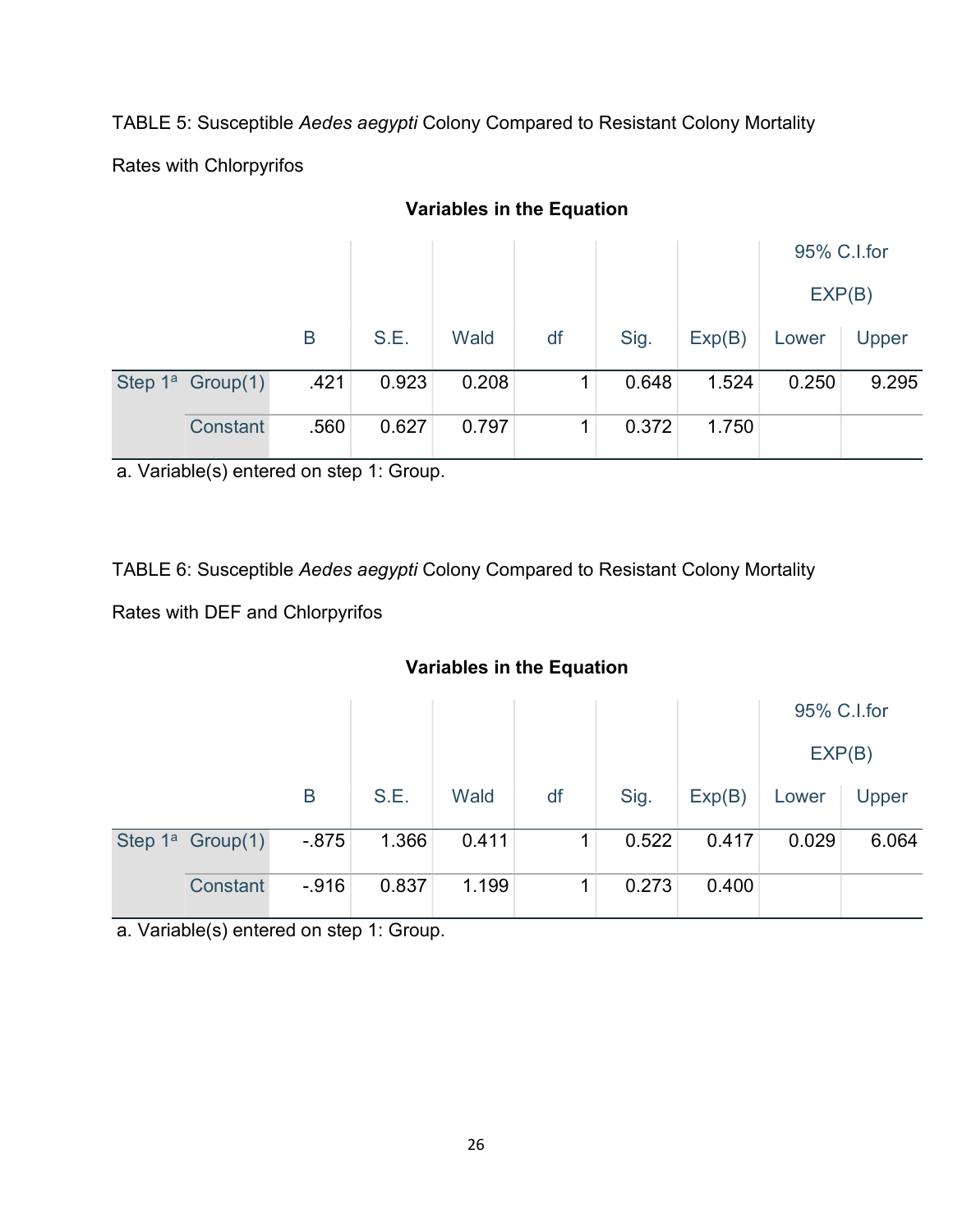TABLE 7: Susceptible Colony Compared to Resistant Colony Mortality Rates with DM and Permethrin

|                     |          |       |       |    |       |        |       | 95% C.I.for |
|---------------------|----------|-------|-------|----|-------|--------|-------|-------------|
|                     |          |       |       |    |       |        |       | EXP(B)      |
|                     | B        | S.E.  | Wald  | df | Sig.  | Exp(B) | Lower | Upper       |
| Step $1^a$ Group(1) | 3.584    | 1.528 | 5.504 |    | 0.019 | 36.000 | 1.803 | 71.867      |
| Constant            | $-1.792$ | 1.080 | 2.752 | 1  | 0.097 | 0.167  |       |             |

# Variables in the Equation

a. Variable(s) entered on step 1: Group.

TABLE 8: Susceptible Aedes aegypti Colony Compared to Resistant Colony Mortality

Rates with DM and Chlorpyrifos

# Variables in the Equation

|                     |        |       |       |    |       |        | 95% C.I.for |       |
|---------------------|--------|-------|-------|----|-------|--------|-------------|-------|
|                     |        |       |       |    |       |        | EXP(B)      |       |
|                     | Β      | S.E.  | Wald  | df | Sig.  | Exp(B) | Lower       | Upper |
| Step $1^a$ Group(1) | .421   | 0.923 | 0.208 |    | 0.648 | 1.524  | 0.250       | 9.295 |
| Constant            | $-981$ | 0.677 | 2.099 |    | 0.147 | 0.375  |             |       |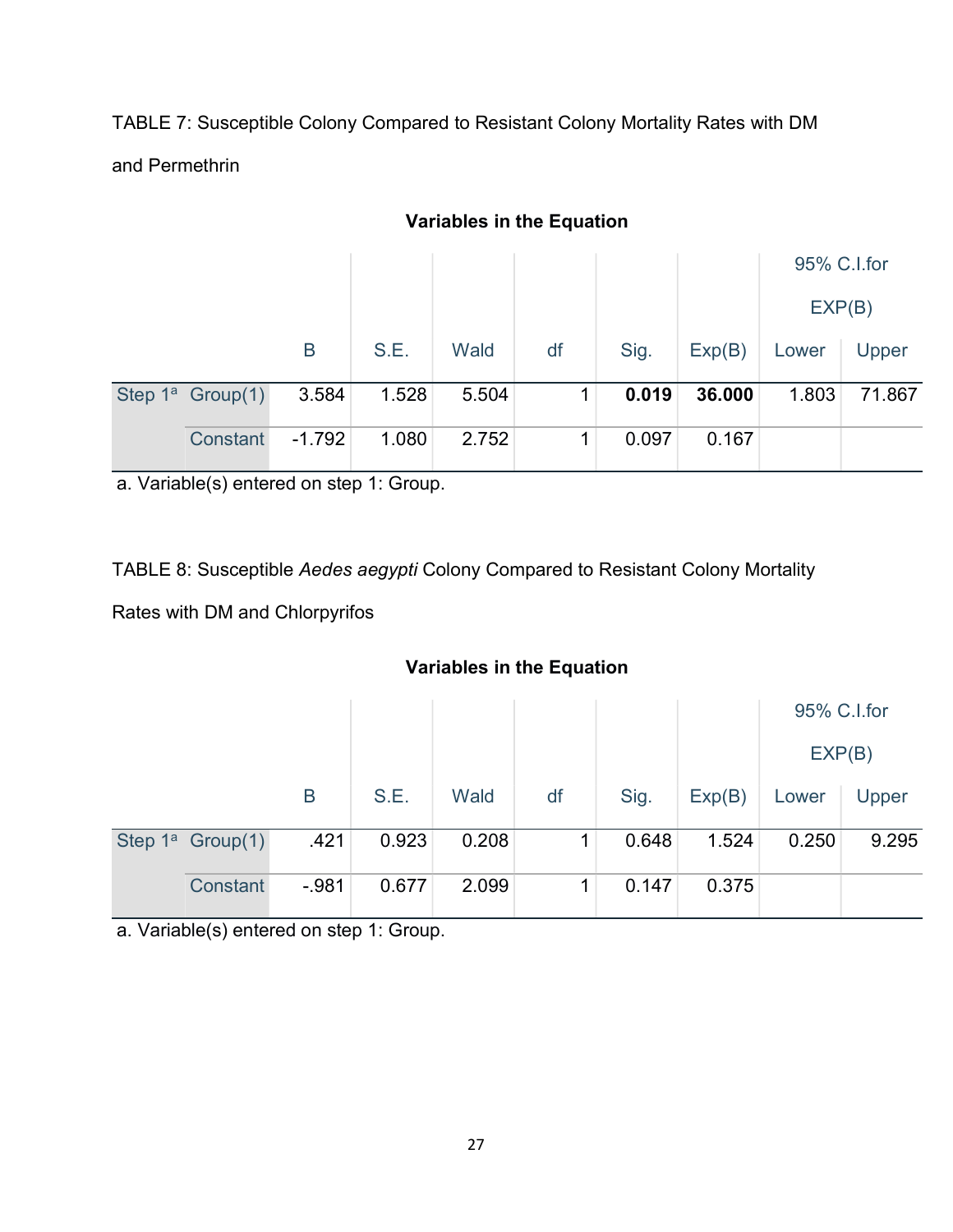TABLE 9: Susceptible Aedes aegypti Colony Compared to Resistant Colony Mortality

Rates with PBO and Permethrin

|                     |          |       |       |    |       |        |       | 95% C.I.for   |
|---------------------|----------|-------|-------|----|-------|--------|-------|---------------|
|                     |          |       |       |    |       |        |       | EXP(B)        |
|                     | B        | S.E.  | Wald  | df | Sig.  | Exp(B) | Lower | Upper         |
| Step $1^a$ Group(1) | 3.807    | 1.308 | 8.469 |    | 0.004 | 45.000 |       | 3.465 58.4339 |
| Constant            | $-1.504$ | 0.782 | 3.702 |    | 0.054 | 0.222  |       |               |

# Variables in the Equation

a. Variable(s) entered on step 1: Group.

TABLE 10: Chlorpyrifos without Synergist Compared to Chlorpyrifos with DEF in the

Resistant Aedes aegypti Colony

## Variables in the Equation

|                     |       |       |       |    |       |        | 95% C.I.for |       |
|---------------------|-------|-------|-------|----|-------|--------|-------------|-------|
|                     |       |       |       |    |       |        | EXP(B)      |       |
|                     | B     | S.E.  | Wald  | df | Sig.  | Exp(B) | Lower       | Upper |
| Step $1^a$ Group(1) | 0.377 | 0.872 | 0.187 |    | 0.665 | 1.458  | 0.264       | 8.048 |
| Constant            | 0.182 | 0.606 | 0.091 |    | 0.763 | 1.200  |             |       |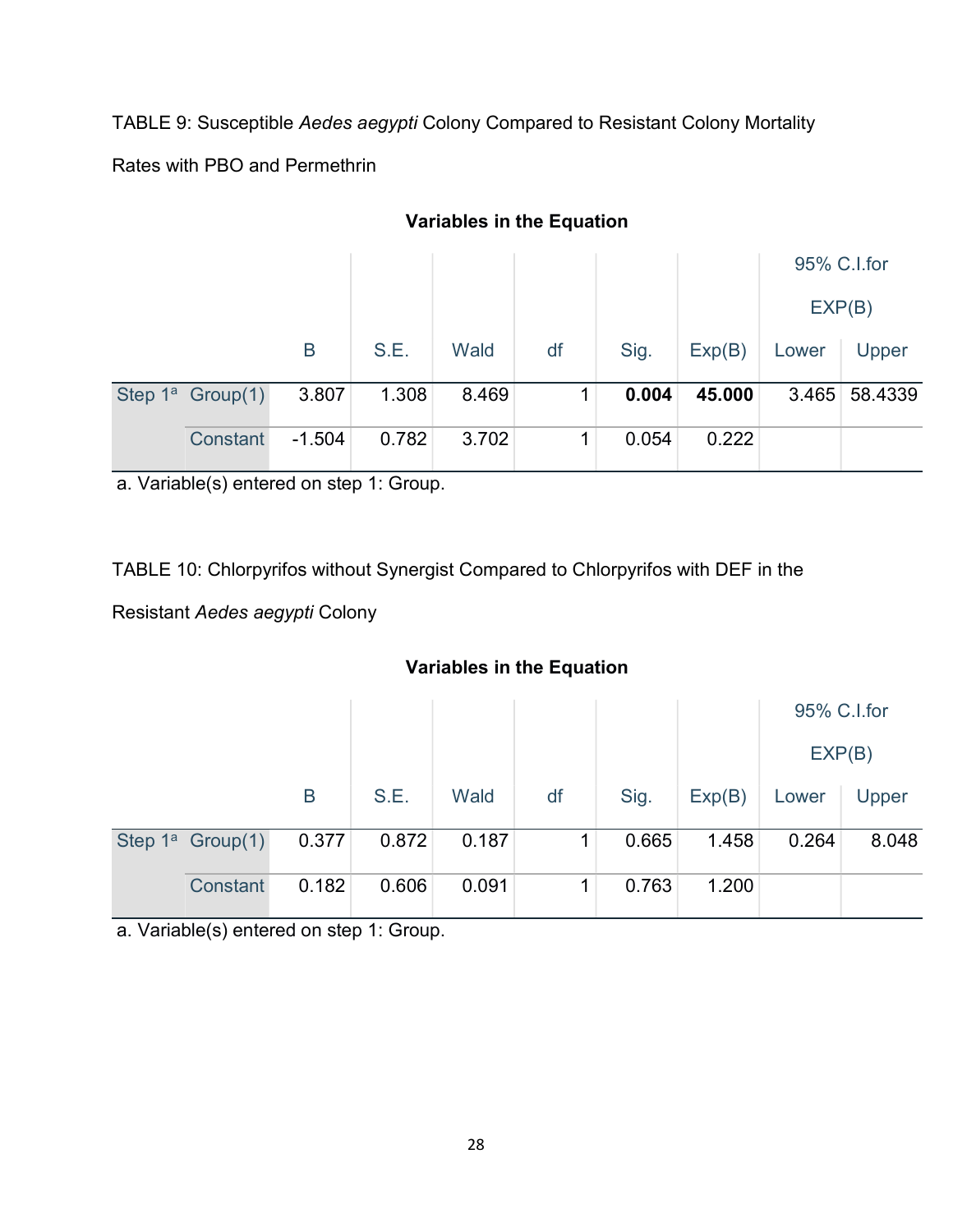TABLE 11: Chlorpyrifos without Synergist Compared to Chlorpyrifos with DM in the

Resistant Aedes aegypti Colony

|                              |         |       |       |    |       |        |        | 95% C.I.for |
|------------------------------|---------|-------|-------|----|-------|--------|--------|-------------|
|                              |         |       |       |    |       |        | EXP(B) |             |
|                              | B       | S.E.  | Wald  | df | Sig.  | Exp(B) | Lower  | Upper       |
| Step 1 <sup>a</sup> Group(1) | 1.540   | 0.923 | 2.788 |    | 0.095 | 4.667  | 0.765  | 28.466      |
| Constant                     | $-.981$ | 0.677 | 2.099 |    | 0.147 | 0.375  |        |             |

# Variables in the Equation

a. Variable(s) entered on step 1: Group.

TABLE 12: Permethrin without Synergist Compared to Permethrin with DM in the

Resistant Aedes aegypti Colony

## Variables in the Equation

|                     |          |                    |       |    |       |        | 95% C.I.for |           |
|---------------------|----------|--------------------|-------|----|-------|--------|-------------|-----------|
|                     |          |                    |       |    |       |        | EXP(B)      |           |
|                     | B        | S.E.               | Wald  | df | Sig.  | Exp(B) | Lower       | Upper     |
| Step $1^a$ Group(1) |          | $-18.900$ 12118.63 | 0.000 |    | 0.999 | 0.000  | 0.000       | $\bullet$ |
| Constant            | $-2.303$ | 1.049              | 4.820 |    | 0.028 | 0.100  |             |           |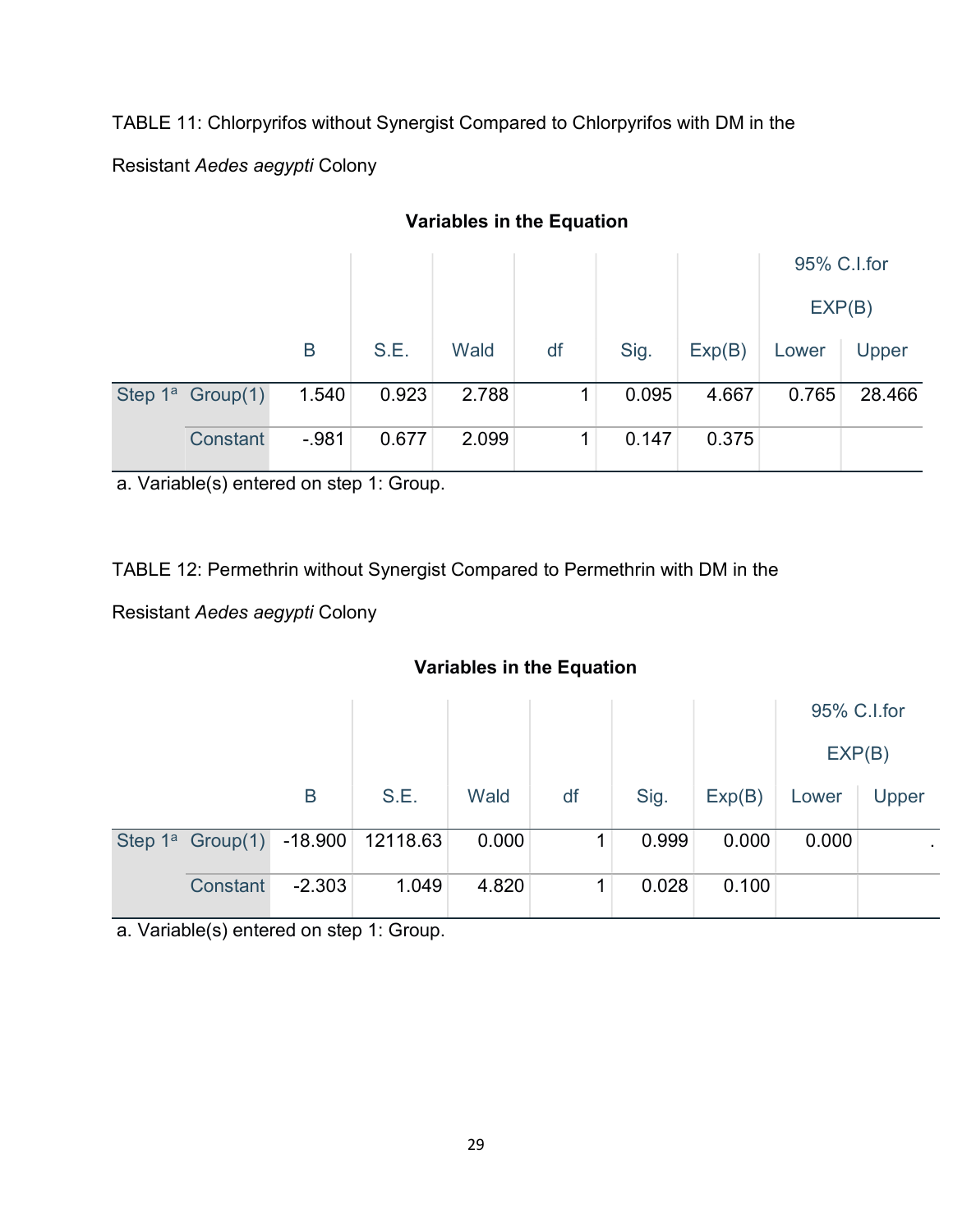TABLE 13: Permethrin without Synergist Compared to Permethrin with PBO in the

Resistant Aedes aegypti Colony

|                     |          |       |       |    |       |        | 95% C.I.for |       |
|---------------------|----------|-------|-------|----|-------|--------|-------------|-------|
|                     |          |       |       |    |       |        | EXP(B)      |       |
|                     | Β        | S.E.  | Wald  | df | Sig.  | Exp(B) | Lower       | Upper |
| Step $1^a$ Group(1) | $-799$   | 1.308 | 0.373 |    | 0.542 | 0.450  | 0.035       | 5.843 |
| Constant            | $-1.504$ | 0.782 | 3.702 |    | 0.054 | 0.222  |             |       |

# Variables in the Equation

a. Variable(s) entered on step 1: Group.

TABLE 14: Mortality Rates of Pyrethroid Resistant and Susceptible Aedes aegypti Colonies. The synergist acronym for S-S-S-tributyl phosphorotrithioate is DEF, piperonyl butoxide is PBO, and diethyl maleate is DM. \*Susceptible colony used as reference group.

|                 | Diagnostic<br><b>Times</b> | <b>Mortality Rate</b><br>(%) Susceptible<br>Colony*         | <b>Mortality Rate</b><br>(%) Resistant<br>Colony | <b>OR</b> | $P-$<br>value | 95% CI           |
|-----------------|----------------------------|-------------------------------------------------------------|--------------------------------------------------|-----------|---------------|------------------|
|                 |                            |                                                             | <b>Formulated Products</b>                       |           |               |                  |
| Mosquitomist™   | <b>75 min</b>              | 99<br>$N =$ number<br>dead/<br>number tested<br>$N = 75/76$ | 100<br>$N = 72/72$                               | 0.429     | 0.53          | $(0.031 - 5.98)$ |
| <b>Biomist©</b> | $15$ min                   | 99<br>$N = 90/91$                                           | 46%<br>$N = 41/82$                               | 26.66     | 0.009         | $(2.31 - 30.8)$  |
| Permethrin      | 60 min                     | 100%<br>N=116/116                                           | 71%<br>$N = 62/87$                               | 8.333     | 0.080         | $(0.776 - 8.94)$ |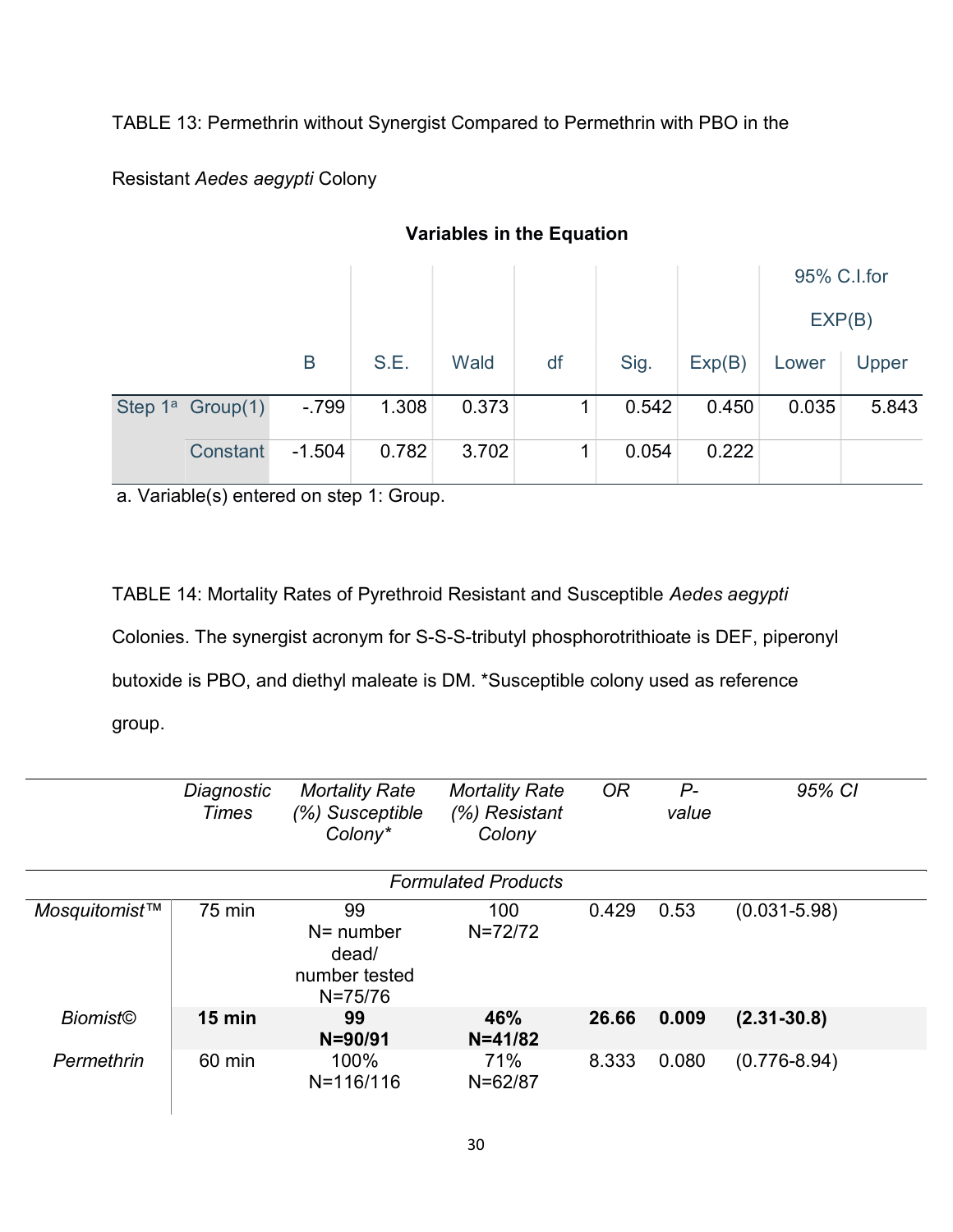| Chlorpyrifos            | $35 \text{ min}$ | 100%<br>N=97/97    | 87%<br>$N = 95/110$                      | 1.52  | 0.648 | $(0.250 - 9.29)$ |
|-------------------------|------------------|--------------------|------------------------------------------|-------|-------|------------------|
|                         |                  |                    | <b>Synergists and Active Ingredients</b> |       |       |                  |
| DEF and<br>Chlorpyrifos | $35 \text{ min}$ | 100<br>$N = 79/79$ | 71<br>$N = 62/87$                        | 0.417 | 0.522 | $(0.029 - 6.06)$ |
| DM and<br>Permethrin    | <b>60 min</b>    | 97<br>$N = 73/76$  | 6<br>$N = 4/72$                          | 36    | 0.019 | $(1.80 - 71.8)$  |
| DM and<br>Chlorpyrifos  | $35 \text{ min}$ | 98<br>$N = 75/77$  | 6<br>$N = 4/78$                          | 1.524 | 0.648 | $(0.250 - 9.29)$ |
| PBO and<br>Permethrin   | <b>60 min</b>    | 100<br>$N = 88/88$ | 46<br>$N = 46/102$                       | 45    | 0.004 | $(3.46 - 58.4)$  |

TABLE 15: Difference in Permethrin Alone and Permethrin/Synergist Mortality Rates in

# Resistant Aedes aegypti Colony

|            | Al alone Mortality | Synergist and | <b>OR</b> | P-value | 95% CI          |
|------------|--------------------|---------------|-----------|---------|-----------------|
|            | Rate $(\%)$        | Al Mortality  |           |         |                 |
|            |                    | Rate $(\%)$   |           |         |                 |
| <b>DM</b>  | 71                 | 06            | 0.00      | 0.99    | $(0.00 - 0.00)$ |
| <b>PBO</b> | 71                 | 04            | 0.45      | 0.54    | $(0.03 - 5.84)$ |

Diagnostic time is based on diagnostic time for permethrin without a synergist in the susceptible population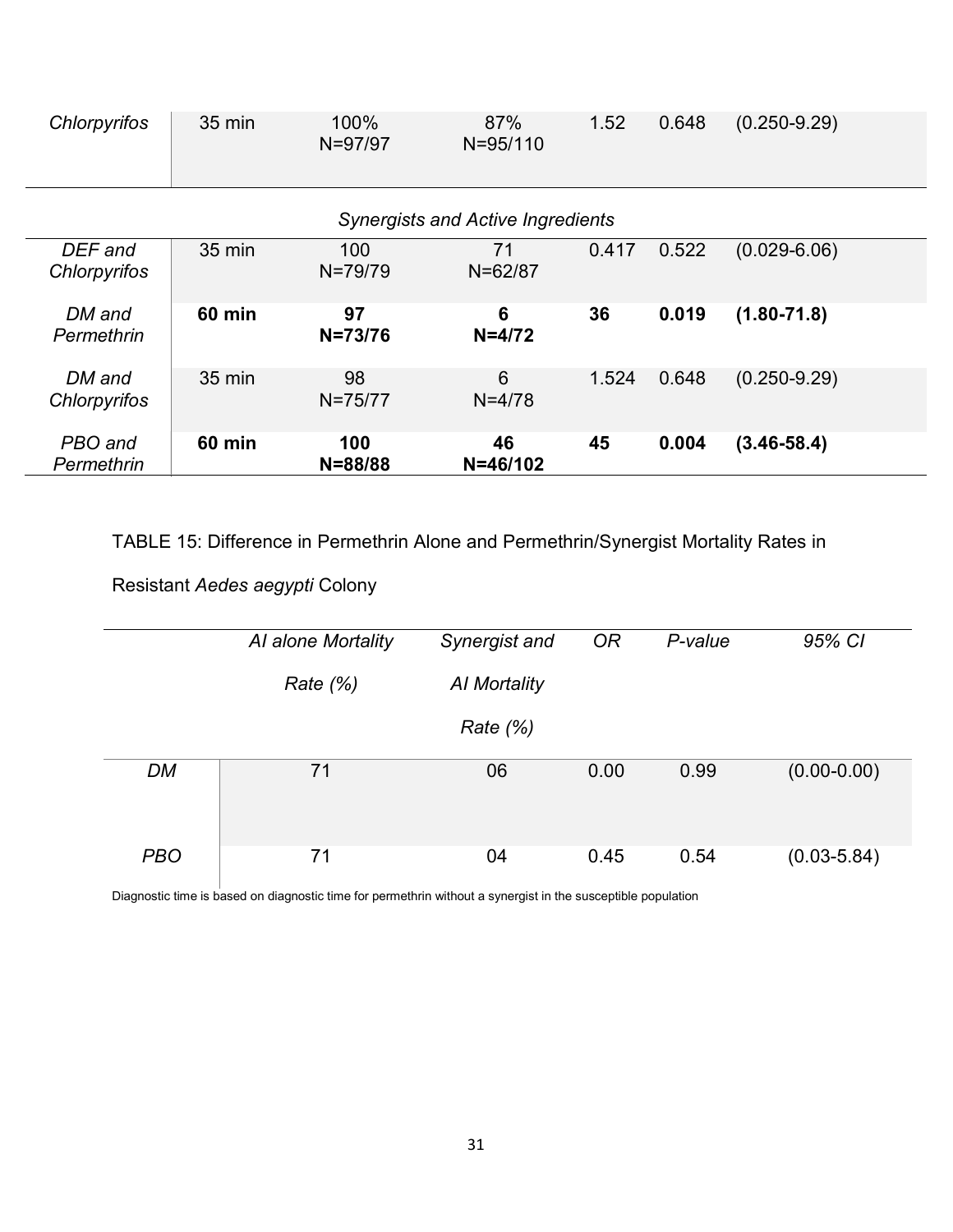# TABLE 16: Difference in Chlorpyrifos Alone and Chlorpyrifos/Synergist Mortality Rates

# in Resistant Colony

|            | Al alone              | Synergist and | <b>OR</b> | P-value | 95% CI           |
|------------|-----------------------|---------------|-----------|---------|------------------|
|            | <b>Mortality Rate</b> | Al Mortality  |           |         |                  |
|            | (% )                  | Rate $(\%)$   |           |         |                  |
| <b>DEF</b> | 87                    | 71            | 1.458     | 0.66    | $(0.26 - 8.04)$  |
| DM         | 87                    | 06            | 4.667     | 0.09    | $(0.76 - 28.46)$ |

Diagnostic time is based on diagnostic time for chlorpyrifos without a synergist in the susceptible population.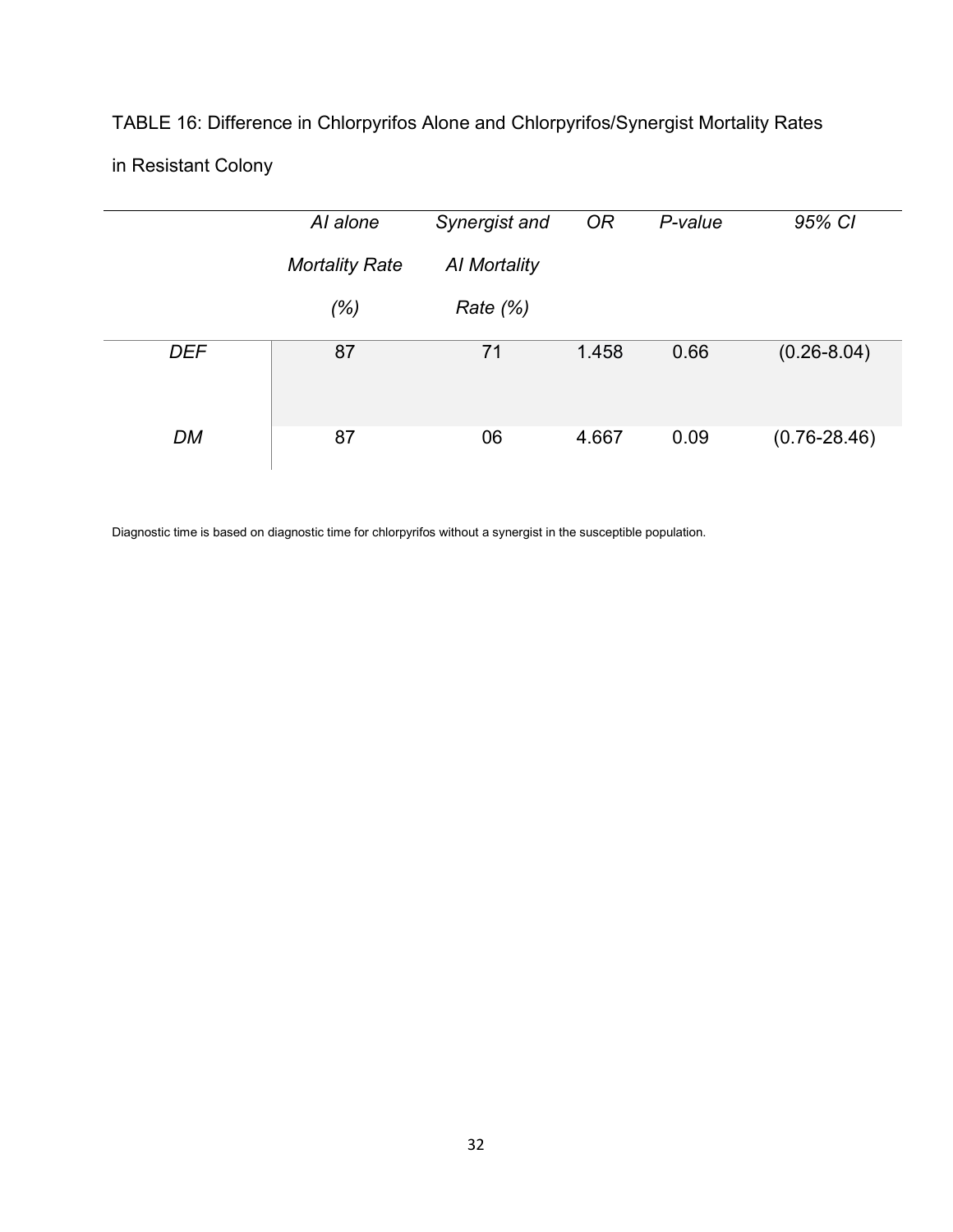### **FIGURES**

FIGURE 1: Control Flow Chart



FIGURE 2: Formulated Product without Synergist Trial

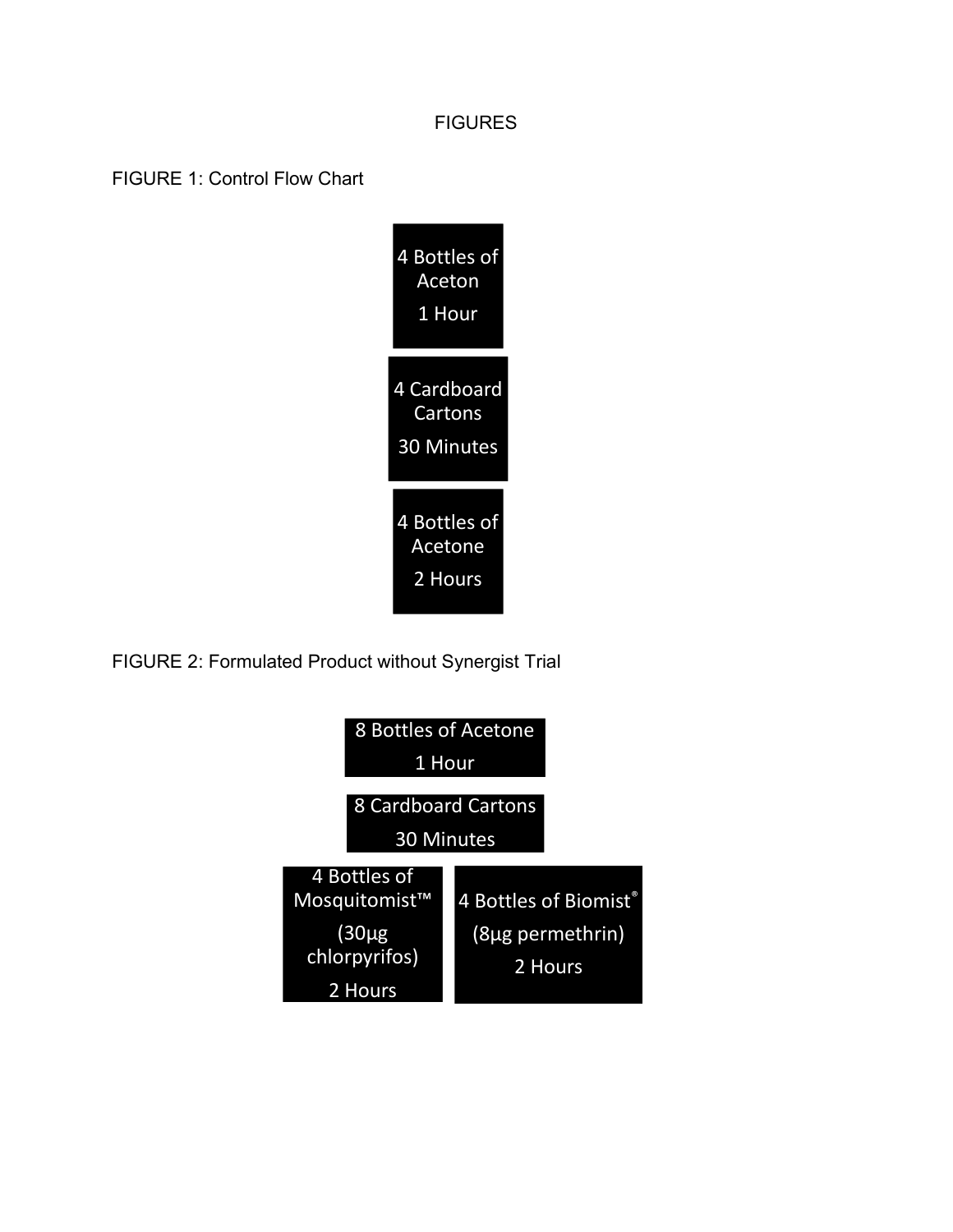FIGURE 3: Active Ingredient without Synergist Trial



FIGURE 4: Synergist Trial S-S-S-tributyl Phosphorotrithioate

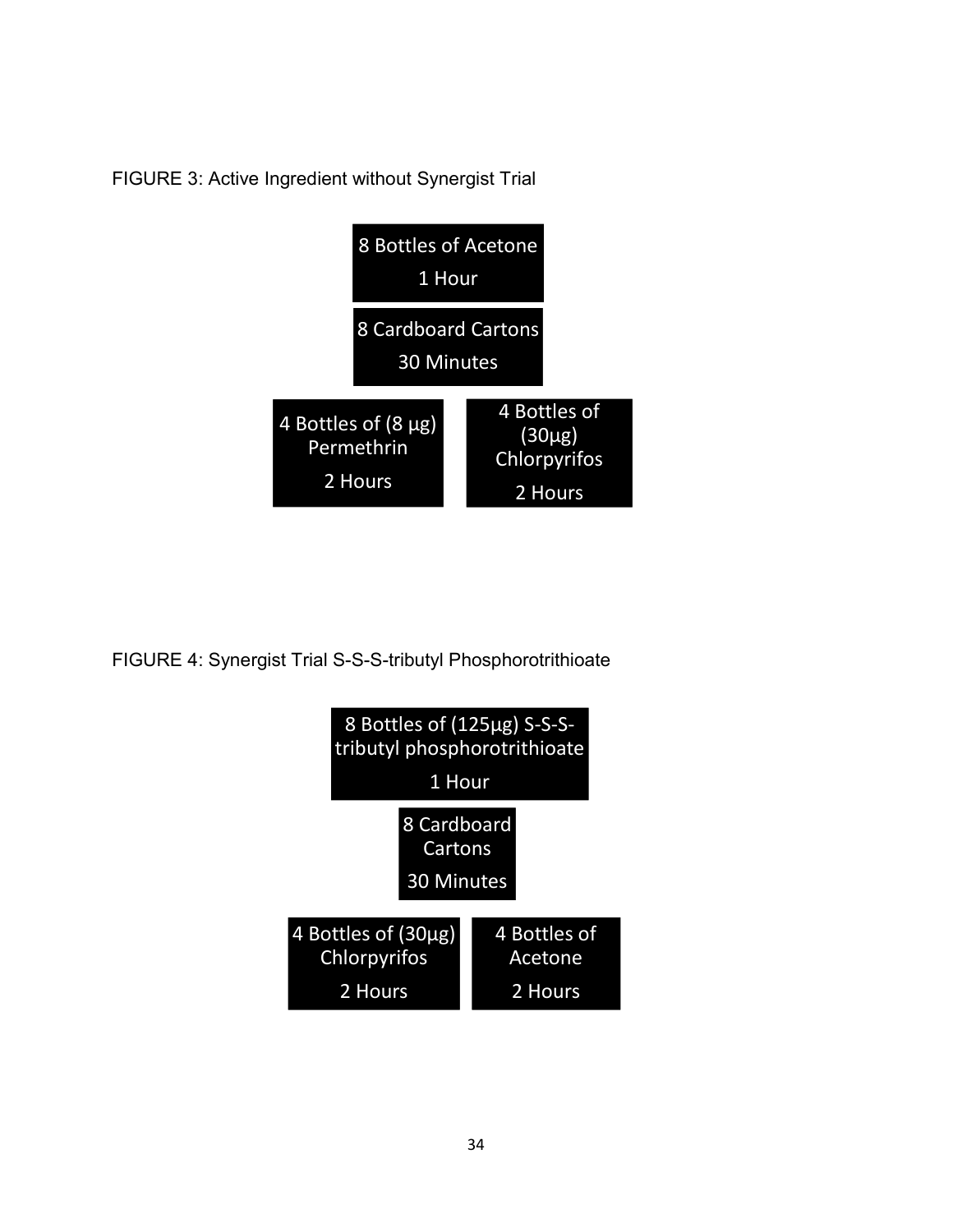FIGURE 5: Synergist Trial Diethyl Maleate



FIGURE 6: Synergist Trial Piperonyl Butoxide

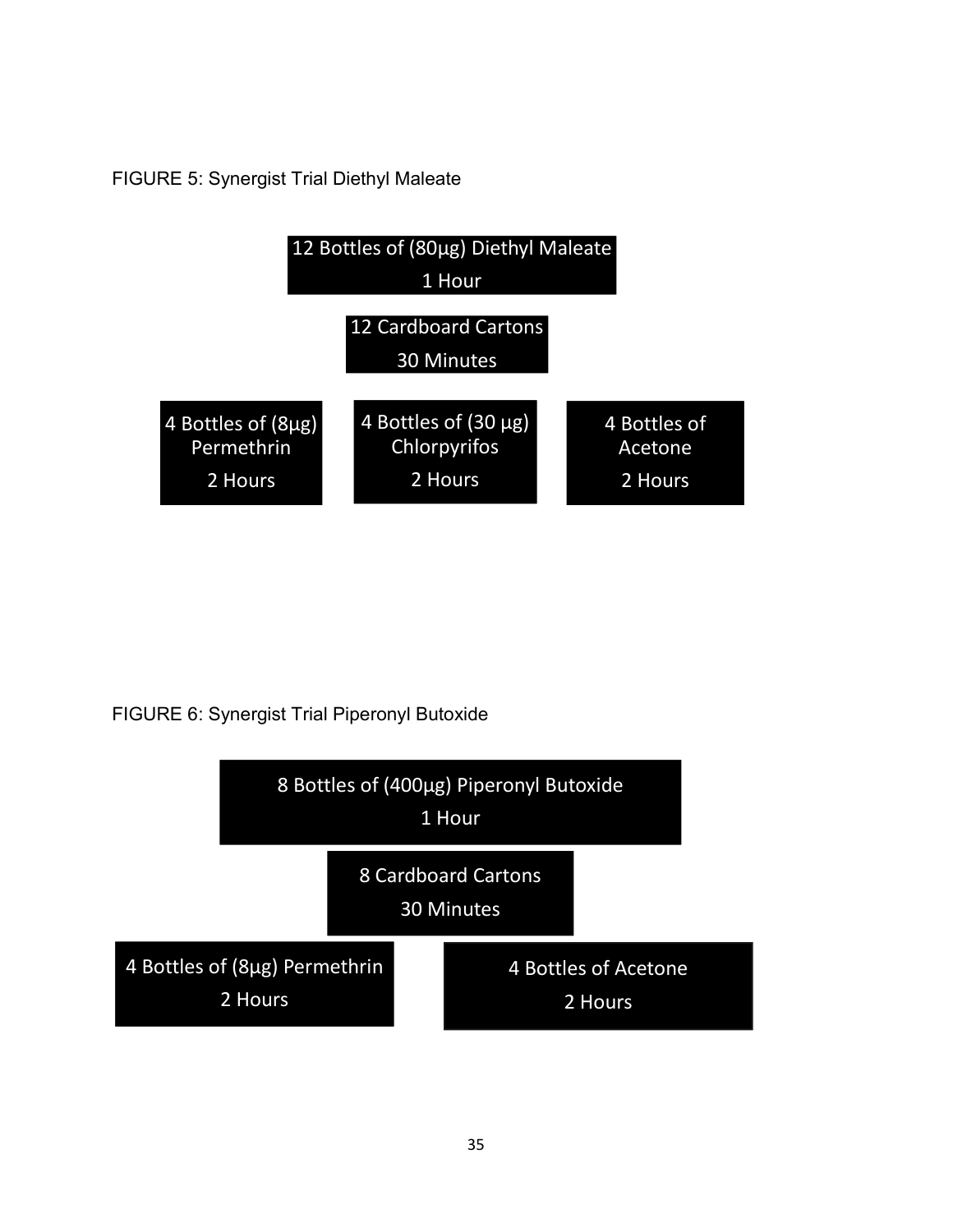

FIGURE 7: Proportion of Mortality at Diagnostic Time in Susceptible and Resistant Aedes aegypti Colonies

"\*" indicates a statistically significant difference between groups. Diagnostic time for Mosquitomist™ is 75 minutes, Biomist© is 15 minutes, permethrin is 60 minutes, and chlorpyrifos is 35 minutes. The synergist acronym for S-S-S-tributyl phosphorotrithioate is DEF, piperonyl butoxide is PBO, and diethyl maleate is DM. Diagnostic times for synergists and AI was based on the AI diagnostic time.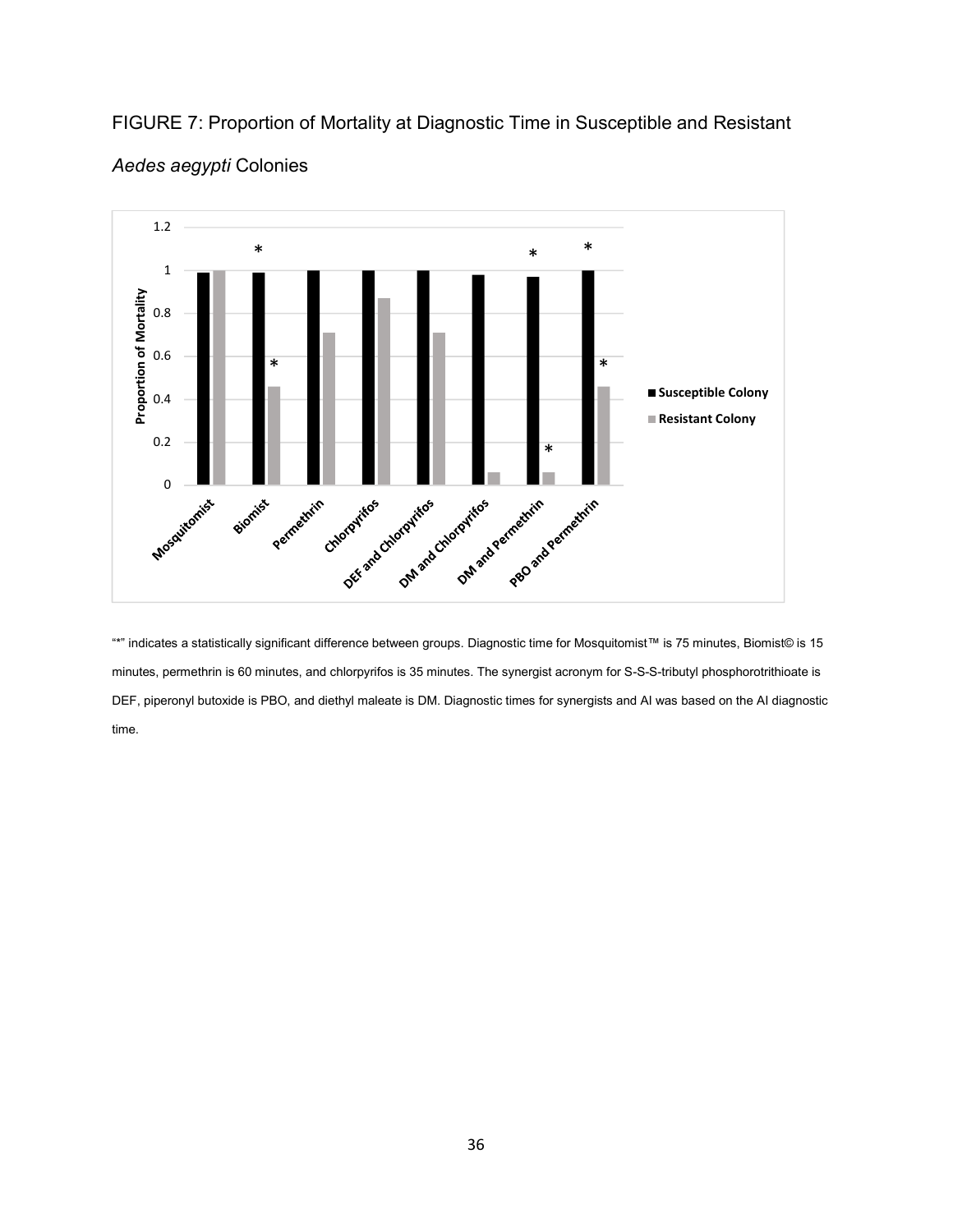FIGURE 8: Proportion of Mortality at Diagnostic Time using Synergists in Pyrethroid



Resistant Aedes aegypti Colonies

Diagnostic time for permethrin is 60 minutes and chlorpyrifos is 35 minutes. The synergist acronyms for S-S-S-tributyl phosphorotrithioate is DEF, piperonyl butoxide is PBO, and diethyl maleate is DM. Diagnostic times for synergists and AI were based on the AI diagnostic time.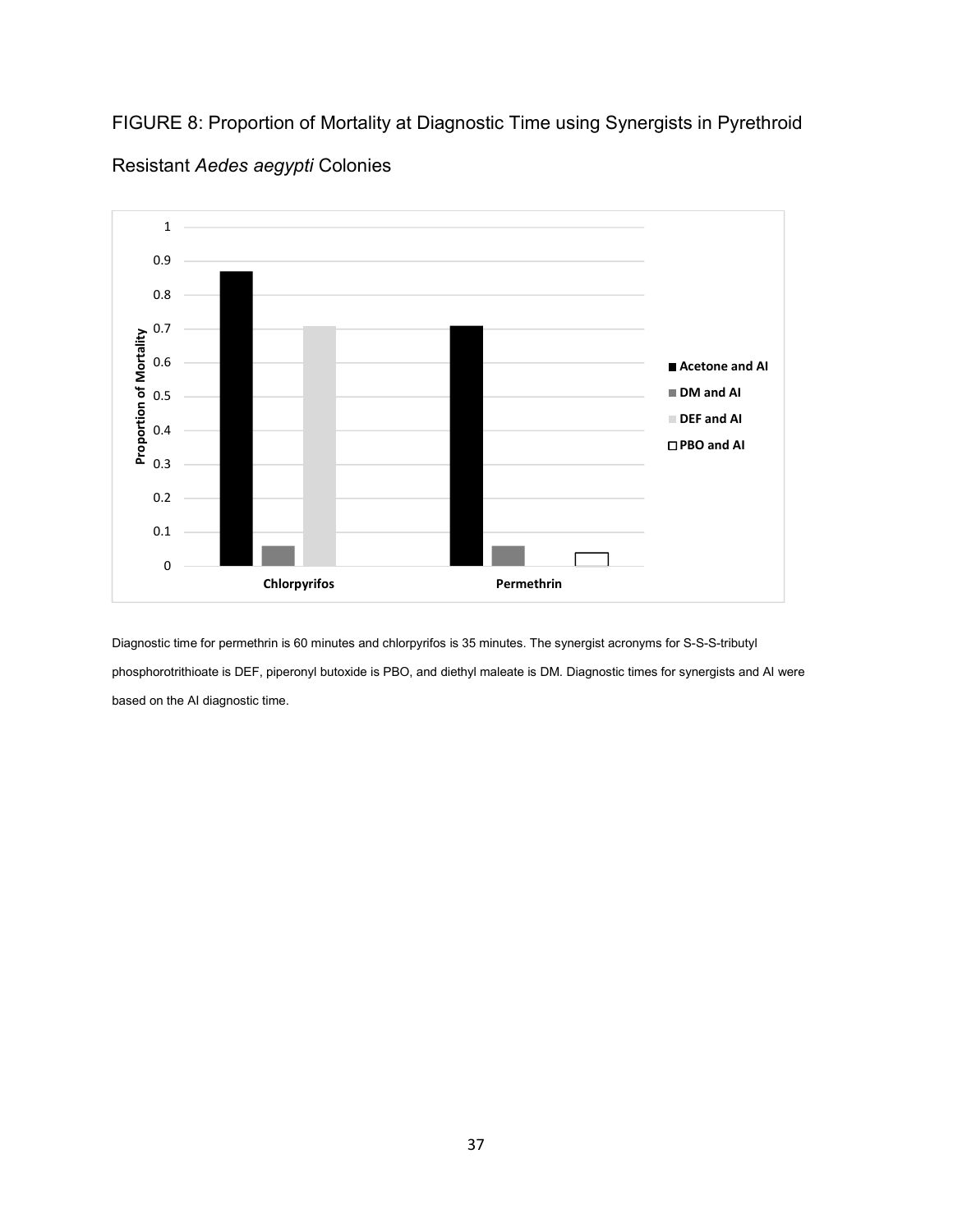### REFERENCES CITED

Astari, S. and I. Ahmad. 2005. INSECTICIDE RESISTANCE AND EFFECT OF PIPERONYL BUTOXIDE AS A SYNERGIST IN THREE STRAINS OF Aedes aegypti (Linn.) (Diptera: Culicidae) ON INSECTICIDES PERMETHRIN, CYPERMETHRIN, AND D-ALLETHRIN. Institut Teknologi Bandung. 33: 73-79.

Brogdon, W.G. and J.C. McAllister. 1998. Insecticide resistance and vector control. Emerging Infectious Diseases. 4: 605-613.

(CDC) Centers for Disease Control and Prevention. 2012. Dengue and the Aedes aegypti mosquito.

(https://www.cdc.gov/dengue/resources/30Jan2012/aegyptifactsheet.pdf. Accessed 26 March 2019)

(CDC) Centers for Disease Control and Prevention. 2013.Guidelines for evaluating insecticide resistance in vectors using the CDC bottle bioassay.

(http://www.cdc.gov/malaria/resources/pdf/fsp/ir\_manual/ir\_cdc\_bioassay\_en.pdf, accessed 22 June 2018)

(CDC) Centers for Disease Control and Prevention. 2016. Guidelines for Aedes aegypti and Aedes albopictus surveillance and insecticide resistance testing in the United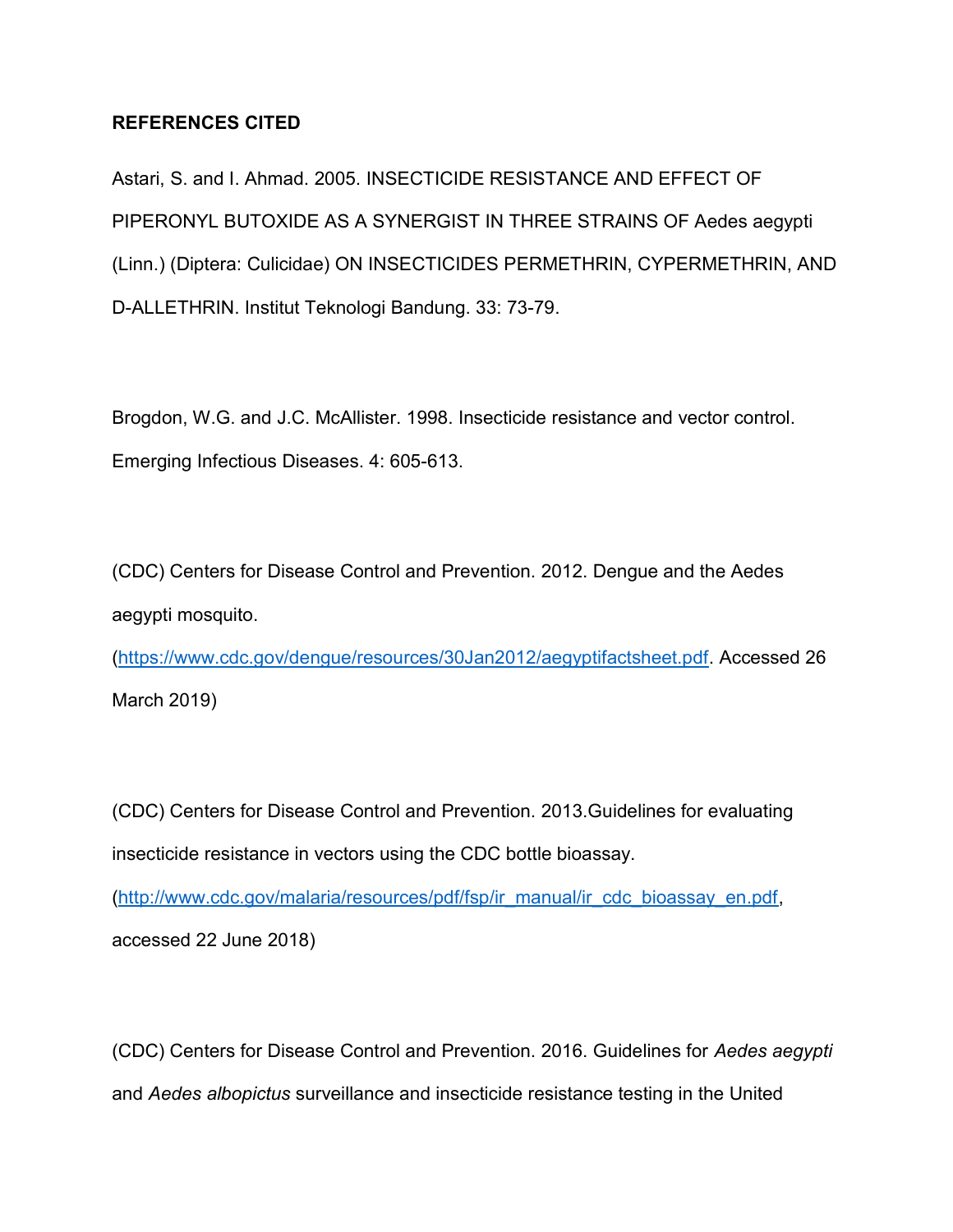States. (https://www.cdc.gov/zika/pdfs/guidelines-for-aedes-surveillance-andinsecticide-resistance-testing.pdf, accessed 22 June 2018)

Che-Mendoza A., Penilla R.P., Rodriguez D.A. 2009. Insecticide resistance and glutathione S-transferases in mosquitoes: A review. African Journal of Biotechnology. 8(8):1386-1397.

Churcher, T.S, N. Lissenden, J.T. Griffin, E. Worrall, H. Ranson. 2016. The impact of pyrethroid resistance on the efficacy and effectiveness of bednets for malaria control in Africa. Elife. 5: e16090.

Clarke. 2015. Safety Data Sheet Biomist® 3+15 ULV. (https://www.clarke.com/filebin/productpdf/biomist315-msds.pdf, accessed 13 July 2018)

Clarke. 2017. Safety Data Sheet Mosquitomist™ 1.5 ULV. (https://www.clarke.com/filebin/productpdf/mm15-msds.pdf, accessed 13 July 2018)

Dadzie, S.K., J. Chabi, A. Asafu-Adjaye, O. Owusu-Akrofi, A. Baffoe-Wilmot, K. Malm, C. Bart-Plange, S. Coleman, M.A. Appawu, and D.A. Boakye. 2017. Evaluation of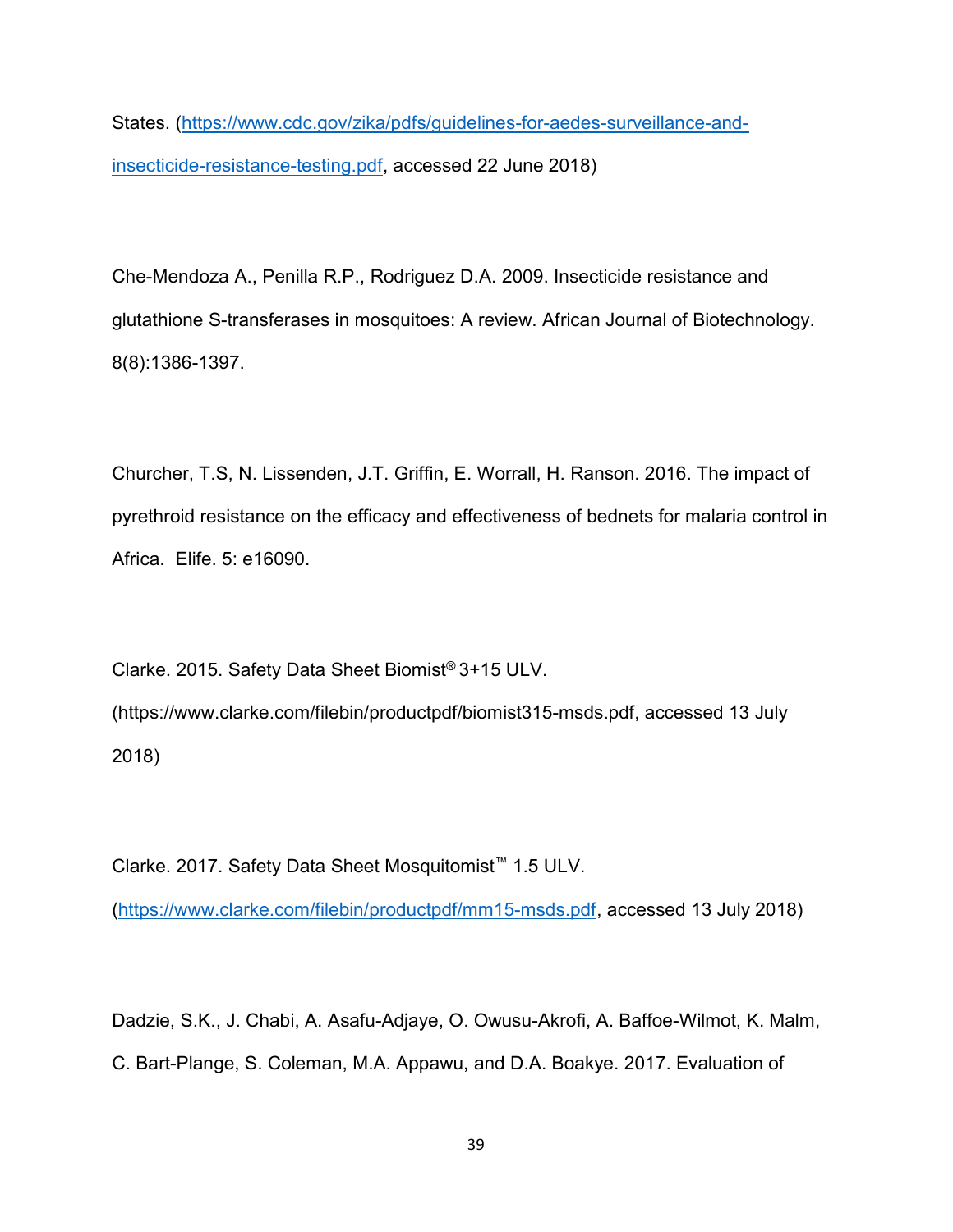piperonyl butoxide in enhancing the efficacy of pyrethroid insecticides against resistant Anopheles gambiae s.l. in Ghana. Malaria Journal. 16:342.

Dong, K., Y. Du, F. Rinkevich, Y. Nomura, P. Xu, L. Wang, K. Silver, and B.S. Zhorov. 2014. Molecular biology of insect sodium channels and pyrethroid resistance. Insect Biochemistry and Molecular Biology. 50: 1-17.

(EPA) United States Environmental Protection Agency. 2018a. Chlorpyrifos. (https://www.epa.gov/ingredients-used-pesticide-products/chlorpyrifos, accessed 13 July 2018)

(EPA) United States Environmental Protection Agency. 2018b. Permethrin, resmethrin, d-phenothrin (sumithrin®): Synthetic pyrethroids for mosquito control. (https://www.epa.gov/mosquitocontrol/permethrin-resmethrin-d-phenothrin-sumithrinrsynthetic-pyrethroids-mosquito-control, accessed 13 July 2018)

Essandoh, J., A.E. Yawson, D. Weetman. 2013. Acetylcholinesterase (Ace-1) target site mutation 119S is strongly diagnostic of carbamate and organophosphate resistance in Anopheles gambiae s.s. and Anopheles coluzzii across southern Ghana. Malaria Journal. 12: doi: 10.1186/1475-2875-12-404.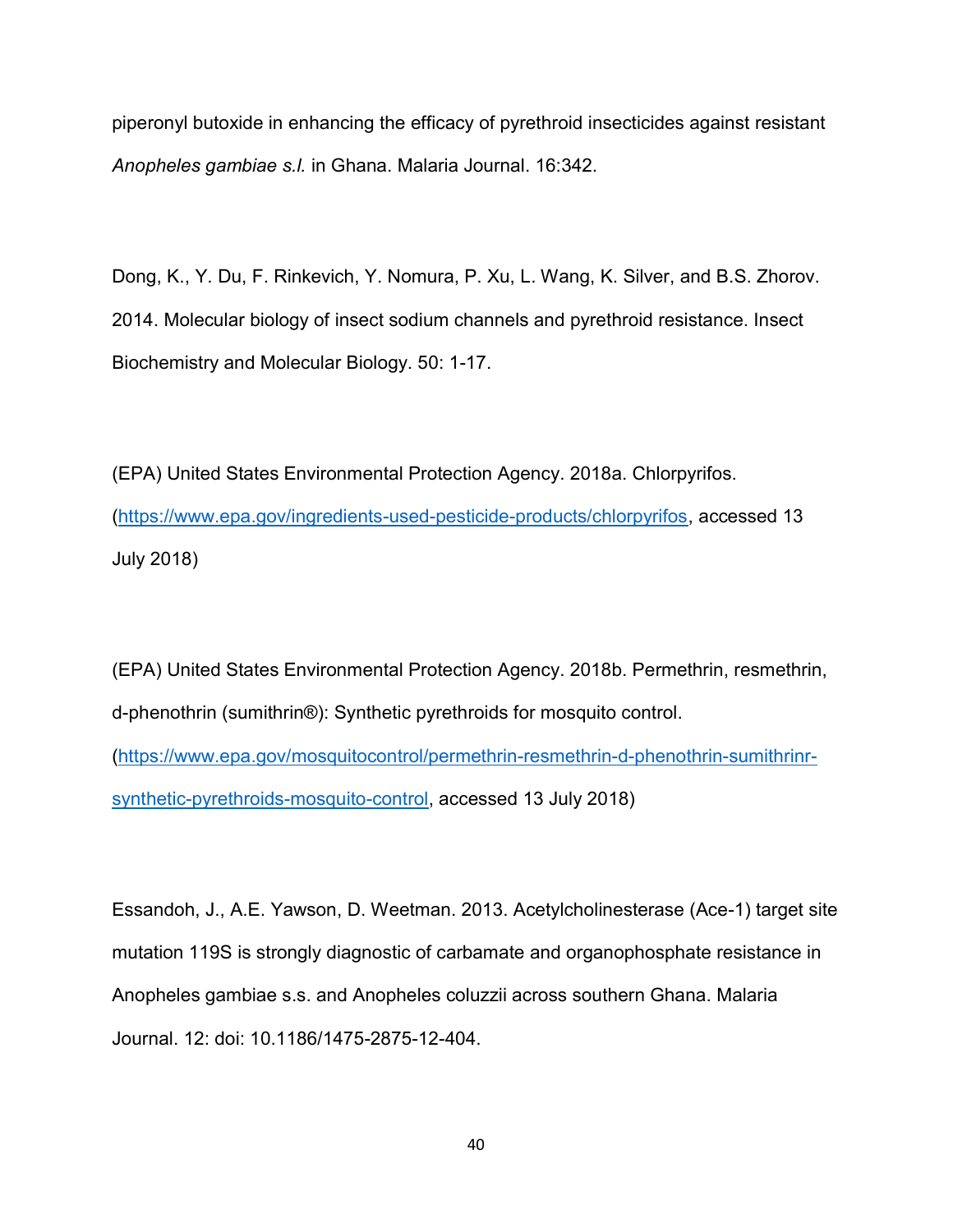Flores, A.E., G.D.C. Reyes-Solis, I.F. Salas, and G. Ponce. 2009. Resistance to permethrin in Aedes aegypti (L.) in northern Mexico. Southwestern Entomologist. 34:167-177.

Fukuto, T.R. 1990. Mechanism of action of organophosphorus and carbamate insecticides. Environmental Health Perspective. 87:245-254.

Grant, D.F., F. Matsumura. 1989. Glutathione S-transferase 1 and 2 in susceptible and insecticide resistance Aedes aegypti. Pesticide Biochemistry and Physiology. 33: 132- 143

Grant, D.F., E.C. Dietze, B.D. Hammock. 1991. Glutathione S-transferase isozymes in Aedes aegypti purification, characterization, and isozyme specific regulation. Insect Biochemistry. 4:421-433.

Hemingway, J., and H. Ranson. 2000. Insecticide resistance in insect vectors of human disease. Annual Review of Entomology. 45:371-391.

Hemingway, J., N.J. Hawkes, L. McCarroll, and H. Ranson. 2004. The molecular basis of insecticide resistance in mosquitoes. Insect Biochemistry and Molecular Biology. 34: 653-665.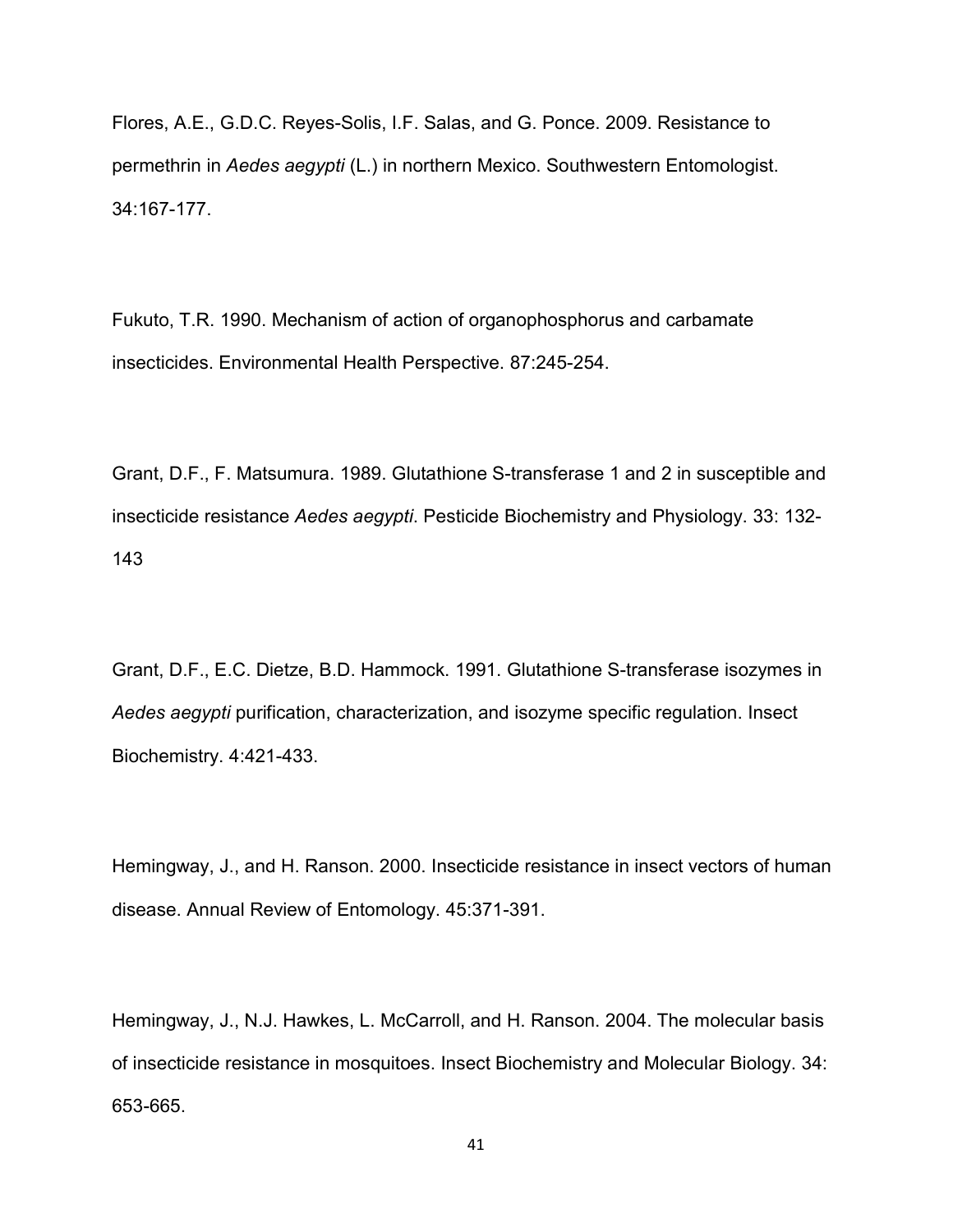Kumar S., A. Thomas, A. Sahgal, A. Verma, T. Samuel, and M.K.K. Pillai. 2002. Effect of the synergist, piperonyl butoxide, on the development of deltamethrin resistance in yellow fever mosquito, Aedes aegypti L. (Diptera: Culicidae). Insect Biochemistry and Physiology. 50: 1-8.

Leake, L.D. 1982. Do Pyrethroids activate neurotransmitter receptors? Comparative Biochemistry and Physiology. 72: 317-323.

Liu, N. 2015. Insecticide resistance in mosquitoes: Impact, mechanisms, and research directions. Annual Review of Entomology. 60: 537-559.

Lopez, B., G. Ponce, J.A. Gonzalez, S.M. Gutierrez, O.K. Villanueva, G. Gonzalez, C. Bobadilla, I.P. Rodriguez, W.C. Black, and A.E. Flores. 2014. Susceptibility to chlorpyrifos in pyrethroid-resistant populations of Aedes aegypti (Diptera: Culicidae) from Mexico. Journal of Medical Entomology 51: 644-649.

Lund, A.E., and T. Narahashi. 1983. Kinetics of sodium channel modification as the basis for the variation in the nerve membrane effects of pyrethroids and DDT analogs. Pesticide Biochemistry and Physiology. 20: 203-216.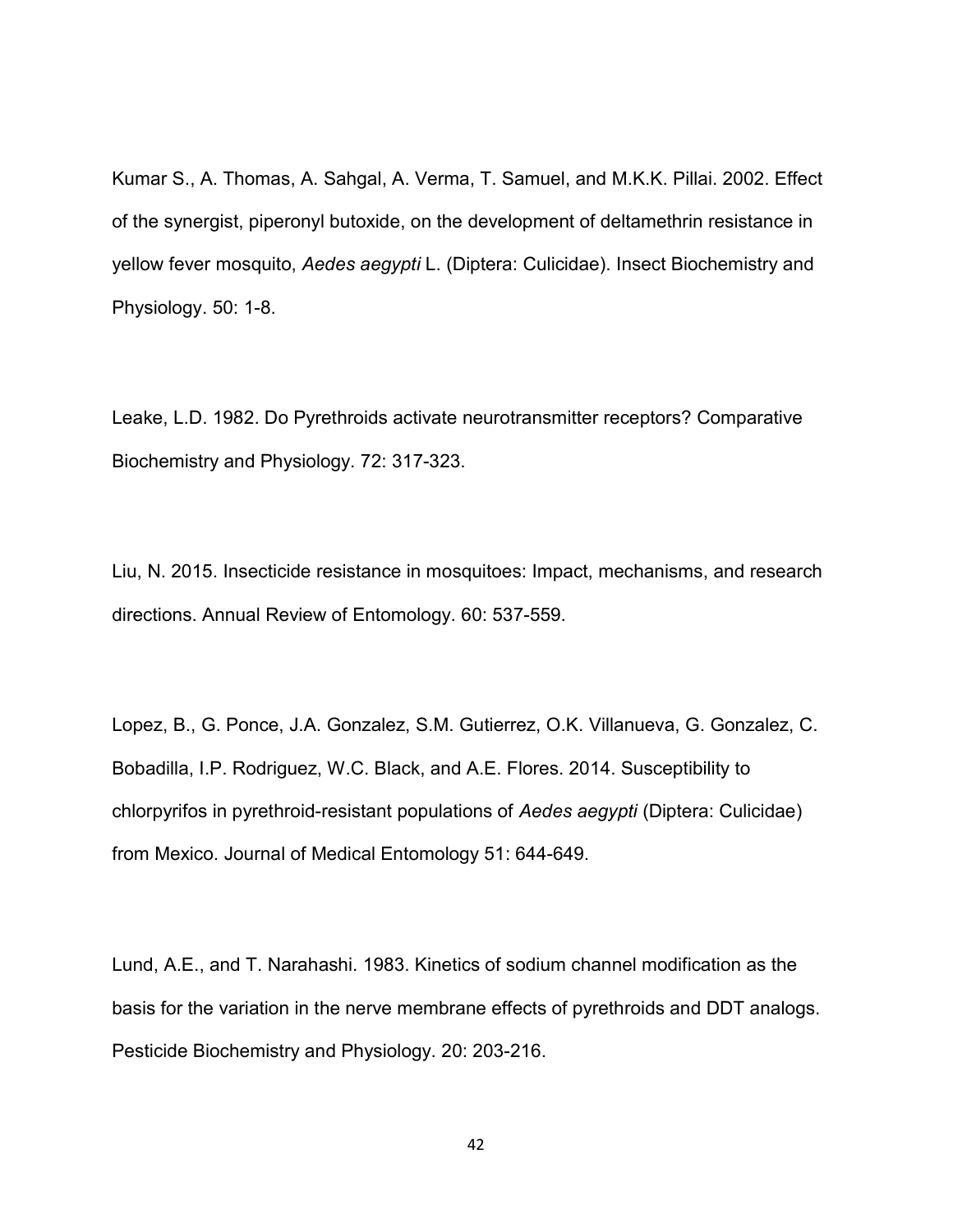Mazzarri, M.B., and G.P. Georghiou. 1995. Characterization of resistance to organophosphate, carbamate, and pyrethroid insecticides in field populations of Aedes Aegypti from Venezuela. Journal of the American Mosquito Control Association. 11: 315-322.

McAllister, J.C., M.S. Godsey, and M.L., Scott. 2012. Pyrethroid resistance in Aedes aegypti and Aedes albopictus from Port-au-Prince, Haiti. Journal of Vector Ecology. 37: 325-332.

Priester T.M., and G.P. Georghiou. 1978. Induction of High Resistance to Permethrin in Culex pipiens quinquefasciatus. Journal of Economic Entomology. 71: 197-200.

Richards, S.L., Lord, C.C., Pesko, K. and Tabachnick, W.J. 2009. Environmental and biological factors influencing Culex pipiens quinquefasciatus Say (Diptera: Culicidae) vector competence for Saint Louis encephalitis virus. Am J Trop Med Hyg. 81(2): 264- 272.

Richards, S.L., J.G. Balanay, M. Fields, and K. Vandock. 2017. Baseline insecticide susceptibility screening against six active ingredients for Culex and Aedes (Diptera: Culicidae) mosquitoes in the United States. Journal of Medical Entomology. 54: 682- 695.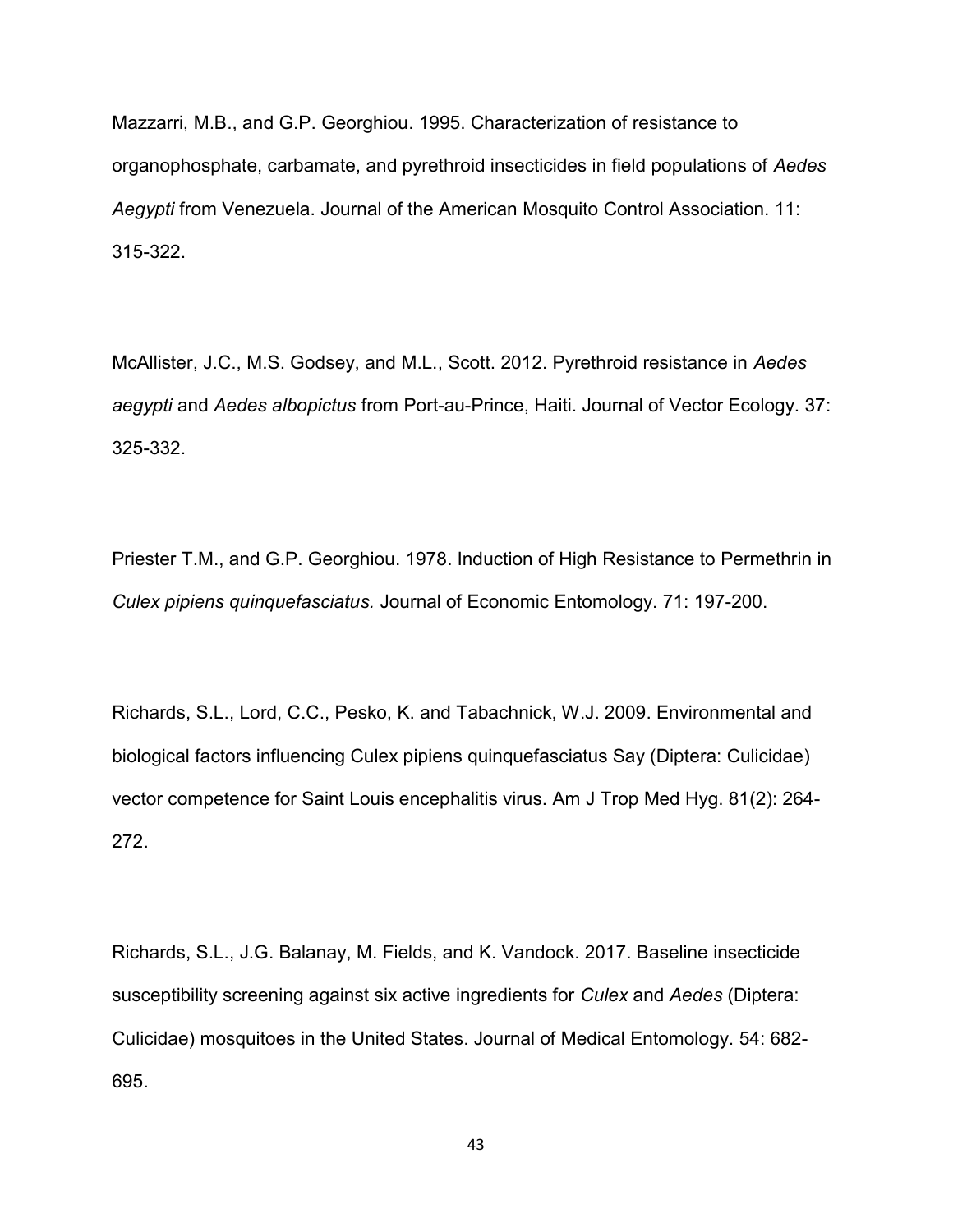Richards, S.L., J.G. Balanay, A.V. White, J. Hope, K. Vandock, B.D. Byrd, and M.H. Reiskind. 2018. Insecticide susceptibility screening against Culex and Aedes (Diptera: Culicidae) mosquitoes from the United States. Journal of Medical Entomology. 55: 398- 407.

Sani, D., V. Shetty, NJ Shetty. 2014. Differential expression of glutathione s-transferase enzyme in different life stages of various insecticide-resistant strains of Anopheles stephensi: a malaria vector. Journal of Vector Borne Disease. 51(2): 97-105.

Smith, L.B., S. Kasai, and J.G. Scott. 2016. Pyrethroid resistance in Aedes aegypti and Aedes albopictus: Important mosquito vectors of human diseases. Pesticide Biochemistry and Physiology. 133: 1-12

(SRIPMC) Southern Region Integrated Pest Management Center. 2013. Insecticide resistance: Causes and action. http://www.sripmc.org/IRACMOA/IRMFactSheet.pdf, accessed 18 August 2018).

Sun, D., N. Indelicato, J. Petersen, E. Williges, I. Unluana and A. Farajollah. 2014. Susceptibility of field-collected mosquitoes in central New Jersey to organophosphates and a pyrethroid. Journal of the American Mosquito Control Association. 30:138-142.